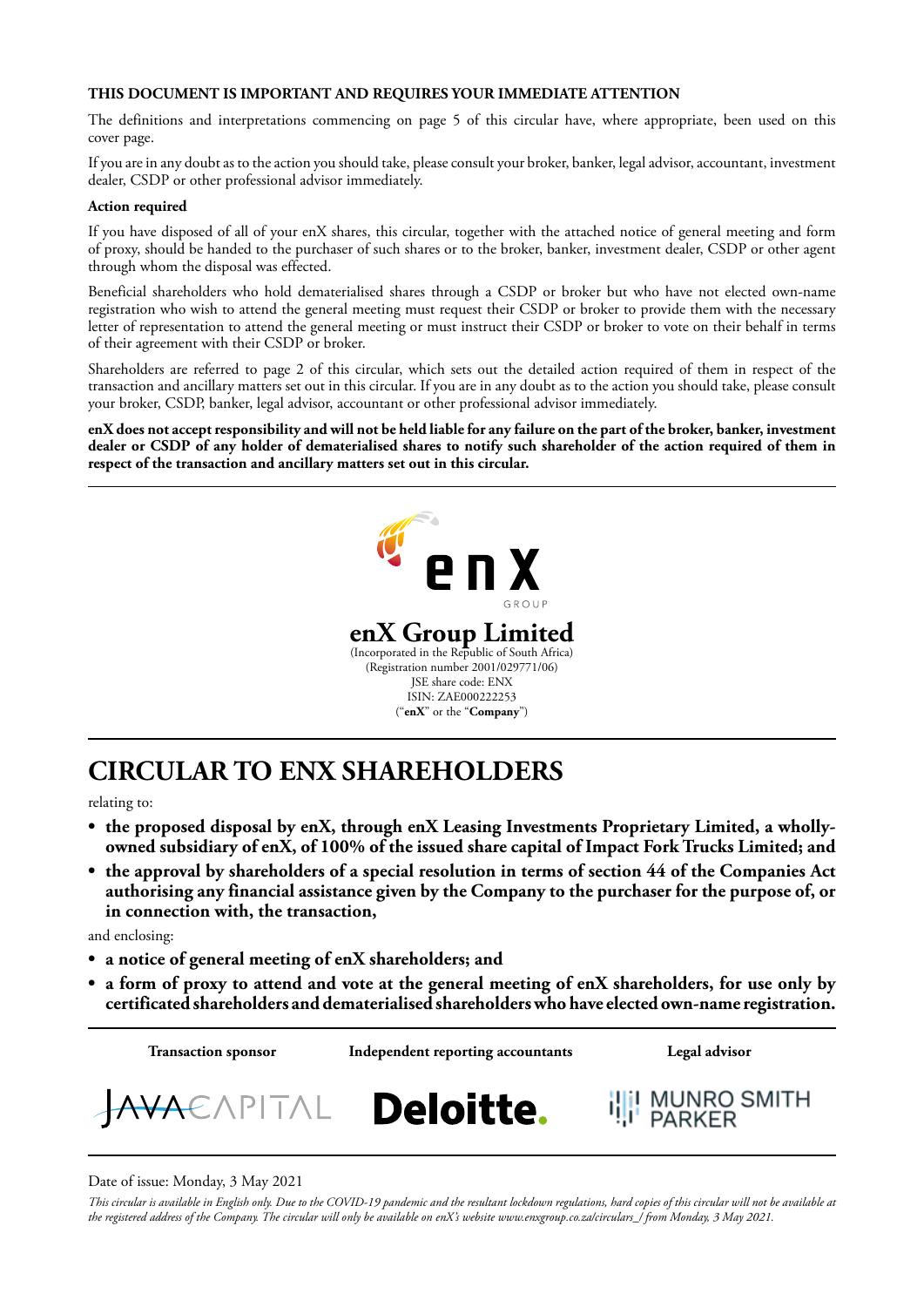# **CORPORATE INFORMATION**

### **Registered office of the Company**

enX Group Limited (Registration number 2001/029771/06) 11 Gross Street Tunney Industrial Estate Isando, 1401 (PostNet Suite X86, Private Bag X7, Aston Manor, 1630)

### **Transaction sponsor**

Java Capital Trustees and Sponsors Proprietary Limited (Registration number 2006/005780/07) 6th Floor, 1 Park Lane Wierda Valley Sandton, 2196 (PO Box 522606, Saxonwold, 2132)

### **Legal Advisor**

Munro Smith Parker Incorporated (Registration number 2020/652762/21) 9th Floor, Bidvest Bank Building 1 Park Lane Wierda Valley Sandton, 2196 (Postal address as above)

### **Transfer secretaries**

Computershare Investor Services Proprietary Limited (Registration number 2004/003647/07) Rosebank Towers 15 Biermann Avenue Rosebank, 2196 (Private Bag X9000, Saxonwold, 2132)

## **Date and place of incorporation of the Company**

Incorporated on 12 December 2001 in the Republic of South Africa

### **Company secretary**

Acorim Proprietary Limited (Registration number 2013/087325/07) 13th Floor, Illovo Point 68 Melville Road Illovo Sandton, 2196 (Postal address as above)

### **Independent reporting accountants**

Deloitte & Touche (Practice number 902276) Deloitte Place 5 Magwa Crescent Waterfall City Midrand, 2090 (Private Bag X6, Gallo Manor, 2052)

### **Transfer secretaries**

Computershare Investor Services Proprietary Limited (Registration number 2004/003647/07) Rosebank Towers 15 Biermann Avenue Rosebank, 2196 (Private Bag X9000, Saxonwold, 2132)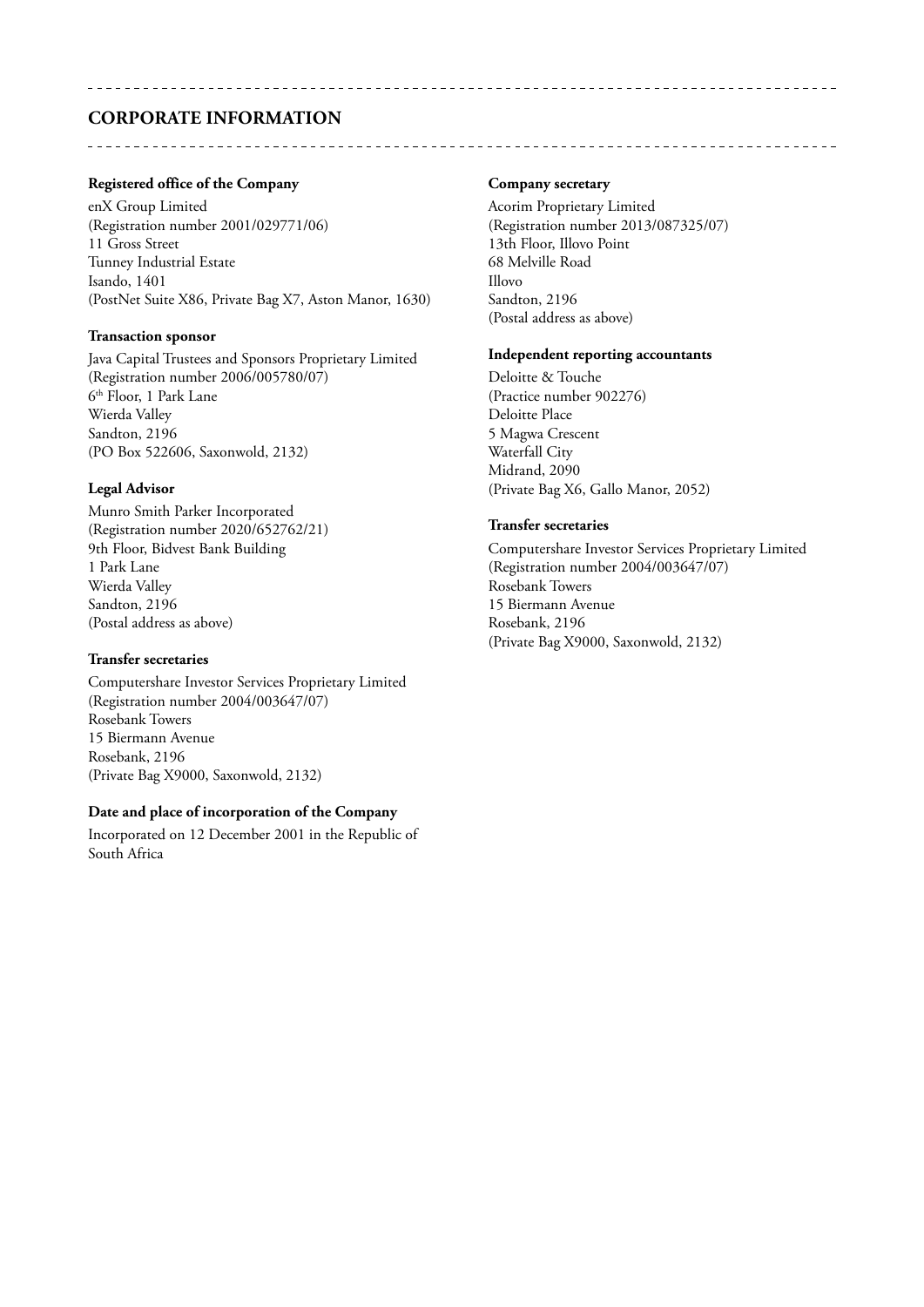# **TABLE OF CONTENTS**

The definitions and interpretations commencing on page 5 of this circular have, where appropriate, been used in the following table of contents.

|                                             |                                               |                                                                                                                         | Page |  |  |
|---------------------------------------------|-----------------------------------------------|-------------------------------------------------------------------------------------------------------------------------|------|--|--|
| Inside front cover<br>Corporate information |                                               |                                                                                                                         |      |  |  |
|                                             |                                               | Action required by enX shareholders                                                                                     | 2    |  |  |
|                                             | Salient dates and times                       |                                                                                                                         | 4    |  |  |
|                                             |                                               | Definitions and interpretations                                                                                         | 5    |  |  |
|                                             |                                               | <b>PART I - THE TRANSACTION</b>                                                                                         | 8    |  |  |
| 1.                                          | Introduction                                  |                                                                                                                         | 8    |  |  |
| 2.                                          |                                               | Rationale, strategy and prospects                                                                                       | 9    |  |  |
| 3.                                          |                                               | Details of the transaction                                                                                              | 9    |  |  |
| 4.                                          |                                               | Conditions precedent                                                                                                    | 10   |  |  |
| 5.                                          |                                               | Shareholder approval required                                                                                           | 10   |  |  |
| 6.                                          |                                               | The general meeting                                                                                                     | 10   |  |  |
|                                             |                                               | PART II - FINANCIAL INFORMATION                                                                                         | 11   |  |  |
| 7.                                          |                                               | Pro forma financial information                                                                                         | 11   |  |  |
| 8.                                          |                                               | Historical financial information                                                                                        | 11   |  |  |
|                                             | <b>PART III - GENERAL</b>                     |                                                                                                                         | 12   |  |  |
| 9.                                          |                                               | Major and controlling shareholders                                                                                      | 12   |  |  |
|                                             | 10. Directors' interests                      |                                                                                                                         | 12   |  |  |
|                                             |                                               | 11. Directors' emoluments                                                                                               | 13   |  |  |
|                                             | 12. Material contracts                        |                                                                                                                         | 14   |  |  |
|                                             | 13. Material changes                          |                                                                                                                         | 14   |  |  |
|                                             |                                               | 14. Material borrowings                                                                                                 | 14   |  |  |
|                                             |                                               | 15. Statement as to working capital                                                                                     | 14   |  |  |
|                                             | 16. Litigation                                |                                                                                                                         | 15   |  |  |
|                                             |                                               | 17. Responsibility statement                                                                                            | 15   |  |  |
|                                             |                                               | 18. Opinion and recommendation                                                                                          | 15   |  |  |
|                                             | 19. Advisors' consents                        |                                                                                                                         | 15   |  |  |
|                                             |                                               | 20. Preliminary and issue expenses                                                                                      | 15   |  |  |
|                                             |                                               | 21. Documents available for inspection                                                                                  | 16   |  |  |
|                                             | 22. Documents incorporated by reference<br>16 |                                                                                                                         |      |  |  |
|                                             | Annexure 1                                    | Pro forma financial information                                                                                         | 17   |  |  |
|                                             | Annexure 2                                    | Independent reporting accountant's assurance report on the compilation of the pro forma<br>financial information of enX | 23   |  |  |
|                                             | Annexure 3                                    | Independent reporting accountant's report on the historical financial information of<br>Impact Handling (UK)            | 25   |  |  |
|                                             | Annexure 4                                    | Material contracts                                                                                                      | 28   |  |  |
|                                             | <b>Annexure 5</b>                             | Material borrowings                                                                                                     | 29   |  |  |
|                                             |                                               | Notice of general meeting of shareholders                                                                               | 32   |  |  |

# **Form of proxy** Attached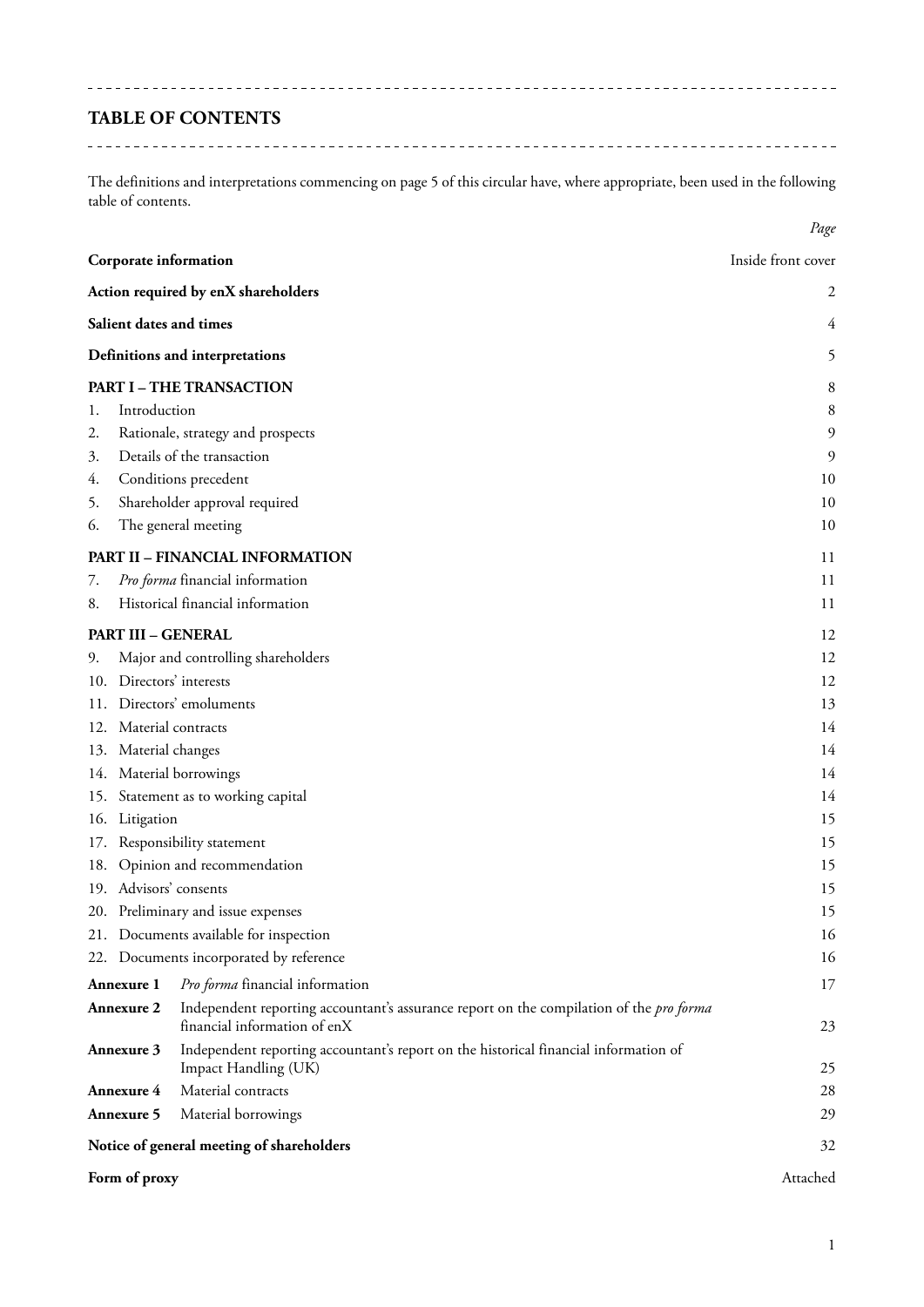# **ACTION REQUIRED BY ENX SHAREHOLDERS**

The definitions and interpretations commencing on page 5 of this circular have, where appropriate, been used in this section.

## **THE GENERAL MEETING**

A general meeting of enX shareholders will be held at 10:30 on Tuesday, 1 June 2021, at 9th Floor, Katherine Towers, 1 Park Lane, Wierda Valley, Sandton, 2196, for the purpose of considering and, if deemed fit, passing, with or without modification, the resolutions required to be approved by shareholders in order to authorise and implement the transaction. The notice of general meeting is attached to and forms part of this circular.

Certificated shareholders and own-name dematerialised shareholders who are unable to attend the general meeting but who wish to be represented thereat are requested to complete and return the attached form of proxy *(green)* in accordance with the instructions contained therein. The duly completed forms of proxy are requested to be received by the transfer secretaries by no later than 10:30 on Friday, 28 May 2021. Forms of proxy not lodged with the transfer secretaries in time may be handed to the chairperson of the general meeting immediately before the commencement thereof.

Dematerialised shareholders who have not elected own-name registration and who wish to attend the general meeting must instruct their CSDP or broker timeously in order that such CSDP or broker issues them with the necessary letter of representation.

Dematerialised shareholders who have not elected own-name registration and who do not wish to attend the general meeting but wish to vote thereat, must provide their CSDP or broker with their instruction for voting at the general meeting in the manner stipulated in the agreement governing the relationship between such shareholders and his/her CSDP or broker. These instructions must be provided to the CSDP or broker by the cut-off time and date advised by the CSDP or broker for instructions of this nature. Such shareholders should **not** complete the form of proxy *(green)*.

### **enX does not accept responsibility and will not be held liable for any failure on the part of the CSDP of a dematerialised shareholder to notify such shareholder of the general meeting or any business to be conducted thereat.**

### **ELECTRONIC PARTICIPATION**

The Company has made provision for enX shareholders or their proxies to participate electronically in the general meeting by way of telephone conferencing. Should you wish to participate in the general meeting by telephone conference call, you, or your proxy, should advise the Company as such by no later than 10:30 on Friday, 28 May 2021 by submitting by email to the company secretary at enx@acorim.co.za relevant contact details, including an email address, cellular number and landline as well as full details of your title to enX shares and proof of identity, in the form of copies of identity documents and share certificates (in the case of certificated shares) or written confirmation from your CSDP confirming your title to the dematerialised shares (in the case of dematerialised shares). Upon receipt of the required information, you will be provided with a secure code and instructions to access the electronic communication during the general meeting. Shareholders should note that access to the electronic communication will be at the expense of the enX shareholders who wish to utilise the facility.

enX shareholders and their appointed proxies attending by conference call will not be able to cast their votes at the general meeting through this medium. Accordingly, enX shareholders making use of the electronic participation facility are requested to either complete the form of proxy *(green)* (in the case of certificated shareholders and dematerialised shareholders who have elected own-name registration) or contact their CSDP or broker (in the case of dematerialised shareholders who have not elected own-name registration), in both instances, as set out above.

In light of the guidance from the South African Government regarding the need for social distancing, as a result of the COVID-19 pandemic, shareholders are encouraged to make use of proxies for purposes of voting at the general meeting.

In the event of a future regulations or directives or preventative measures relating to COVID-19, shareholders or their proxies may be prevented from attending the general meeting in person. In such circumstances, enX may determine, by way of notice to shareholders published on SENS and in the South African press by no later than 10 (ten) business days prior to the general meeting, that the general meeting will take place entirely by electronic means and/or that shareholders or their proxies will be entitled to vote electronically, which notice will include details and instructions of such arrangement.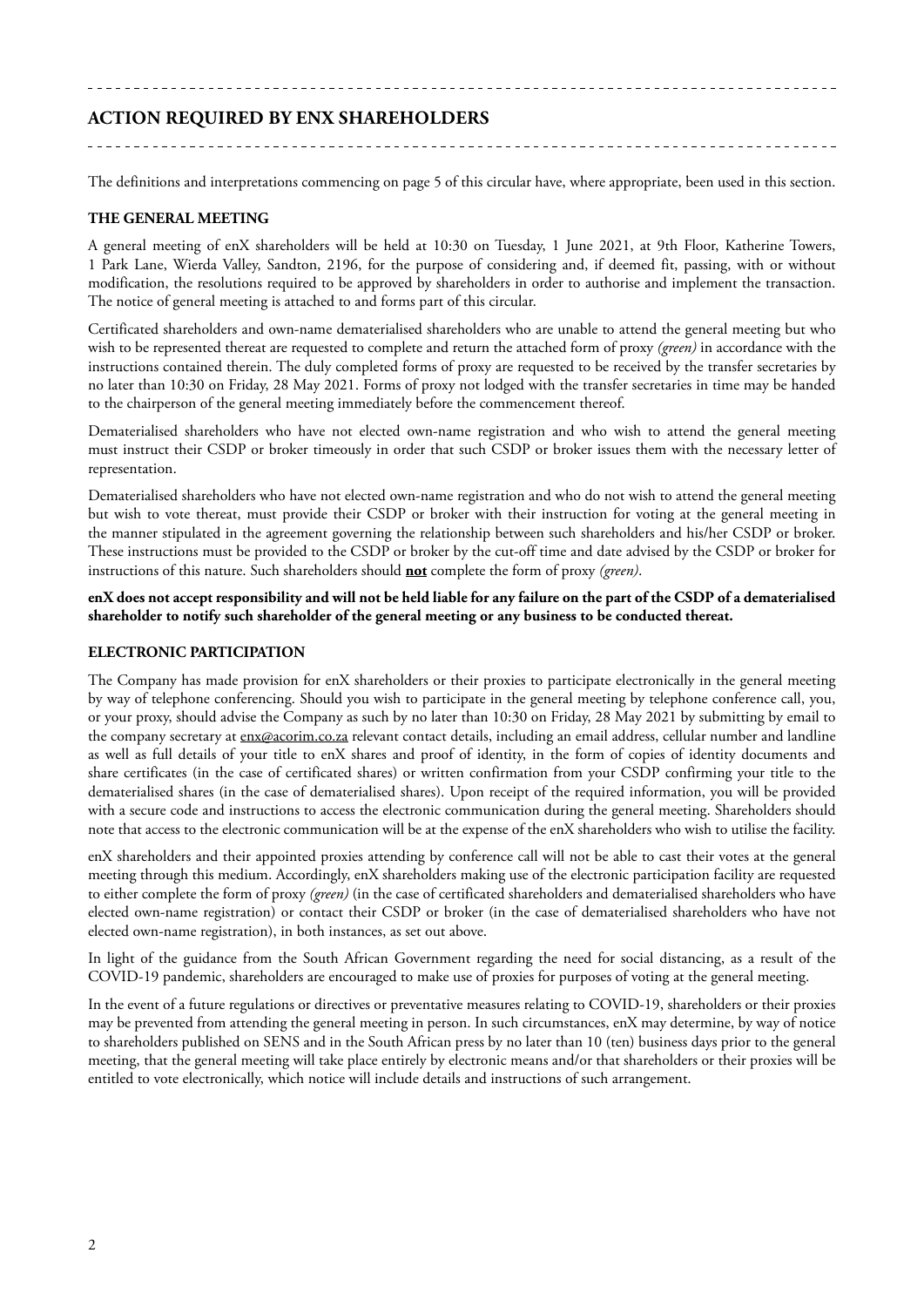### **VOTING PROCEDURE AND QUORUM FOR THE GENERAL MEETING**

The quorum requirement for the general meeting to begin or for a matter to be considered at the general meeting is at least three enX shareholders present in person or represented by proxy. In addition:

- the general meeting may not begin until sufficient persons are present in person or represented by proxy to exercise, in aggregate, at least 25% of the voting rights that are entitled to be exercised in respect of at least one matter to be decided at the general meeting; and
- a matter to be decided at the general meeting may not begin to be considered unless sufficient persons are present in person or represented by proxy to exercise, in aggregate, at least 25% of all of the voting rights that are entitled to be exercised in respect of that matter at the time the matter is called on the agenda.

Every enX shareholder present in person or represented by proxy and entitled to exercise voting rights at the general meeting shall be entitled to vote on a show of hands, irrespective of the number of voting rights that shareholder would otherwise be entitled to exercise. On a poll, any person who is present at the general meeting, whether as a enX shareholder or as proxy for a enX shareholder, has the number of votes determined in accordance with the voting rights associated with the enX shares held by that enX shareholder.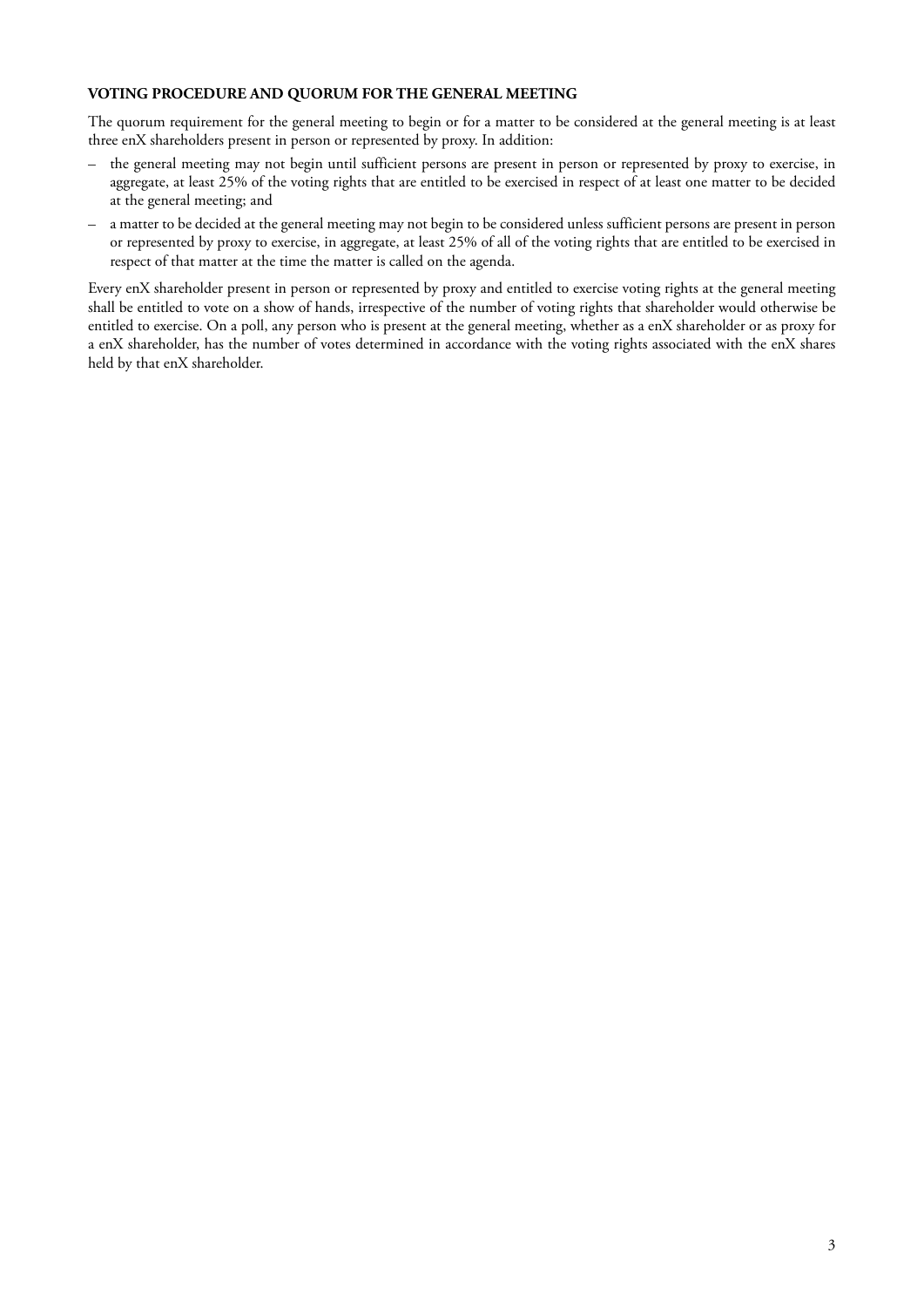# **SALIENT DATES AND TIMES**

Set out below are the salient dates and times in relation to the transaction:

|                                                                                                                                                                                                                                                                                      | 2021             |
|--------------------------------------------------------------------------------------------------------------------------------------------------------------------------------------------------------------------------------------------------------------------------------------|------------------|
| Record date to receive the circular and notice of general meeting                                                                                                                                                                                                                    | Friday, 23 April |
| Circular and notice of general meeting issued                                                                                                                                                                                                                                        | Monday, 3 May    |
| Announcement relating to the issue of the circular and notice of general meeting released on SENS                                                                                                                                                                                    | Monday, 3 May    |
| Last day to trade on the JSE in order to be eligible to participate in and vote at the general meeting                                                                                                                                                                               | Tuesday, 18 May  |
| Voting record date                                                                                                                                                                                                                                                                   | Friday, 21 May   |
| Last day to lodge forms of proxy (green) for the general meeting with the transfer secretaries, by 10:30<br>(forms of proxy not lodged with the transfer secretaries in time may be handed to the chairperson of<br>the general meeting immediately before the commencement thereof) | Friday, 28 May   |
| General meeting held at 10:30                                                                                                                                                                                                                                                        | Tuesday, 1 June  |
| Results of the general meeting released on SENS                                                                                                                                                                                                                                      | Tuesday, 1 June  |

### **Notes:**

1. All dates and times in this circular are local dates and times in South Africa and are subject to change. Any changes will be released on SENS.

2. enX shareholders are referred to page 5 of this circular for information on the action required to be taken by them.

3. enX shareholders should note that as transactions in shares are settled in the electronic settlement system used by Strate, settlement of trades takes place three business days after such trades. Therefore, enX shareholders who acquire enX shares after close of trade on Tuesday, 18 May 2021 will not be eligible to vote at the general meeting.

4. No dematerialisation and rematerialisation of enX shares may take place between Wednesday, 19 May 2021 and Friday, 21 May 2021, both days inclusive.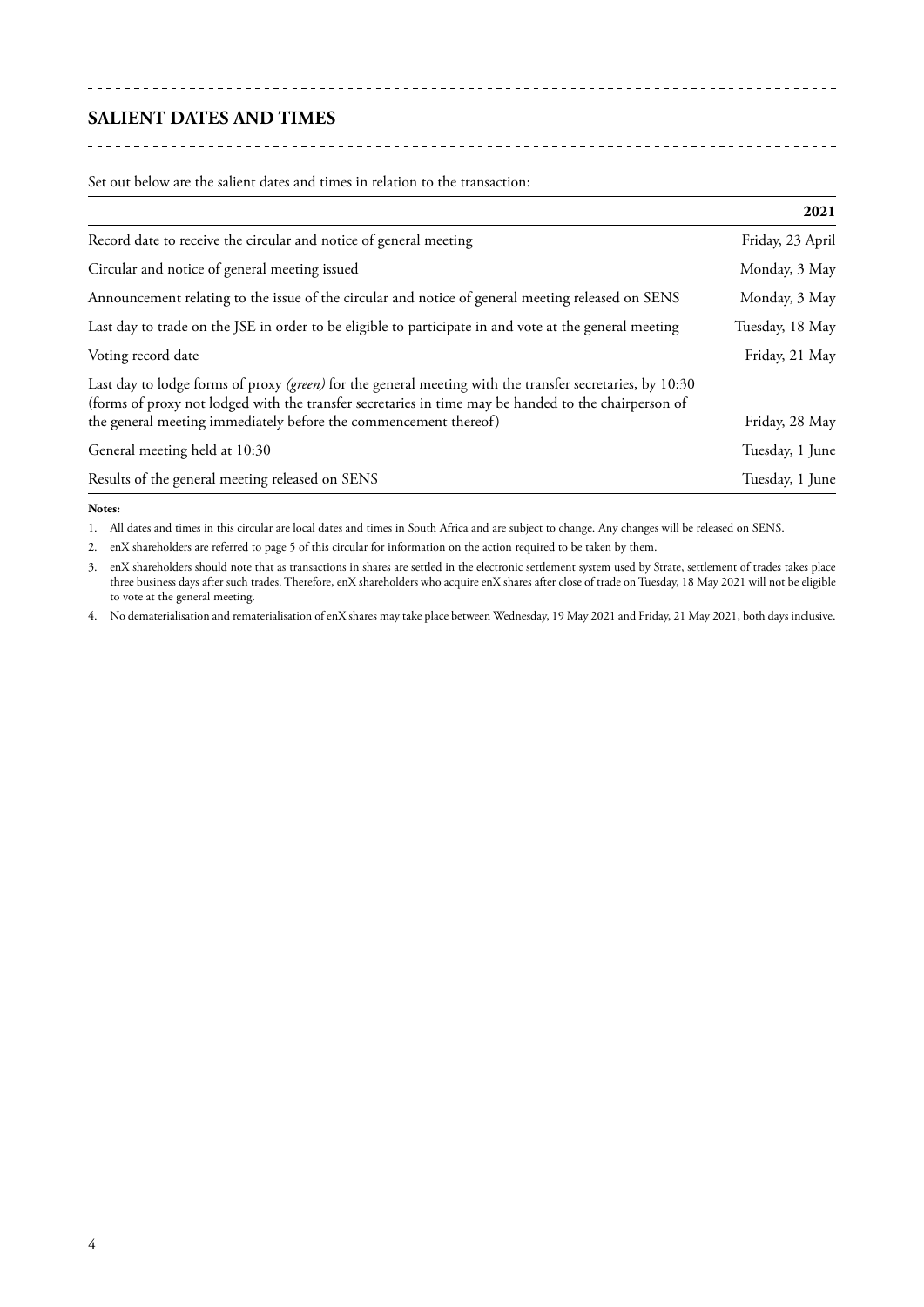# **DEFINITIONS AND INTERPRETATIONS**

"**seller**"

In this circular and the annexures to it, unless the context indicates otherwise, references to the singular include the plural and *vice versa*, words denoting one gender include the others, expressions denoting natural persons include juristic persons and associations of persons and *vice versa*, and the words in the first column have the meanings stated opposite them in the second column.

"**board**" or "**board of directors**" or the board of directors of enX; "**directors**" "**business day**" any day other than a Saturday, Sunday or an official public holiday in South Africa; "**certificated shareholders**" shareholders who hold certificated shares; "**certificated shares**" shares which have not been dematerialised into the Strate system, title to which is represented by physical documents of title; "**circular**" this circular dated Monday, 3 May 2021, including all annexures; "**Companies Act**" the Companies Act, No. 71 of 2008, as amended from time to time; "**Company**" or "**enX**" enX Group Limited (Registration number: 2001/029771/06), a public company incorporated and registered in accordance with the laws of South Africa and listed on the JSE, full details of which are set out in the "Corporate Information" section; "**completion date**" one of the following dates, as appropriate: (a) the potential completion date, as defined in the transaction agreement, which next follows the day on which the last of the conditions precedent to be fulfilled or waived has been fulfilled or waived and notice of such fact has been given to the other party or parties (as the case may be) in accordance with the transaction agreement (the date of such notice being the "**notification date**"); or (b) if the notification date is less than 10 transaction business days prior to such potential completion date, then the next following potential completion date; or (c) such other date as the purchaser and the seller may agree, provided that in the case of paragraphs (a) and (b) (other than in circumstances where the completion date is deferred under clause 9.7 of the transaction agreement to a date after the longstop date) they occur on or before the longstop date. "**conditions precedent**" the conditions precedent to the transaction as set out in Part I, paragraph 4 of this circular; "**CSDP**" a Central Securities Depositary Participant in South Africa, appointed to hold and administer dematerialised shares; "**dematerialised shareholder**" shareholders who hold dematerialised shares; "**dematerialised shares**" shares which have been incorporated into the Strate system, title to which is not represented by physical documents of title; "**disposal**" or "**transaction**" the proposed disposal by enX Leasing Investments, a wholly-owned subsidiary of the Company, of Impact Handling (UK), in consideration for the disposal consideration, as more fully detailed in this circular; "**disposal consideration**" has the meaning ascribed to it in paragraph 3.3 of this circular; "**documents of title**" share certificates, certified transfer deeds, balance receipts and any other documents of title to shares acceptable to the board; "**enX Leasing Investments**" or the enX Leasing Investments Proprietary Limited (Registration number: 2015/323818/07),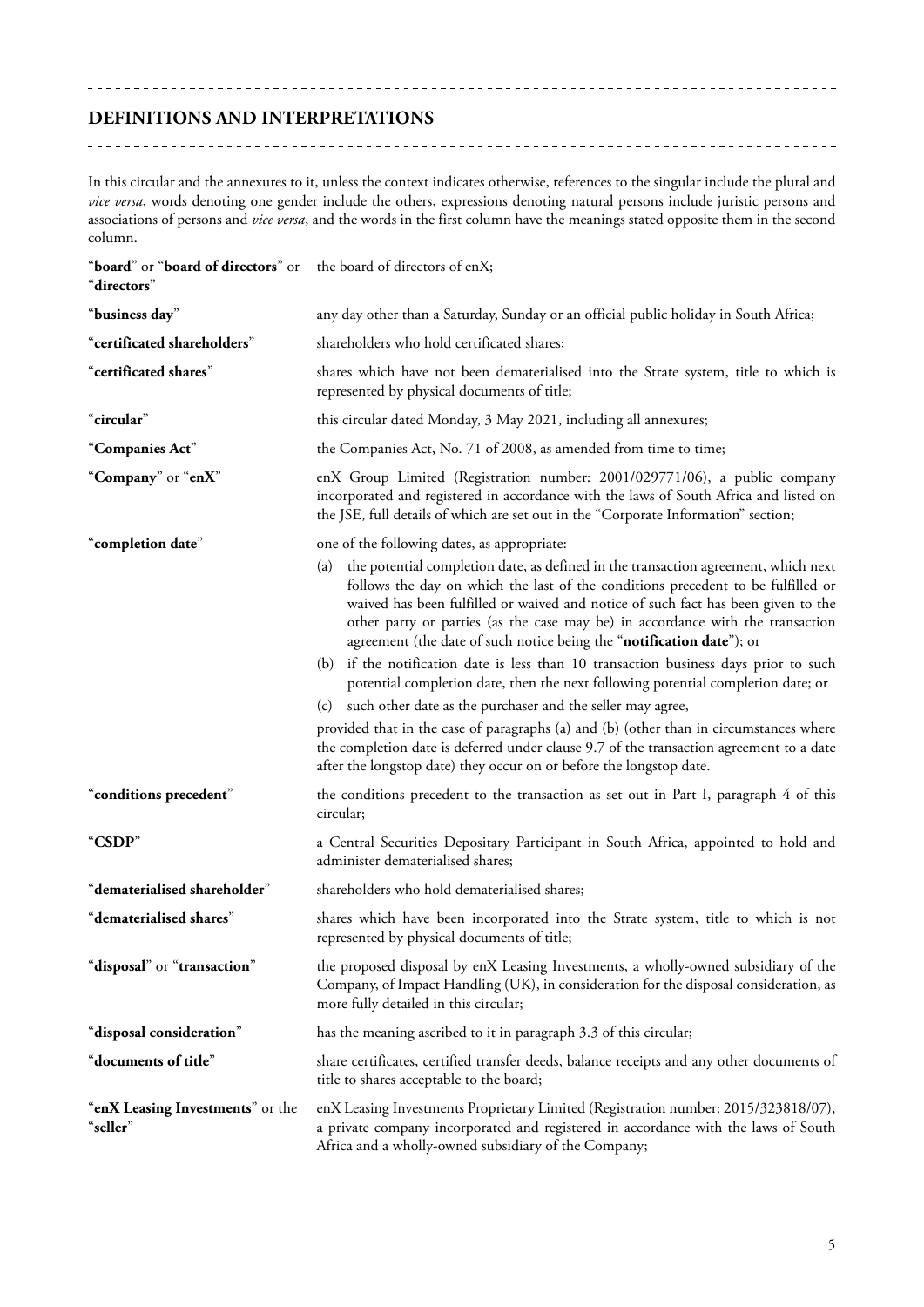| "Financial Markets Act"                                 | the Financial Markets Act, 19 of 2012, as amended;                                                                                                                                                                                                                                                                                                                                                                  |
|---------------------------------------------------------|---------------------------------------------------------------------------------------------------------------------------------------------------------------------------------------------------------------------------------------------------------------------------------------------------------------------------------------------------------------------------------------------------------------------|
| "general meeting"                                       | the general meeting of enX shareholders to be held at 10:30 on Tuesday, 1 June 2021 at<br>9th Floor, Katherine Towers, 1 Park Lane, Wierda Valley, Sandton, 2196, convened for<br>the purpose of considering, and if deemed fit passing, with or without modification, the<br>resolutions set out in the notice of general meeting which is attached to and forms part<br>of this circular;                         |
| "Group" or "enX Group"                                  | the Company and its subsidiaries;                                                                                                                                                                                                                                                                                                                                                                                   |
| "IFRS"                                                  | International Financial Reporting Standards;                                                                                                                                                                                                                                                                                                                                                                        |
| "Impact Handling (UK)"                                  | Impact Fork Trucks Limited (Registration number 2250150), a UK-domiciled and<br>wholly-owned subsidiary of enX Leasing Investments, which company and its<br>subsidiaries are the subject of the disposal;                                                                                                                                                                                                          |
| "independent reporting<br>accountants" or<br>"Deloitte" | Deloitte & Touche (Practice number 902276), full details of which are set out in the<br>"Corporate Information" section;                                                                                                                                                                                                                                                                                            |
| "Java Capital" or<br>"transaction sponsor"              | Java Capital Trustees and Sponsors Proprietary Limited (Registration number<br>2006/005780/07), in its capacity as transaction sponsor to the Company, a private<br>company incorporated and registered in accordance with the laws of South Africa, full<br>details of which are set out in the "Corporate Information" section;                                                                                   |
| "JSE"                                                   | the exchange operated by the JSE Limited (Registration number 2005/022939/06), a<br>public company incorporated and registered in accordance with the laws of South Africa<br>and licensed as an exchange under the Financial Markets Act, No. 19 of 2012, as<br>amended from time to time;                                                                                                                         |
| "JSE Listings Requirements"                             | the Listings Requirements of the JSE, as amended from time to time;                                                                                                                                                                                                                                                                                                                                                 |
| "last practicable date"                                 | Thursday, 22 April 2021, being the last practicable date prior to the finalisation of this<br>circular;                                                                                                                                                                                                                                                                                                             |
| "legal advisor" or<br>"Munro Smith Parker"              | Munro Smith Parker Incorporated (Registration number 2020/652762/21), full details<br>of which are set out in the "Corporate Information" section;                                                                                                                                                                                                                                                                  |
| "longstop date"                                         | the last day by which the conditions precedent must be fulfilled or, where appropriate,<br>waived, being 17:00 (UK time) on 30 June 2021, or such later date as the purchaser and<br>the Seller may agree in writing;                                                                                                                                                                                               |
| material contracts                                      | restrictive funding arrangements and/or a contract entered into otherwise than in the<br>ordinary course of the business carried on, or proposed to be carried on, by the Company<br>and (i) entered into within the two years prior to the date of this circular; or (ii) entered<br>into at any time and containing an obligation or settlement that is material to a company<br>as at the date of this circular; |
| "MOI"                                                   | the memorandum of incorporation of the Company;                                                                                                                                                                                                                                                                                                                                                                     |
| "own-name dematerialised<br>shareholders"               | dematerialised shareholders who have elected own-name registration;                                                                                                                                                                                                                                                                                                                                                 |
| " <b>purchaser</b> " or<br>"Aprolis"                    | Aprolis Holding SAS (Registration number. 821093259), whose registered office is<br>117 rue Charles Michels, 93200, Saint-Denis, France and which company is registered<br>before the Commercial Registry of Bobigny, France and is a subsidiary of Monnoyeur<br>SAS;                                                                                                                                               |
| "Rand" or "R"                                           | South African Rand;                                                                                                                                                                                                                                                                                                                                                                                                 |
| "record date"                                           | the date on which enX shareholders are to be recorded in the register in order to be<br>eligible to attend, speak and vote at the general meeting (or any adjournment thereof),<br>being Friday, 21 May 2021;                                                                                                                                                                                                       |
| "register"                                              | the securities register of enX (including the relevant sub-registers of the CSDP<br>(as contemplated in the Financial Markets Act) administering the sub-registers of enX);                                                                                                                                                                                                                                         |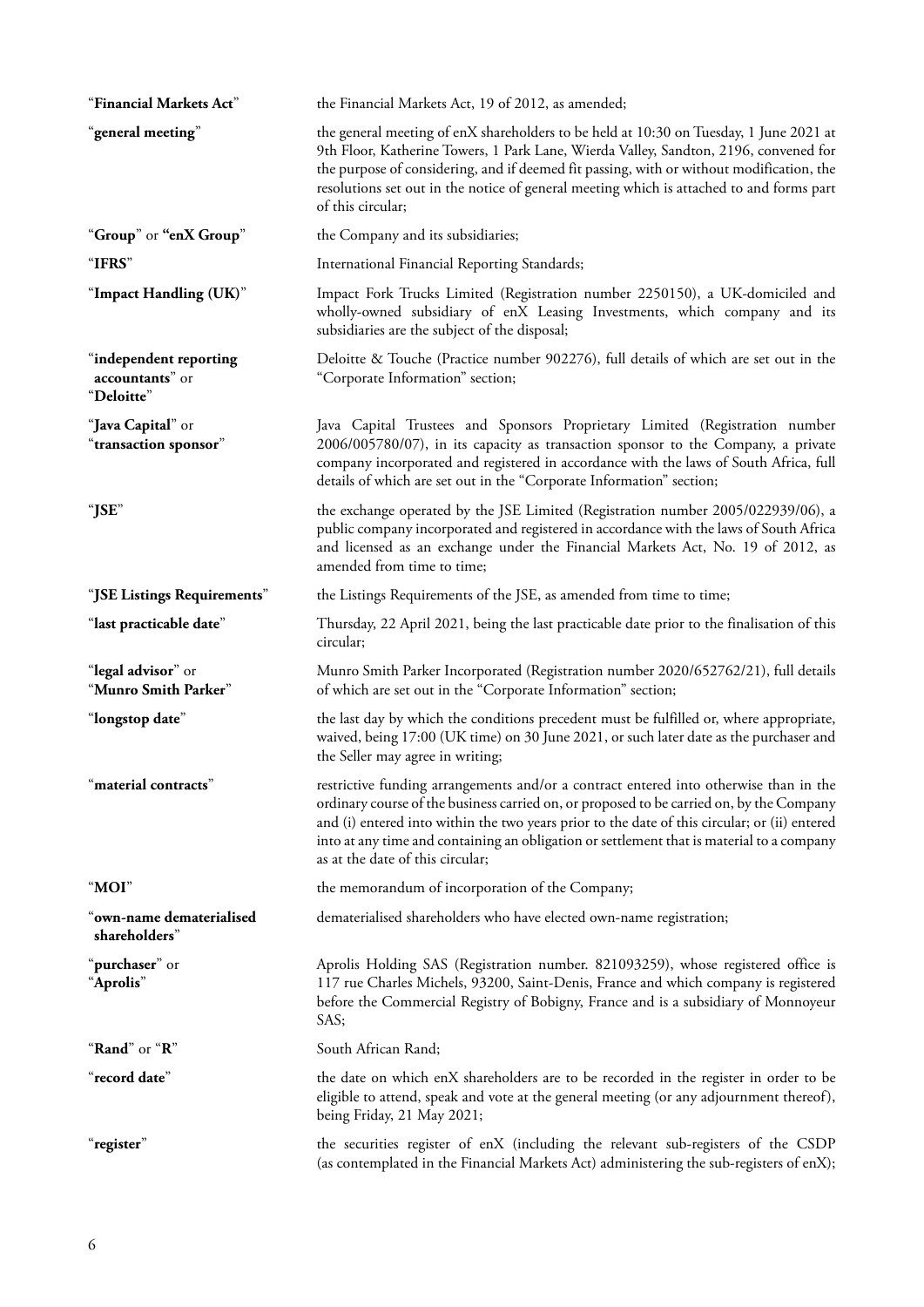| "SENS"                                       | the Stock Exchange News Service operated by the JSE;                                                                                                                                                                                                                              |  |  |
|----------------------------------------------|-----------------------------------------------------------------------------------------------------------------------------------------------------------------------------------------------------------------------------------------------------------------------------------|--|--|
| "share" or "enX share"                       | an ordinary share of no par value in the share capital of enX;                                                                                                                                                                                                                    |  |  |
| "shareholders" or<br>"enX shareholders"      | the registered holders of enX shares;                                                                                                                                                                                                                                             |  |  |
| "signature date"                             | Wednesday, 14 April 2021, being the date of signature of the transaction agreement;                                                                                                                                                                                               |  |  |
| "South Africa"                               | the Republic of South Africa;                                                                                                                                                                                                                                                     |  |  |
| "sterling" or "GBP" or "£"                   | Great British Pound, the lawful currency of the United Kingdom;                                                                                                                                                                                                                   |  |  |
| "Strate"                                     | Strate Proprietary Limited (Registration number 1998/022242/07), a private company<br>incorporated and registered in accordance with the laws of South Africa, a registered<br>central securities depositary responsible for the electronic settlement system used by the<br>JSE; |  |  |
| "transaction agreement"                      | the agreement entered into between the Company (as the parent), enX Leasing<br>Investments (as the seller) and the Purchaser in respect of the transaction on the signature<br>date;                                                                                              |  |  |
| "transaction business day"                   | a day which is not a Saturday or Sunday or a bank or national holiday in England;                                                                                                                                                                                                 |  |  |
| "transfer secretaries" or<br>"Computershare" | Computershare Investor Services Proprietary Limited (Registration number<br>2004/003647/07), a private company incorporated and registered in South Africa, full<br>details of which are set out in the "Corporate Information" section; and                                      |  |  |
| $\lq\lq {\mathbf U} {\mathbf K} \rq$         | United Kingdom and Ireland.                                                                                                                                                                                                                                                       |  |  |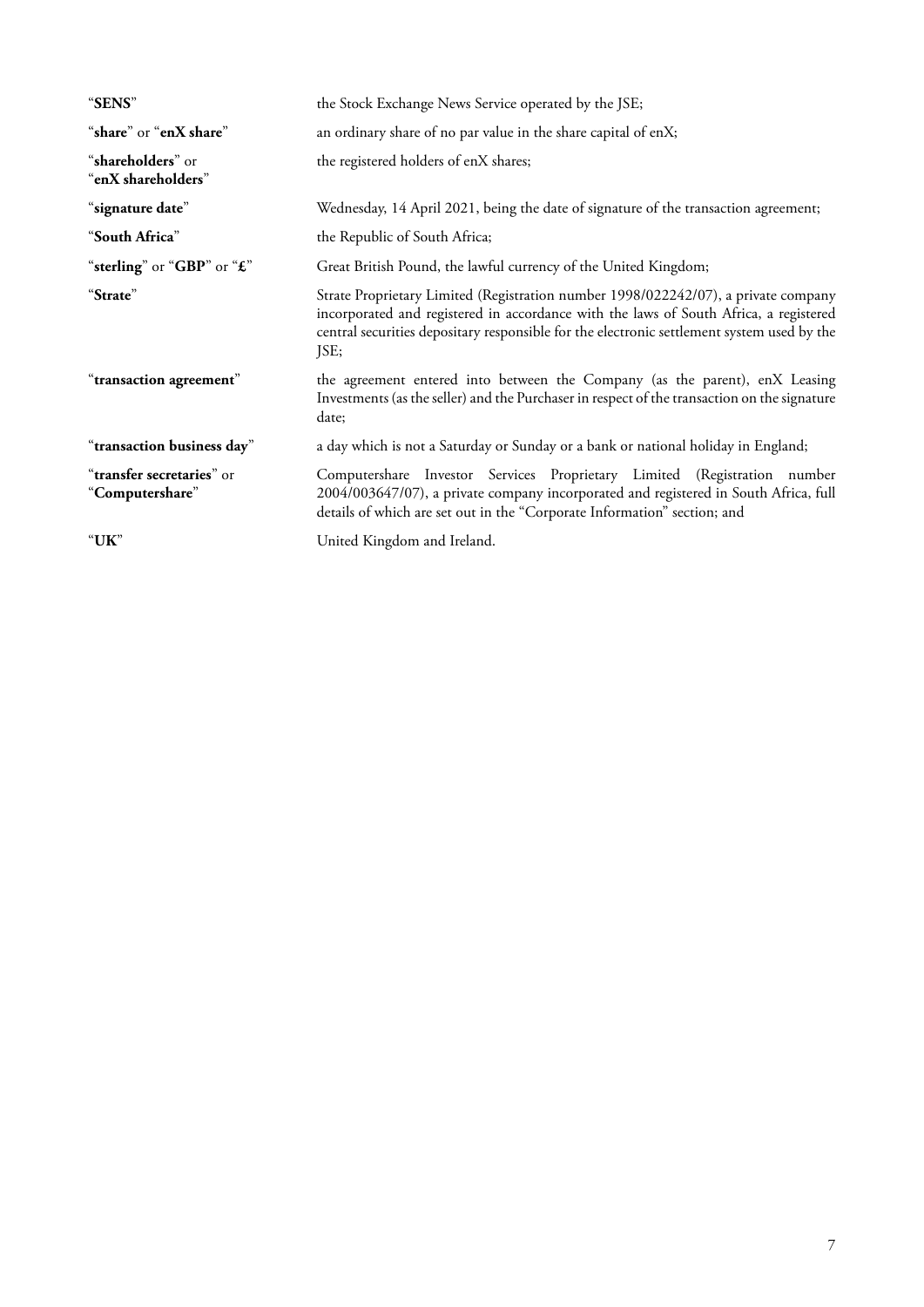

# **enX Group Limited**

(Incorporated in the Republic of South Africa) (Registration number 2001/029771/06) JSE share code: ENX ISIN: ZAE000222253 ("**enX**" or the "**Company**")

### **Directors**

Paul Baloyi (N*on-executive chairman*) Vuyani Jarana (*Lead independent director*) Andrew Hannington (*Chief executive officer*) Robert Lumb (*Chief financial officer*) Warren Chapman (*Non-executive director*) Oyama Mabandla (*Non-executive director*) Zolani Matthews (*Independent non-executive director*) Lerato Molefe (*Independent non-executive director*) Babalwa Ngonyama (*Independent non-executive director*)

# **CIRCULAR TO ENX SHAREHOLDERS PART I: THE TRANSACTION**

### 1. **INTRODUCTION**

---------------------

1.1 enX is a diversified industrial group listed on the Main Board of the JSE providing quality branded industrial equipment, petrochemicals, fleet management and logistics products and related services to a wide range of economic sectors in South Africa, sub-Saharan Africa and the UK.

- 1.2 As announced on SENS on Thursday, 15 April 2021, the Company has entered into the transaction agreement (as the parent) with its wholly-owned subsidiary enX Leasing Investments (as the seller) and Aprolis (as the purchaser) for the disposal of Impact Handling (UK) for the disposal consideration, as more fully described in paragraph 3 below and subject to the satisfaction or waiver of the conditions precedents set out in paragraph 4 below.
- 1.3 The transaction constitutes a category 1 disposal in terms of section 9.5(b) of the JSE Listings Requirements, requiring the approval of enX shareholders by way of an ordinary resolution.
- 1.4 Shareholders will also be asked to approve a special resolution in terms of section 44 of the Companies Act authorising any financial assistance given by the Company to the purchaser for the purpose of, or in connection with, the transaction.
- 1.5 The purpose of this circular is to:
	- 1.5.1 provide enX shareholders with information relating to the transaction and the manner in which it will be implemented, so as to enable shareholders to make an informed decision as to whether or not they should vote in favour thereof; and
	- 1.5.2 give notice convening the general meeting at which the resolutions necessary to approve and implement the transaction, as more fully detailed in this circular, will be considered and, if deemed fit, approved with or without modification. The notice convening the general meeting is attached to and forms part of this circular.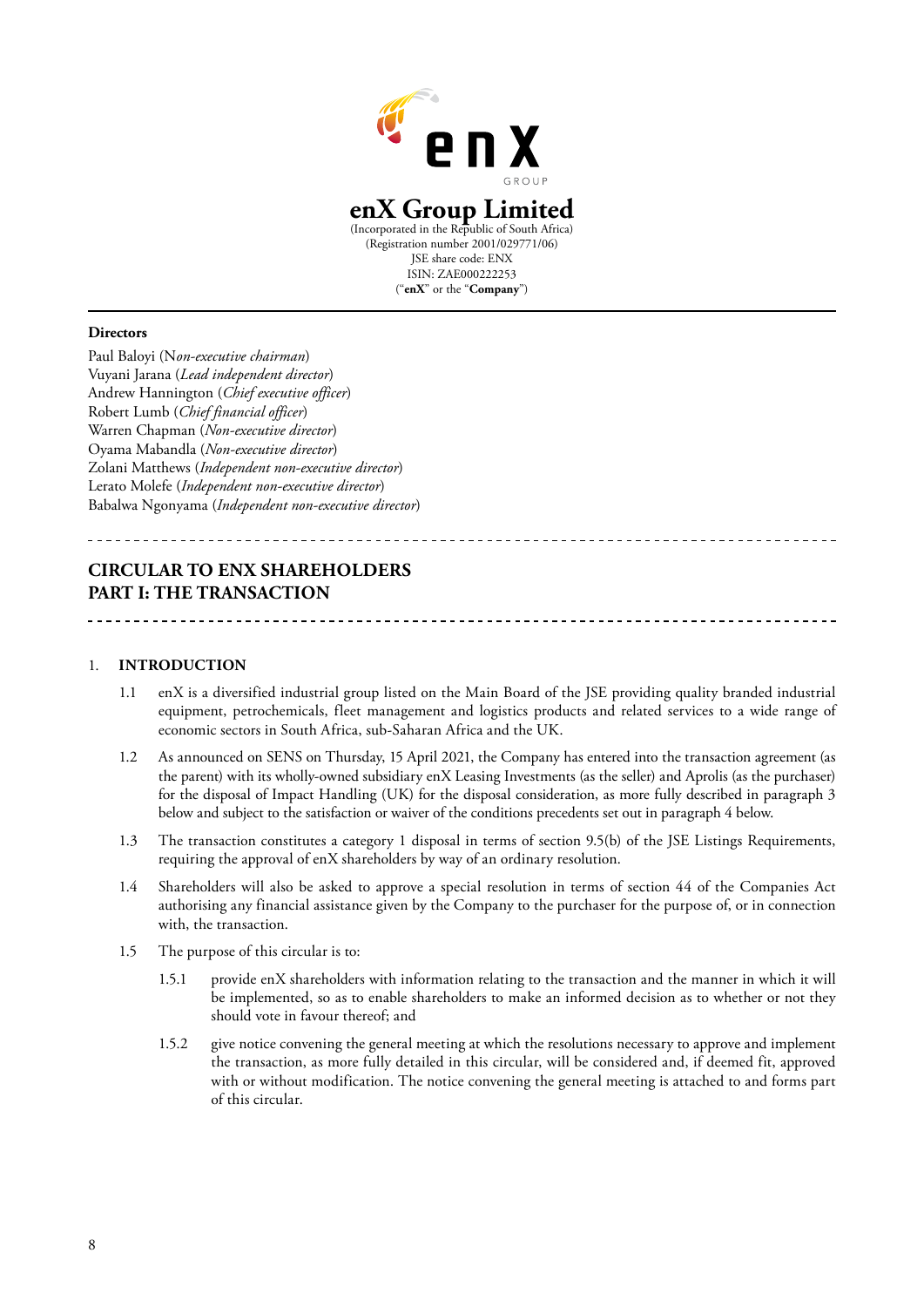### 2. **RATIONALE, STRATEGY AND PROSPECTS**

- 2.1 Impact Handling (UK) provides distribution, rental and value-added services for industrial and materials handling equipment in the UK. Impact Handling (UK) is the exclusive distributor for Cat Lift Trucks and Konecranes heavy duty forklifts and container handling equipment in the UK.
- 2.2 The value of the net assets of Impact Handling (UK) as at 31 August 2020 was R552.2 million (£24.4 million). The net profit after tax attributable to enX Group of Impact Handling (UK) for the year ended 31 August 2020 was R41.1 million (£1.8 million).
- 2.3 The transaction represents an attractive opportunity for the Company to monetise its investment at a valuation that the board believes fairly reflects the future prospects and cash flows of the business. The transaction also allows enX to realise its investment in Impact Handling (UK) at a valuation that the board believes is higher than that incorporated in the enX share price.
- 2.4 Impact Handling (UK) is a standalone business in the UK. There are no synergies, shared operations or joint management between the southern African industrial and materials handling business (EIE SA), the enX Group and Impact Handling (UK). As a result, the disposal of the business can be achieved without undue operational disruption or loss of economies of scale. Furthermore, the disposal consideration will strengthen the financial position of enX.
- 2.5 The disposal consideration will be used to reduce Group debt.
- 2.6 The purchaser is engaged in the provision of handling solutions to customers, with operations in France, Belgium, Luxembourg, Spain, Portugal and China and engages in the sale, rental and maintenance of the material handling equipment it supplies. The purchaser is a wholly-owned subsidiary of Monnoyeur SAS, which in turn is part of the Monnoyeur Group, a French family-owned business engaged in the provision of capital goods for construction, energy production and motorisation, agricultural machinery, handling solutions and digitalisation of construction. The Monnoyeur Group operates in various countries throughout Europe and North Africa.
- 2.7 Neither the purchaser nor any member of the Monnoyeur Group has any presence or activities in the UK. The purchaser views the acquisition of Impact Handling (UK) as an attractive opportunity to add the UK to its existing territorial footprint and increase distribution volumes of products and a brand in which it has significant expertise.

# 3. **DETAILS OF THE TRANSACTION**

- 3.1 On Wednesday, 14 April 2021, the Company (as the parent) and its wholly-owned subsidiary enX Leasing Investments (as the seller), entered into the transaction agreement for the sale of Impact Handling (UK) to the purchaser for the disposal consideration, subject to the conditions precedent.
- 3.2 The effective date of the transaction is the completion date, being a date after the fulfilment or waiver, as the case may be, of the conditions precedent, which is required to take place on or prior to the longstop date.
- 3.3 The agreed disposal consideration for Impact Handling (UK) is £31 000 000 (approximately R619.1 million) plus the profit after tax of Impact Handling (UK) from 1 September 2020 until the completion date, subject to a maximum disposal consideration of £33 000 000 (approximately R659.0 million).
- 3.4 The seller has agreed to compensate the purchaser for any leakage that occurs outside of the ordinary course of business or that is directly related to the implementation of the disposal up to and including the completion date.
- 3.5 enX has undertaken not to compete with the business carried on by Impact Handling (UK) and its subsidiaries in the UK and/or Ireland for a period of two years commencing on the completion date.
- 3.6 The transaction agreement contains certain warranties and indemnities standard for a transaction of its nature. Furthermore, enX Leasing Investments has given standard interim undertakings regarding the manner in which Impact Handling (UK) and its subsidiaries conduct their business. All such warranties, indemnities and undertakings are subject to mutually agreed limitation of liability regime which is normal for a transaction of this nature.
- 3.7 enX has agreed to guarantee all the obligations of the seller under the transaction agreement and any other agreement or document entered into between the purchaser, the seller and/or Impact Handling (UK) or any or its subsidiaries in connection with the transaction.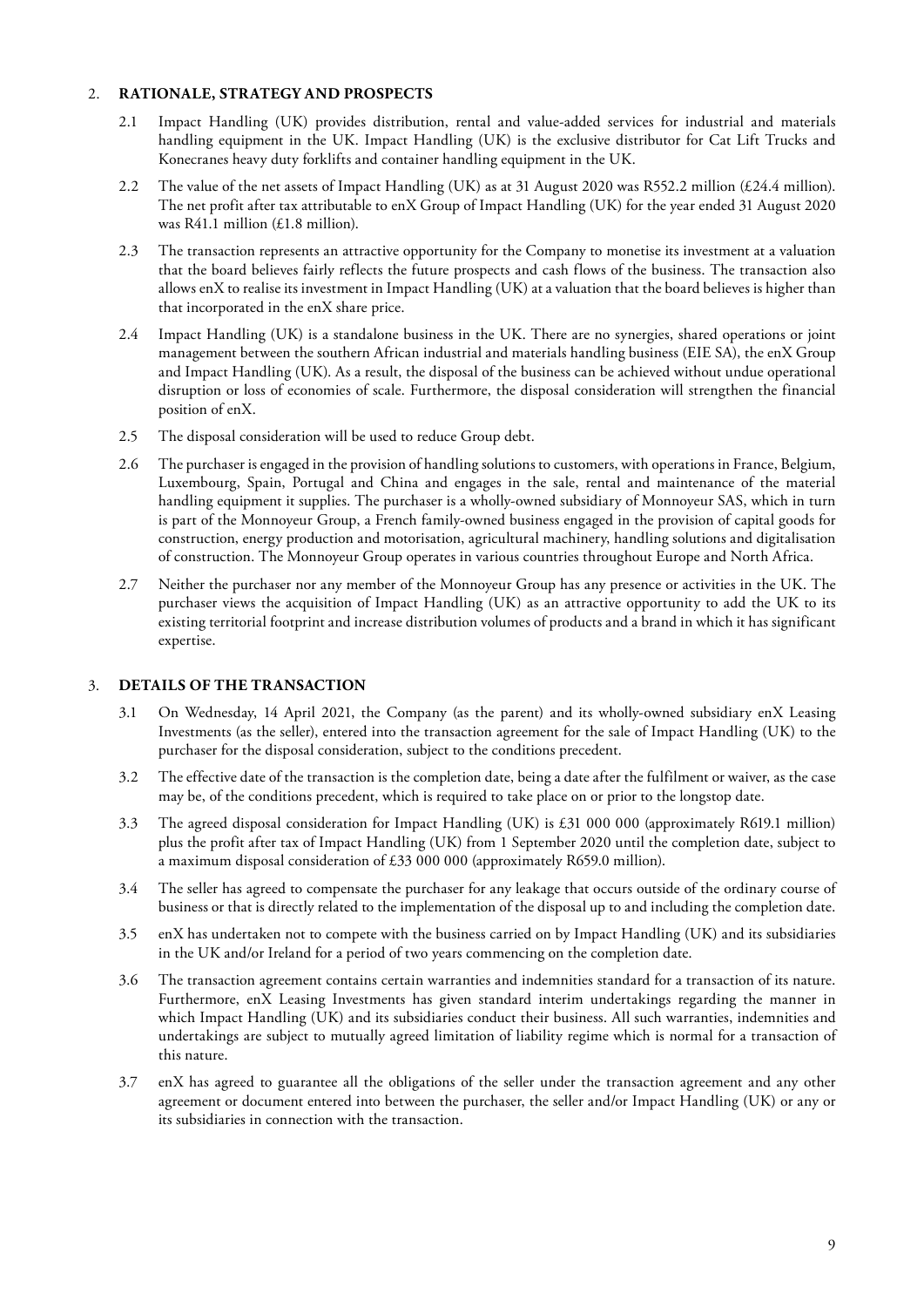## 4. **CONDITIONS PRECEDENT**

The implementation of the transaction remains subject to, *inter alia*, the fulfilment and/or waiver of the following conditions precedent by no later than the longstop date, as the case may be:

- 4.1 shareholders approving the transaction by way of ordinary resolution as required in terms of section 9 of the JSE Listings Requirements, as well as a special resolution in terms of section 44 of the Companies Act approving any financial assistance given by the Company to the purchaser for the purpose of, or in connection with, the disposal, which resolutions are set out in the notice of general meeting attached to this circular;
- 4.2 Impact Handling (UK)'s bankers confirming that they will not be terminating Impact Handling (UK)'s banking facilities as a result of the change of control of the company; and
- 4.3 all applicable regulatory and statutory approvals for the implementation of the transaction having been obtained from the Competition and Markets Authority of the UK and the Financial Conduct Authority in the UK.

### 5. **SHAREHOLDER APPROVAL REQUIRED**

- 5.1 The transaction constitutes a category one disposal in terms of section 9.5 of the JSE Listings Requirements. Accordingly, an ordinary resolution of shareholders in terms of section 9.20 of the JSE Listings Requirements will be presented to shareholders at the general meeting in order to approve the transaction.
- 5.2 Shareholders will also be asked to approve a special resolution in terms of section 44 of the Companies Act authorising any financial assistance given by the Company to the purchaser for the purpose of, or in connection with, the transaction.

### 6. **THE GENERAL MEETING**

- 6.1 A general meeting of enX shareholders will be held at 10:30 on Tuesday, 1 June 2021 at 9th Floor, Katherine Towers, 1 Park Lane, Wierda Valley, Sandton, 2196, for the purpose of considering and, if deemed fit, passing, with or without modification, the resolutions required to be approved by shareholders in order to authorise and implement the transaction. The notice of general meeting is attached to and forms part of this circular.
- 6.2 In light of the guidance from the South African Government regarding the need for social distancing, as a result of the COVID-19 pandemic, shareholders are encouraged to make use of proxies for purposes of voting at the general meeting.
- 6.3 In the event of a future regulations or directives or preventative measures relating to COVID-19, shareholders or their proxies may be prevented from attending the general meeting in person. In such circumstances, enX may determine, by way of notice to shareholders published on SENS and in the South African press by no later than 10 (ten) business days prior to the general meeting, that the general meeting will take place entirely by electronic means and/or that shareholders or their proxies will be entitled to vote electronically, which notice will include details and instructions of such arrangement.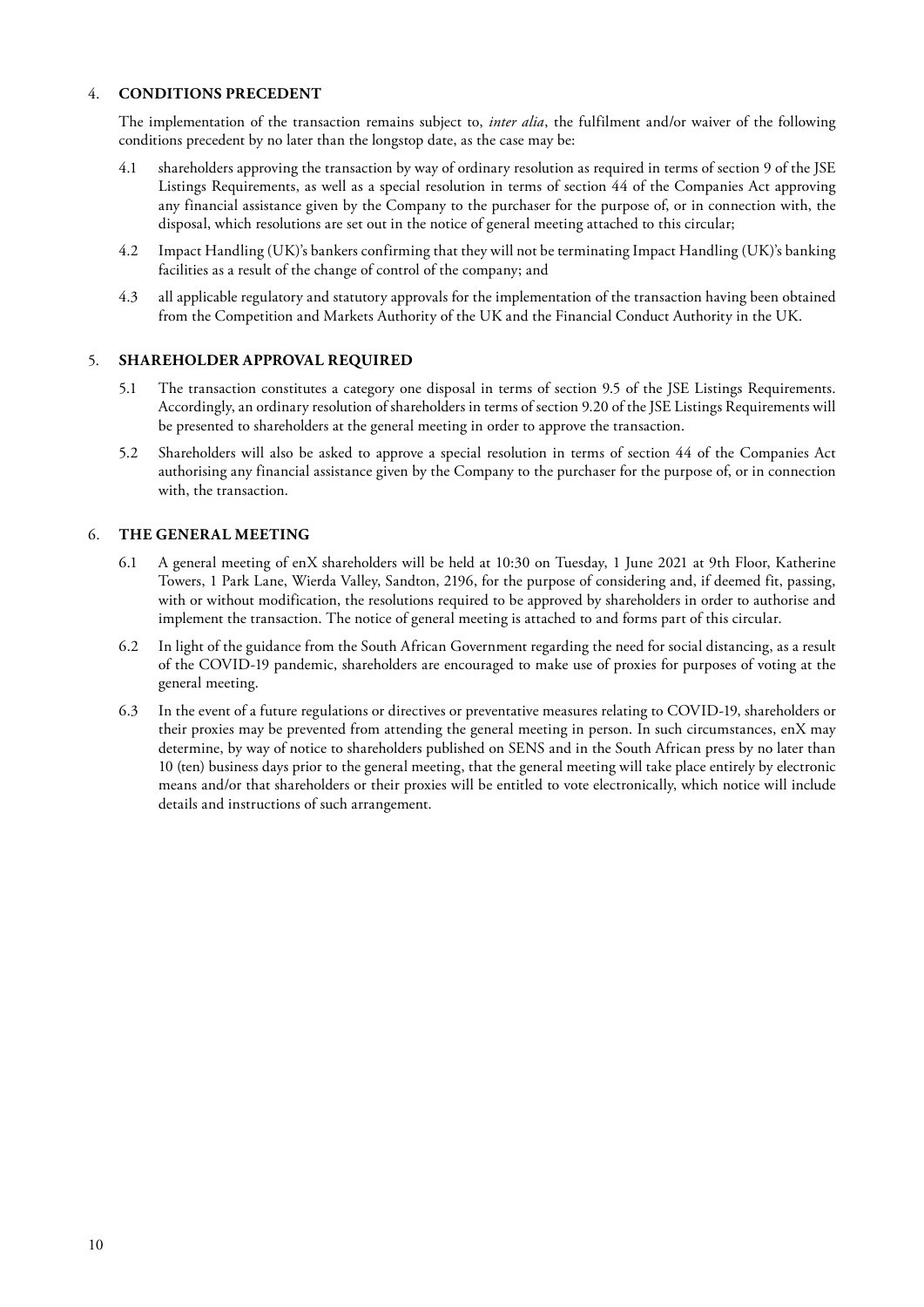# **PART II: FINANCIAL INFORMATION**

### 7. *PRO FORMA* **FINANCIAL INFORMATION**

- 7.1 The *pro forma* statement of financial position and statement of comprehensive income of enX, showing the *pro forma* effects of the transaction (the "*pro forma* **financial information**"), is set out in **Annexure 1**.
- 7.2 The *pro forma* financial information has been provided for illustrative purposes only, to provide information on how the transaction may have affected the financial position of enX, assuming it was implemented on 31 August 2020 and the statement of comprehensive income assuming it was implemented on 1 September 2019. Because of its nature, the *pro forma* financial information may not fairly represent enX's financial position, changes in equity, results of operations or cash flows after the transaction.
- 7.3 The *pro forma* financial information, including the assumptions on which it is based and the financial information from which it has been prepared, is the responsibility of the board of directors. The *pro forma* financial information has been prepared in accordance with enX's accounting policies and in compliance with IFRS and are consistent with those applied in the audited annual financial statements of enX for the year ended 31 August 2020. The *pro forma* financial information is presented in accordance with the JSE Listings Requirements and the Guide on *pro forma* financial information issued by the South African Institute of Chartered Accountants ("**SAICA**").
	- **Before the transaction** *Pro forma*  **after the transaction Percentage**  Basic (loss)/earnings per share (cents) (283.1) (240.5) 15.0 Diluted (loss)/earnings per share (cents) (283.1) (240.5) 15.0 Headline (loss)/earnings per share (cents) (20.1) 22.46 > 100 Net asset value per share (cents) 1 361 1 425 4.7 Net tangible asset value per share (cents) 1 280 1 415 10.5 Number of shares in issue 182 312 650 182 312 650 Weighted number of shares in issue

(net of treasury shares) 181 017 311 181 017 311

7.4 Extracts from the *pro forma* financial information of enX are set out below:

7.5 Detailed notes and assumptions regarding the *pro forma* financial information are set out in **Annexure 1**. The *pro forma* financial information should be read in conjunction with the independent reporting accountant's assurance report thereon, as contained in **Annexure 2**.

# 8. **HISTORICAL FINANCIAL INFORMATION**

- 8.1 The historical financial information of Impact Handling (UK), which was extracted from the audited financial statements of enX for the years ended 31 August 2020, 31 August 2019 and 31 August 2018 has been incorporated by reference in terms of paragraph 11.61 of the JSE Listings Requirements and is available on the company's website at the following link: www.enxgroup.co.za/sens/circulars\_/.
- 8.2 The historical financial information is the responsibility of the board of directors.
- 8.3 The independent reporting accountants' report on the historical financial information of Impact Handling (UK) is presented in **Annexure 3**.

**change (%)**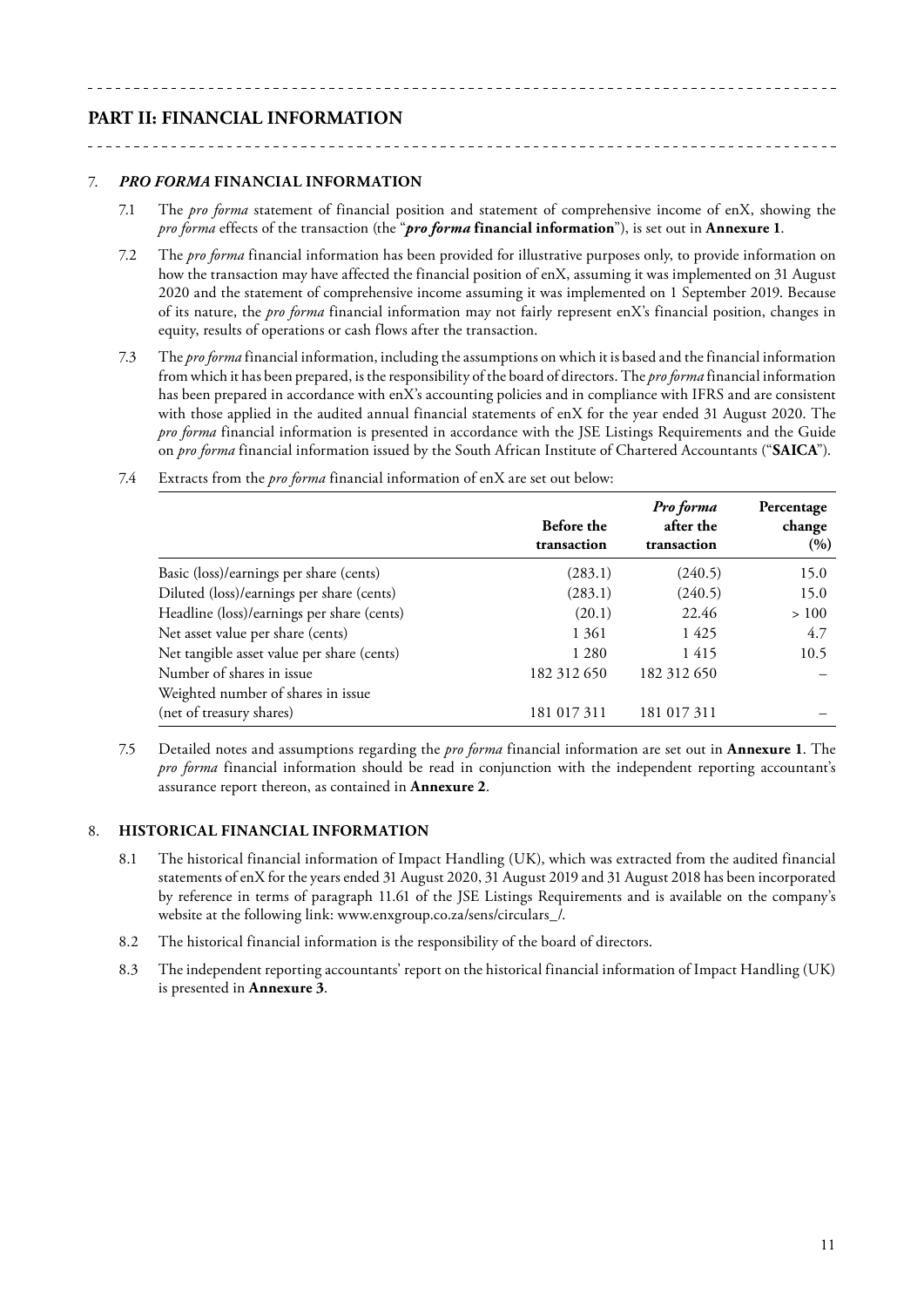# **PART III: GENERAL**

### 9. **MAJOR AND CONTROLLING SHAREHOLDERS**

<u>. . . . . . . . . .</u>

9.1 Set out below are the names of enX shareholders, other than directors, that were, directly or indirectly, beneficially interested in 5% or more of the issued shares as at the last practicable date:

<u> - - - - - - - - - - - -</u>

| Shareholder                       | <b>Direct</b><br>beneficial | Indirect<br>beneficial | <b>Total shares</b> | % of issued<br>share capital |
|-----------------------------------|-----------------------------|------------------------|---------------------|------------------------------|
| MCC Contracts Proprietary Limited | 31 305 360                  | 30 000 000             | 61 305 360          | 33.63                        |
| PSG Group Limited                 |                             | 19 612 866             | 19 612 866          | 10.76                        |
| Prudential Investment Managers    |                             |                        |                     |                              |
| Proprietary Limited               |                             | 16 958 974             | 16 958 974          | 9.30                         |
| Samvenice Trading 1 Proprietary   |                             |                        |                     |                              |
| Limited                           | 12785271                    |                        | 12785271            | 7.01                         |
| CoroCapital Proprietary Limited   |                             | 9 890 195              | 9 890 195           | 5.42                         |
| Sunwood Trading and Investments   | 9 769 375                   |                        | 9769375             | 5.36                         |
| <b>Total</b>                      | 53 860 006                  | 76 462 035             | 130 322 041         | 71.48                        |

9.2 As at the last practicable date, the company does not have a controlling shareholder and the transaction will not result in the company having a controlling shareholder.

# 10. **DIRECTORS' INTERESTS**

### 10.1 **Directors' interests in enX shares**

10.1.1 Set out below are the interests of directors (including their associates) in enX shares as at 31 August 2020. Direct and indirect beneficial interests are disclosed.

| <b>Director</b>           | <b>Direct</b><br>beneficial | Indirect<br>beneficial | Held by<br>associates | <b>Total shares</b> | $%$ of<br>total shares |
|---------------------------|-----------------------------|------------------------|-----------------------|---------------------|------------------------|
| A Hannington              |                             | 646 880                |                       | 646 880             | 0.4                    |
| P Baloyi                  |                             | 11 203 354             |                       | 11 203 354          | 6.1                    |
| W Chapman                 |                             | 9 490 983              |                       | 9 490 983           | 5.2                    |
| O Mabandla                |                             | 1 157 229              |                       | 1 157 229           | 0.6                    |
| A Joffe <sup>1</sup>      | 110 000                     | 1 366 442              |                       | 1 476 442           | 0.8                    |
| P O'Flaherty <sup>1</sup> |                             | 3 196 318              |                       | 3 196 318           | 1.8                    |
| J Friedman <sup>2</sup>   | 463 162                     | 196764                 |                       | 659 926             | 0.4                    |
| G Neubert <sup>3</sup>    | 233 014                     | 245 433                |                       | 478 447             | 0.3                    |
| Total                     | 806 176                     | 27 503 403             |                       | 28 309 579          | 15.5                   |

**Notes:**

- 1. Resigned effective 22 June 2020.
- 2. Resigned effective 31 March 2020.
- 3. Resigned effective 13 August 2020.
- 10.1.2 There were no changes to the interests of directors in enX shares between 31 August 2020 and the last practicable date.

## 10.2 **Directors' interests in transactions**

Save in respect of the directors' interests in enX shares, as set out in paragraph 10.1 above, no director of enX has or had any material beneficial interest, whether direct or indirect, in any transaction that was effected by enX during the current or immediately preceding financial year or during an earlier financial year and which remains in any respect outstanding or unperformed.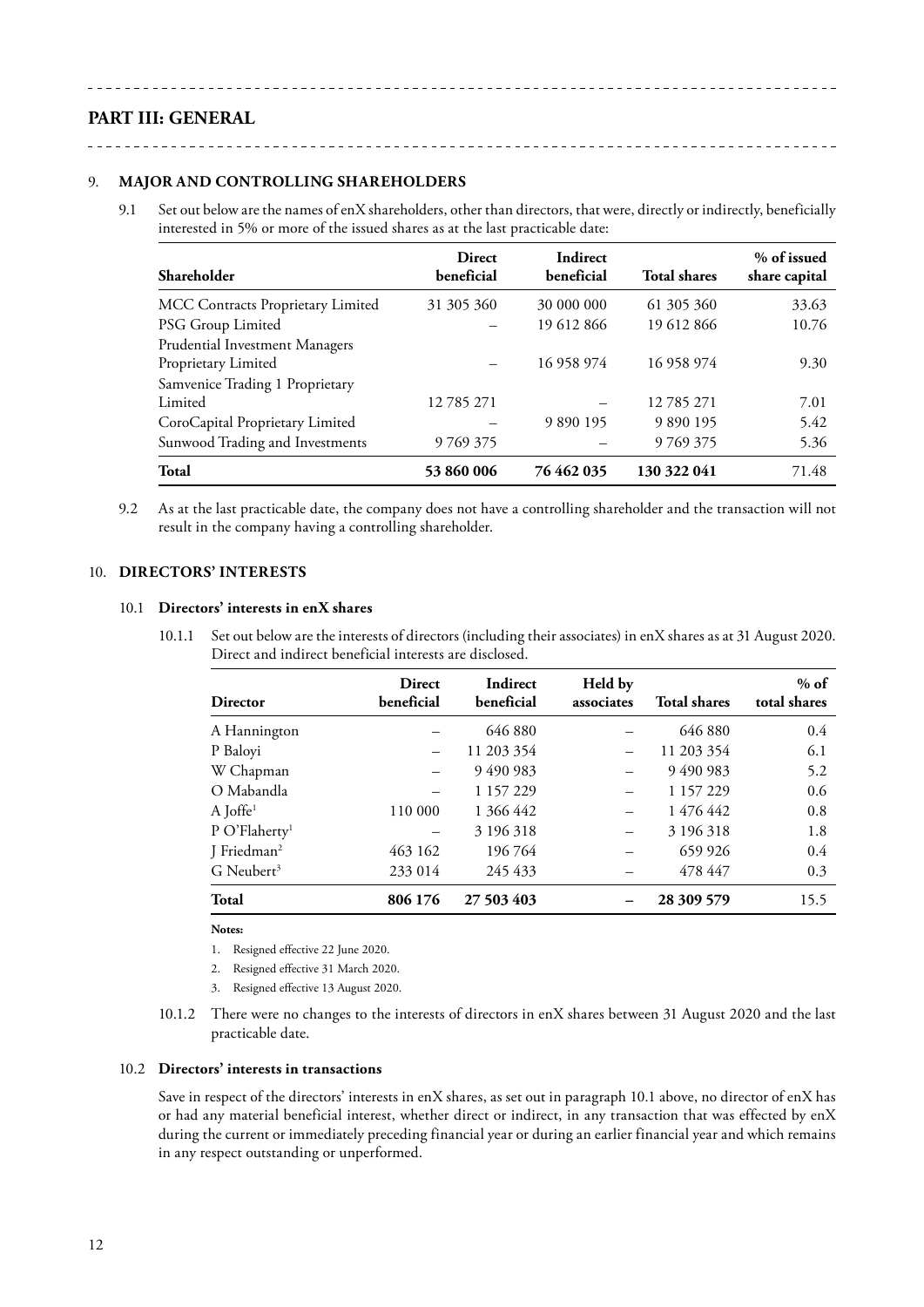## 11. **DIRECTORS' EMOLUMENTS**

| 11.1 The emoluments of the directors of enX for the year ended 31 August 2020 is as follows: |  |
|----------------------------------------------------------------------------------------------|--|
|----------------------------------------------------------------------------------------------|--|

|                            | Directors'<br>fees<br>R'000 | Salary<br>R'000 | R'000   | Retirement<br>Incentive contributions<br>R'000 | Other<br>benefits<br>R'000 | Total<br>R'000 |
|----------------------------|-----------------------------|-----------------|---------|------------------------------------------------|----------------------------|----------------|
| <i>Executive directors</i> |                             |                 |         |                                                |                            |                |
| J Friedman <sup>1</sup>    |                             | 1630            |         |                                                |                            | 1630           |
| $R$ Lumb <sup>2</sup>      |                             | 1646            |         |                                                |                            | 1646           |
| G Neubert <sup>3</sup>     |                             | 5470            | 4 0 4 9 | 622                                            | 2721                       | 12862          |
| Non-executive directors    |                             |                 |         |                                                |                            |                |
| S Booysen <sup>4</sup>     | 1896                        |                 |         |                                                |                            | 1896           |
| P Baloyi <sup>5</sup>      | 1 2 6 4                     |                 |         |                                                |                            | 1 2 6 4        |
| L Molefe                   | 921                         |                 |         |                                                |                            | 921            |
| P O'Flaherty <sup>4</sup>  | 598                         |                 |         |                                                |                            | 598            |
| A Phillips <sup>6</sup>    | 471                         |                 |         |                                                |                            | 471            |
| A Joffe <sup>4</sup>       | 1 2 4 6                     |                 |         |                                                |                            | 1 2 4 6        |
| B Ngonyama                 | 1 0 6 0                     |                 |         |                                                |                            | 1 0 6 0        |
| E Oblowitz <sup>7</sup>    | 541                         |                 |         |                                                |                            | 541            |
| Z Matthews <sup>8</sup>    | 178                         |                 |         |                                                |                            | 178            |
| O Mbandla <sup>8</sup>     | 107                         |                 |         |                                                |                            | 107            |
| W Chapman <sup>8</sup>     | 107                         |                 |         |                                                |                            | 107            |
| <b>Total</b>               | 8389                        | 8746            | 4049    | 622                                            | 2721                       | 24 5 27        |

**Notes:**

1. Resigned effective 31 March 2020.

- 2. Appointed effective 1 March 2020.
- 3. Resigned effective 13 August 2020.
- 4. Resigned effective 22 June 2020.
- 5. Appointed as chairman effective 3 July 2020.
- 6. Resigned effective 12 February 2020.
- 7. Appointed effective 6 December 2019 and resigned effective 22 June 2020.
- 8. Appointed effective 3 July 2020.
- 11.2 Save as set out in paragraph 11.1 above, no director of enX received any emoluments for the last financial period, being the year ended 31 August 2020, in the form of:
	- 11.2.1 fees for services as a director;
	- 11.2.2 management, consulting, technical or other fees paid for services rendered as a director, directly or indirectly, including payments to management companies, a part of which is then paid to a director of the Company;
	- 11.2.3 basic salaries;
	- 11.2.4 bonuses and performance-related payments;
	- 11.2.5 sums paid by way of expense allowance;
	- 11.2.6 any other material benefits;
	- 11.2.7 contributions paid under any pension scheme; or
	- 11.2.8 any commission, gain or profit-sharing arrangements.
- 11.3 No share options or any other right has been given to a director in respect of providing a right to subscribe for shares in enX.
- 11.4 No shares or share options have been issued and allotted in terms of a share purchase or option scheme for employees or other share purchase or option scheme.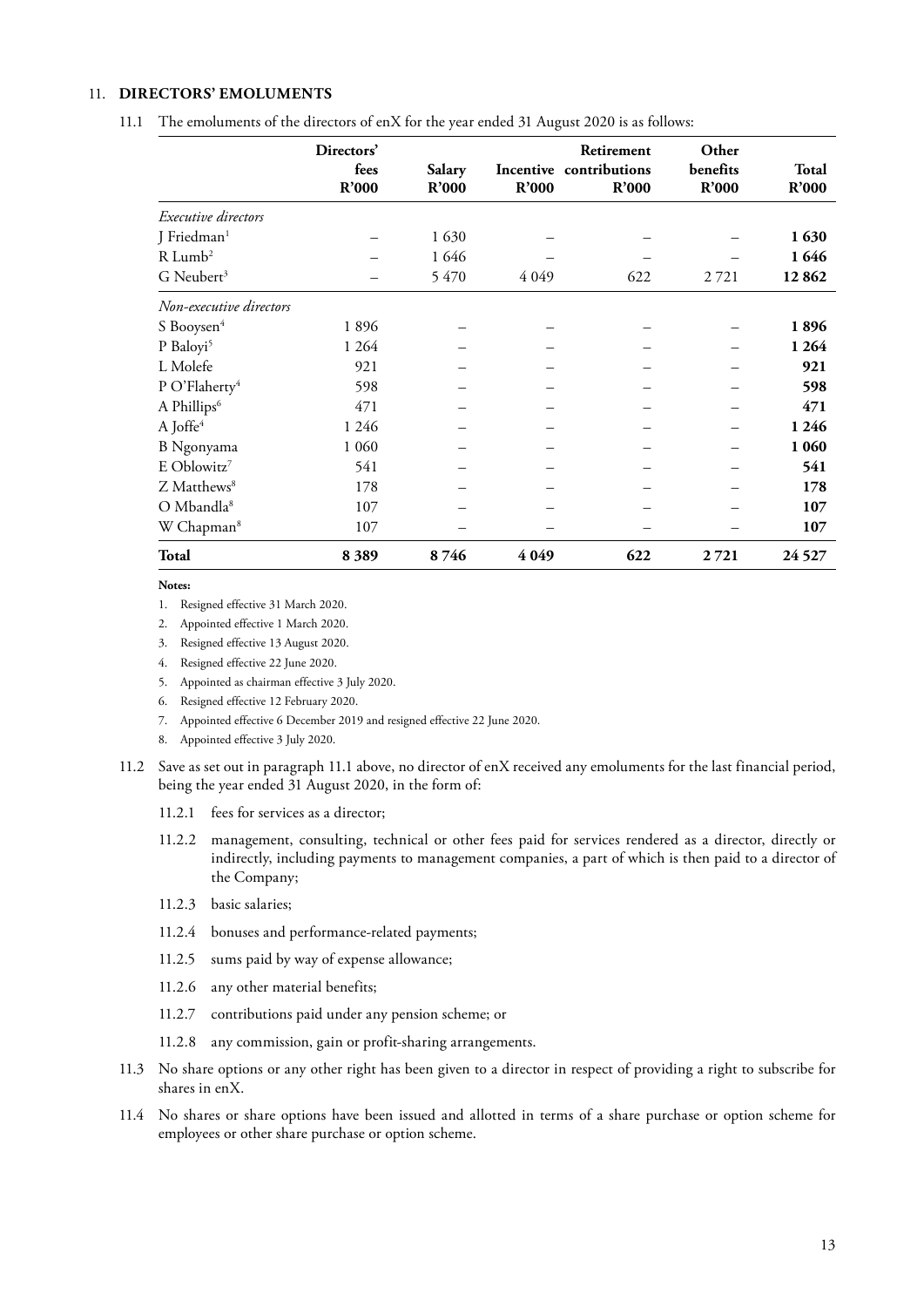- 11.5 All directors are remunerated by the enX Group. No director receives any remuneration or benefit in any form from any holding company or subsidiary of enX (or from their associates), from any joint venture of enX or any holding company or subsidiary of enX, or from any third party management or advisor to enX or to any holding company or subsidiary of enX.
- 11.6 Save as set out in this paragraph 11, the Company has not entered into any contracts relating to directors' and managerial remuneration, secretarial and technical fees or restraint payments. Contracts of employment with executive directors of enX were concluded on terms and conditions that are standard for such appointments and contain normal terms of employment. The contracts of employment are available for inspection as described in paragraph 21 of this circular. There are no service contracts in place in respect of non-executive directors of enX.
- 11.7 The remuneration of directors of enX will not be varied as a consequence of the transaction.

### 12. **MATERIAL CONTRACTS**

Save for:

- 12.1 the transaction agreement, the salient features of which are set out in paragraph 3;
- 12.2 the loan agreements detailed in in **Annexure 5**; and
- 12.3 the material contracts, the salient features of which are set out in **Annexure 4**,

no material contracts, being restrictive funding arrangements and/or contracts entered into otherwise than in the ordinary course of business have been entered into either verbally or in writing by enX, any of its major subsidiaries or by any subsidiary within two years prior to the last practicable date or concluded at any time, and which contain an obligation or settlement that is material to the Company and/or its subsidiaries.

### 13. **MATERIAL CHANGES**

- 13.1 There has been no material change in the financial or trading position of the Company between 31 August 2020, being the latest reported period, and the date of this circular, save for:
	- 13.1.1 the impact that the COVID-19 pandemic and resultant national lockdown has had, and is anticipated to continue to have on enX and its operations. Low business confidence levels, consumer caution and pressure on disposable income will continue to constrain year-on-year growth in the general economy. Although, the liquidity in all Group companies has been resilient during the lockdown period, there has been a significant impact on the financial and trading results for the year ended 31 August 2020 and beyond. The Group has adopted, and will continue to adopt all necessary measures to protect the financial position and preserve cash flows; and
	- 13.1.2 the impact that the COVID-19 pandemic and resultant national lockdown has had, and is anticipated to continue to have on equity capital markets for an extended period.

### 14. **MATERIAL BORROWINGS**

Details of all material loans made to enX and/or to its subsidiaries that remain outstanding as at the last practicable date, and that will remain outstanding following implementation of the transaction, are set out in **Annexure 5**.

## 15. **STATEMENT AS TO WORKING CAPITAL**

Having considered the effects of the transaction and on the assumption that the transaction takes place on the longstop date, the directors are of the opinion that:

- 15.1 enX and the enX Group will be able, in the ordinary course of business, to pay its debts for a period of 12 months after the date of approval of this circular;
- 15.2 the consolidated assets of the enX Group, fairly valued, will be in excess of the consolidated liabilities of the enX Group for a period of 12 months after the date of approval of this circular;
- 15.3 the share capital and reserves of enX and the enX Group will be adequate for ordinary business purposes for a period of 12 months after the date of approval of the circular; and
- 15.4 the working capital of enX and the enX Group will be adequate for ordinary business purposes for a period of 12 months after the date of the approval of this circular.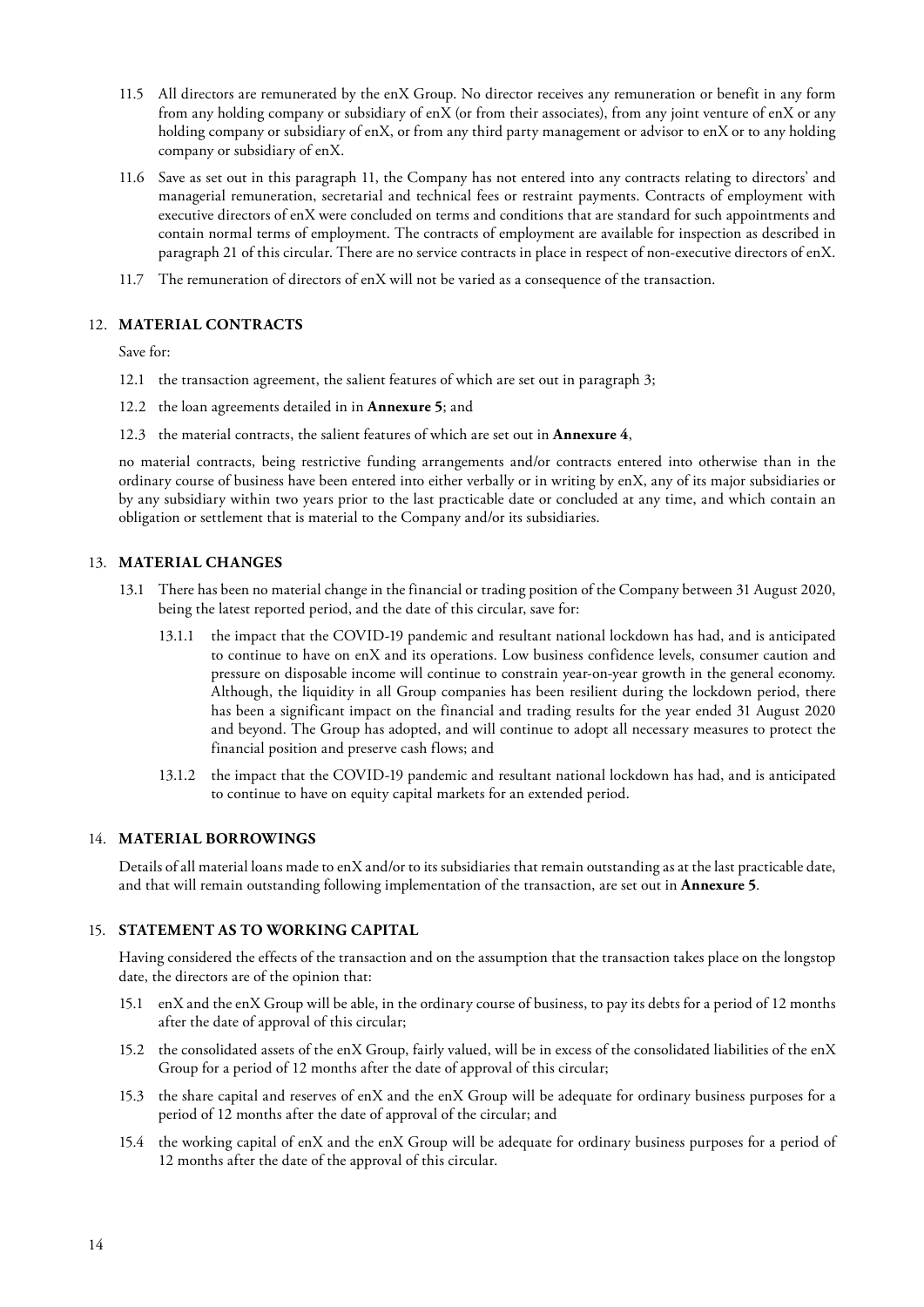### 16. **LITIGATION**

There are no legal or arbitration proceedings, including any proceedings that are pending or threatened, of which the board of directors is aware, that may have had, or have during the 12 months preceding the last practicable date had, a material effect on the Group's financial position.

### 17. **RESPONSIBILITY STATEMENT**

The directors, whose names are given on page 11 of this circular, collectively and individually accept full responsibility for the accuracy of the information contained in this circular and certify that to the best of their knowledge and belief there are no facts that have been omitted which would make any statement false or misleading, that all reasonable enquiries to ascertain such facts have been made, and that the circular contains all information required by the JSE Listings Requirements.

### 18. **OPINION AND RECOMMENDATION**

- 18.1 The board of directors is of the opinion that the transaction is beneficial to enX shareholders and, accordingly, recommends that enX shareholders vote in favour of the resolutions to be proposed at the general meeting. The opinion of the directors as to the prospects of the company following implementation of the transaction is set out in paragraph 2 above.
- 18.2 Those directors that hold a beneficial interest in enX shares intend voting in favour of the transaction and all resolutions to be proposed at the general meeting.

### 19. **ADVISORS' CONSENTS**

- 19.1 The transaction sponsor, independent reporting accountant, legal advisor, company secretary, and transfer secretaries have each consented in writing to act in the capacities stated and to their names appearing in this circular, which consent has not been withdrawn prior to the issue of this circular.
- 19.2 The independent reporting accountant has consented to the inclusion of its reports in the circular in the form and context in which they appear, which consent has not been withdrawn prior to the issue of this circular. The independent reporting accountant has confirmed that the contents of the circular are not contradictory to the information contained in their reports.

### 20. **PRELIMINARY AND ISSUE EXPENSES**

The estimated total amount of expenses (excluding VAT) incurred by enX in respect of the transaction within the three years preceding the last practicable date are set out below:

| Fees incurred by enX                    | Recipient           | Rands     |
|-----------------------------------------|---------------------|-----------|
| JSE transaction sponsor fees            | Java Capital        | 400 000   |
| JSE sponsor fees                        | Standard Bank       | 50 000    |
| Independent reporting accountant's fees | Deloitte            | 300 000   |
| Legal fees                              | Browne Jacobson LLP | 1 554 750 |
| Legal fees                              | Oxygen Consulting   | 383 250   |
| Legal fees                              | Munro Smith Parker  | 812 000   |
| Printing and typesetting costs          | Ince                | 100 000   |
| JSE documentation fees                  | JSE                 | 55 862    |
| Contingency                             |                     | 90 586    |
| <b>Total</b>                            |                     | 3746448   |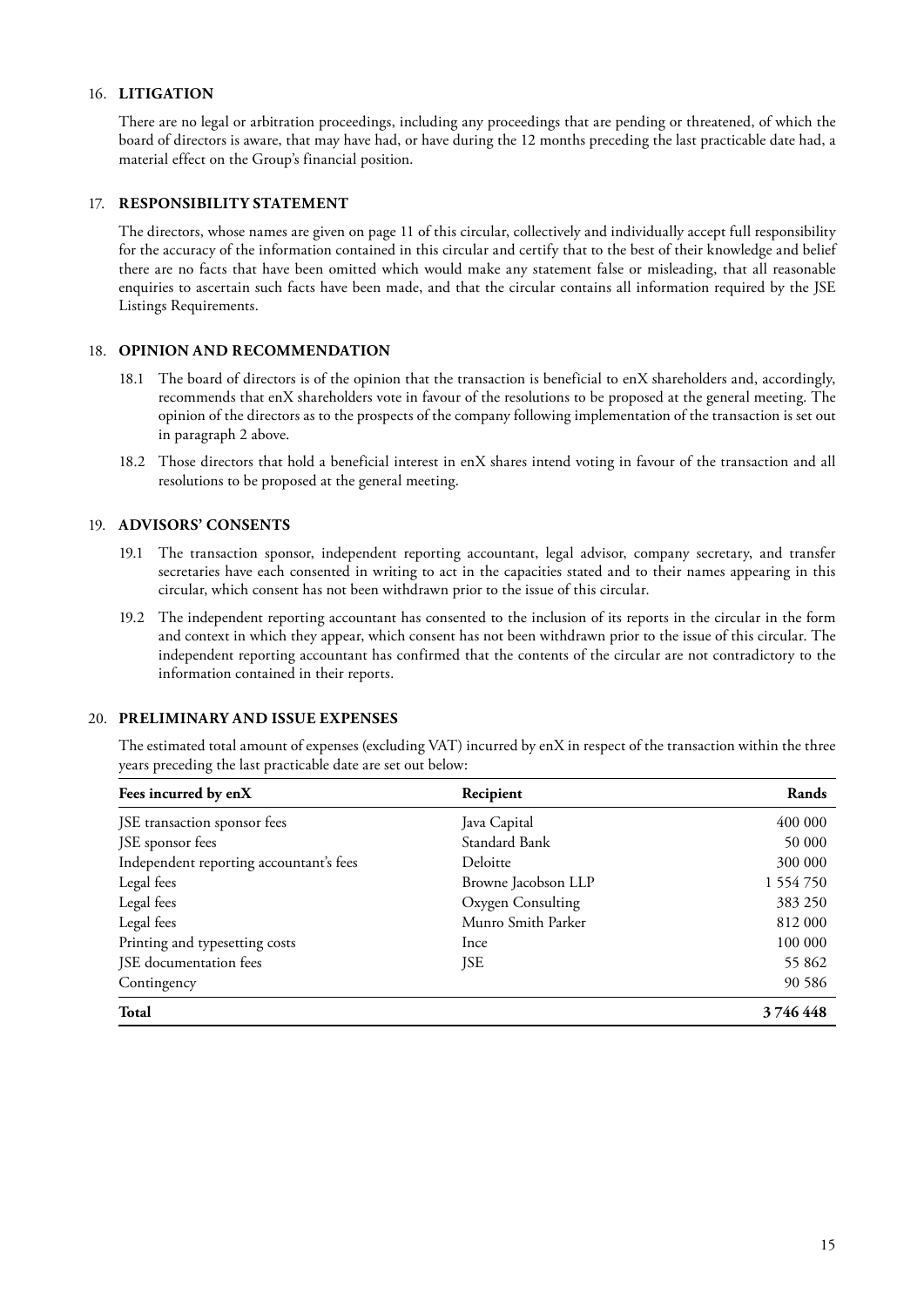### 21. **DOCUMENTS AVAILABLE FOR INSPECTION**

Copies of the documents below will be available for inspection at the registered address of the Company from the date of issue of this circular up to and including the date of the general meeting. In light of the COVID-19 pandemic and the resultant lockdown regulations, copies of these documents will also be available for inspection electronically and may be obtained from the Company by sending a request to info@enxgroup.co.za.

- 21.1 this circular:
- 21.2 the MOI:
- 21.3 the memorandum of incorporation of each of the company's major subsidiaries;
- 21.4 the transaction agreement;
- 21.5 the material contracts referenced in paragraph 12;
- 21.6 the employment contracts of the executive directors;
- 21.7 the signed reports by the independent reporting accountant as set out in **Annexure 2** and **Annexure 3**;
- 21.8 the audited annual financial statements of the Company for the financial years ended 31 August 2020, 31 August 2019 and 31 August 2018;
- 21.9 the historical financial information of Impact Handling (UK), which was extracted from the audited financial statements of enX, for the years ended 31 August 2020, 31 August 2019 and 31 August 2018; and

21.10 the written consents referenced in paragraph 19.

### 22. **DOCUMENTS INCORPORATED BY REFERENCE**

The following information has been incorporated by reference and is available for viewing on the company's website at www.enxgroup.co.za/sens/circulars\_/ and is available for inspection at the company's registered office in accordance with the provision of paragraph 21 above:

22.1 The historical financial information of Impact Handling (UK), which was extracted from the audited financial statements of enX, for the years ended 31 August 2020, 31 August 2019 and 31 August 2018.

Signed on behalf of the board of directors

\_\_\_\_\_\_\_\_\_\_\_\_\_\_\_\_\_\_\_\_\_\_\_\_\_\_

**Andrew Hannington** *Chief Executive Officer*

**3 May 2021**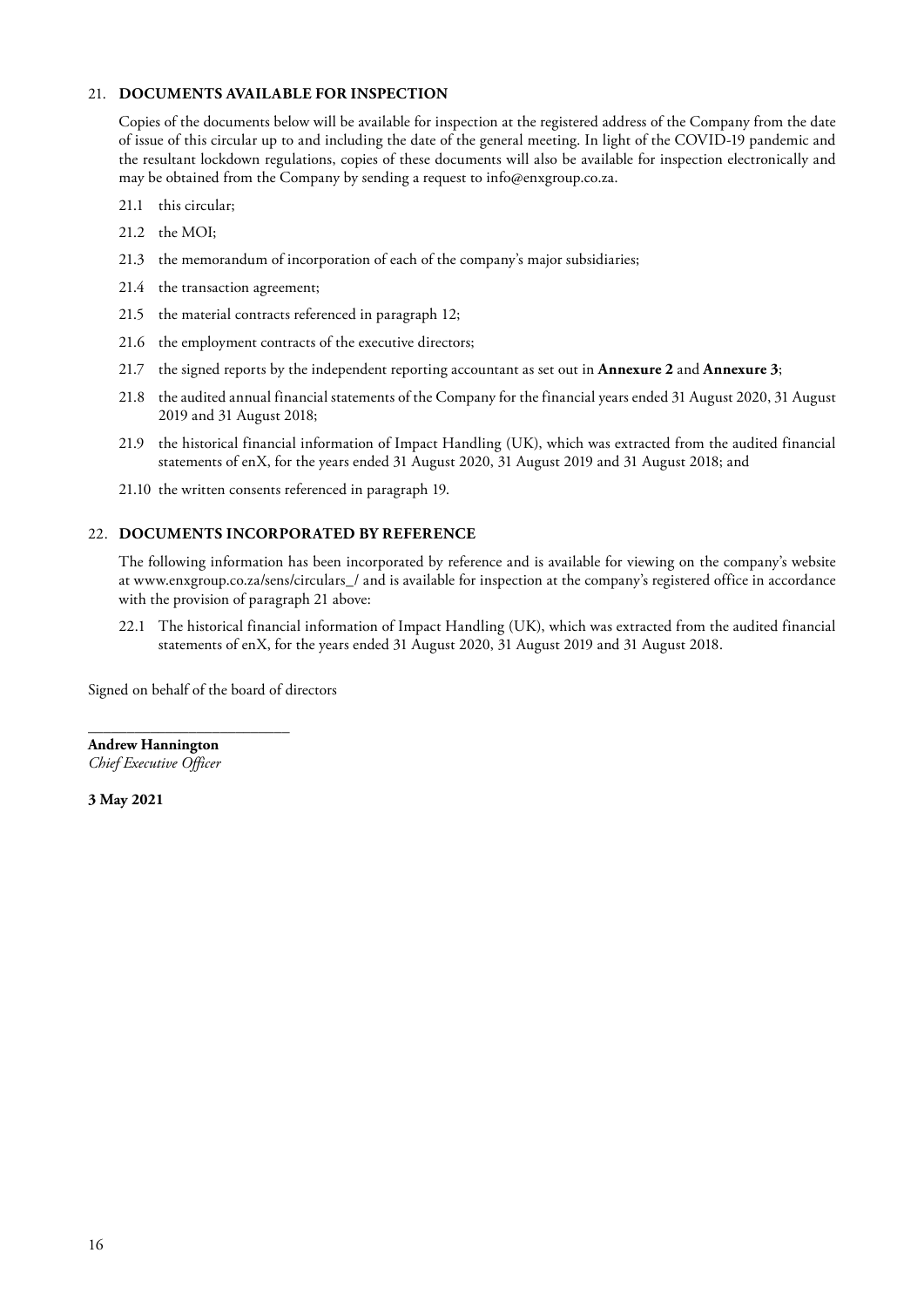*PRO FORMA* **FINANCIAL INFORMATION**

<u>---------------</u>

Set out below is the *pro forma* statement of financial position and statement of comprehensive income of enX, showing the *pro forma* effects of the transaction (the "*pro forma* **financial information**").

The *pro forma* financial information has been provided for illustrative purposes only, to provide information on how the transaction may have affected the financial position of enX, assuming it was implemented on 31 August 2020 and the statement of comprehensive income assuming it was implemented on 1 September 2019. Because of its nature, the *pro forma* financial information may not fairly represent enX's financial position, changes in equity, results of operations or cash flows after the transaction.

The *pro forma* financial information, including the assumptions on which it is based and the financial information from which it has been prepared, is the responsibility of the board of directors. The *pro forma* financial information has been prepared in accordance with enX's accounting policies and in compliance with IFRS and are consistent with those applied in the audited annual financial statements of enX for the year ended 31 August 2020. The *pro forma* financial information is presented in accordance with the JSE Listings Requirements and the Guide on *pro forma* financial information issued by SAICA.

The *pro forma* financial information should be read in conjunction with the independent reporting accountant's assurance report thereon, which is presented in **Annexure 2**.

### **enX Group Limited**

*Pro forma* Statement of Financial Position as at 31 August 2020

| R'000                          | enX last<br>published<br>results | Disposal of<br>Impact<br>Handling<br>(UK)<br>Note 1 Note 2.2 and 2.3 | Adjustment<br>for Impact<br>Handling<br>(UK) balances<br>recognised at<br>a group level<br>Note $2.4$ | Allocation of<br>selling price a<br>fter costs<br>Note 2.5 | Pro forma<br>after the<br>adjustments<br>Note 3 |
|--------------------------------|----------------------------------|----------------------------------------------------------------------|-------------------------------------------------------------------------------------------------------|------------------------------------------------------------|-------------------------------------------------|
| <b>ASSETS</b>                  |                                  |                                                                      |                                                                                                       |                                                            |                                                 |
| <b>Non-current assets</b>      | 7 019 397                        | (1677453)                                                            | (55128)                                                                                               |                                                            | 5 286 816                                       |
| Property, plant, equipment and |                                  |                                                                      |                                                                                                       |                                                            |                                                 |
| right-of-use assets            | 621 446                          | (155160)                                                             |                                                                                                       |                                                            | 466 286                                         |
| Leasing assets                 | 6 087 417                        | (1435242)                                                            |                                                                                                       |                                                            | 4 652 175                                       |
| Goodwill                       | 92 461                           | (53 303)                                                             | (39158)                                                                                               |                                                            |                                                 |
| Intangible assets              | 73 308                           | (33748)                                                              | (15970)                                                                                               |                                                            | 23 590                                          |
| Investment in associate        | 70 916                           |                                                                      |                                                                                                       |                                                            | 70 916                                          |
| Unlisted investments and loans | 9 1 7 5                          |                                                                      |                                                                                                       |                                                            | 9 1 7 5                                         |
| Deferred taxation              | 60 050                           |                                                                      |                                                                                                       |                                                            | 60 050                                          |
| Trade and other receivables    | 4 6 2 4                          |                                                                      |                                                                                                       |                                                            | 4624                                            |
| <b>Current assets</b>          | 3592610                          | (666278)                                                             |                                                                                                       |                                                            | 2926332                                         |
| Trade, other receivables and   |                                  |                                                                      |                                                                                                       |                                                            |                                                 |
| derivatives                    | 1 0 6 4 8 7 9                    | (238062)                                                             |                                                                                                       |                                                            | 826817                                          |
| Inventories                    | 1 622 021                        | (280976)                                                             |                                                                                                       |                                                            | 1 341 045                                       |
| Taxation receivable            | 19801                            |                                                                      |                                                                                                       |                                                            | 19801                                           |
| Bank and cash balances         | 885 909                          | (147240)                                                             |                                                                                                       |                                                            | 738 669                                         |
| <b>Total assets</b>            | 10 612 007                       | (2343731)                                                            | (55128)                                                                                               |                                                            | 8 2 1 3 1 4 8                                   |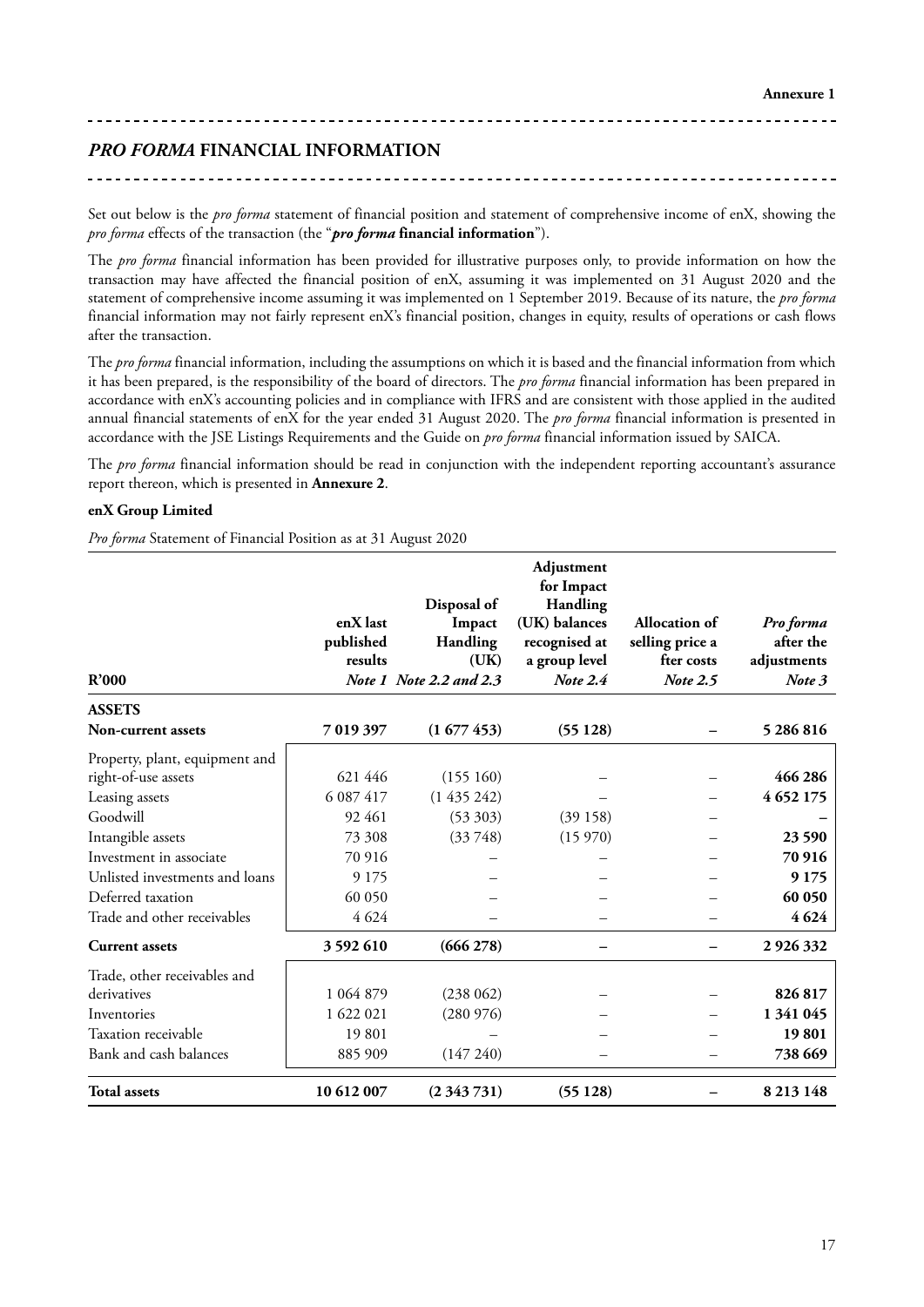| R'000                                                                                                                                                                 | enX last<br>published<br>results                                     | Disposal of<br>Impact<br>Handling<br>(UK)<br>Note 1 Note 2.2 and 2.3 | Adjustment<br>for Impact<br>Handling<br>(UK) balances<br>recognised at<br>a group level<br>Note 2.4 | Allocation of<br>selling price a<br>fter costs<br>Note 2.5 | Pro forma<br>after the<br>adjustments<br>Note 3              |
|-----------------------------------------------------------------------------------------------------------------------------------------------------------------------|----------------------------------------------------------------------|----------------------------------------------------------------------|-----------------------------------------------------------------------------------------------------|------------------------------------------------------------|--------------------------------------------------------------|
| <b>EQUITY AND LIABILITIES</b><br><b>Capital and reserves</b>                                                                                                          | 2 497 447                                                            | (502 234)                                                            | (50656)                                                                                             | 668 801                                                    | 2613358                                                      |
| Share capital<br>Other reserves<br>Accumulated (loss)/profits                                                                                                         | 3 134 092<br>(595 867)<br>(75 261)                                   | (13369)<br>(368535)                                                  | (50656)                                                                                             | 668 801                                                    | 3 134 092<br>(729 566)<br>174 349                            |
| Equity attributable to owners<br>of the parent<br>Non-controlling interests                                                                                           | 2 462 964<br>34 483                                                  | (502 234)                                                            | (50656)                                                                                             | 668 801                                                    | 2578875<br>34 483                                            |
| Liabilities<br>Non-current liabilities                                                                                                                                | 4 159 009                                                            | (1479894)                                                            | (4472)                                                                                              |                                                            | 2 674 643                                                    |
| Interest-bearing liabilities<br>Deferred vendor considerations<br>Lease liabilities<br>Employee benefits<br>Deferred taxation                                         | 3 620 250<br>95 741<br>5 0 9 0<br>437 928                            | (1402480)<br>(37325)<br>(644)<br>(39445)                             | (4472)                                                                                              |                                                            | 2 2 1 7 7 7 0<br>58416<br>4446<br>394 011                    |
| <b>Current liabilities</b>                                                                                                                                            | 3 955 551                                                            | (361603)                                                             |                                                                                                     | (668801)                                                   | 2 9 25 147                                                   |
| Interest-bearing liabilities<br>Deferred vendor considerations<br>Lease liabilities<br>Trade, other payables and<br>provisions<br>Taxation payable<br>Bank overdrafts | 2 2 4 1 0 2 8<br>33 895<br>115 675<br>1 536 226<br>23 350<br>5 3 7 7 | (4295)<br>(22690)<br>(327912)<br>(6706)                              |                                                                                                     | (668801)                                                   | 1567932<br>33895<br>92 985<br>1 208 314<br>16 644<br>5 3 7 7 |
| Total equities and liabilities                                                                                                                                        | 10 612 007                                                           | (2343731)                                                            | (55128)                                                                                             |                                                            | 8 2 1 3 1 4 8                                                |
| Number of shares in issue<br>Weighted number of shares in<br>issue (net of treasury shares)                                                                           | 182 312 650<br>181 017 311                                           |                                                                      |                                                                                                     |                                                            | 182 312 650<br>181 017 311                                   |
| Net asset value per share<br>(cents)<br>Net tangible asset value per<br>share (cents)                                                                                 | 1 3 6 1<br>1 2 8 0                                                   |                                                                      |                                                                                                     |                                                            | 1425<br>1415                                                 |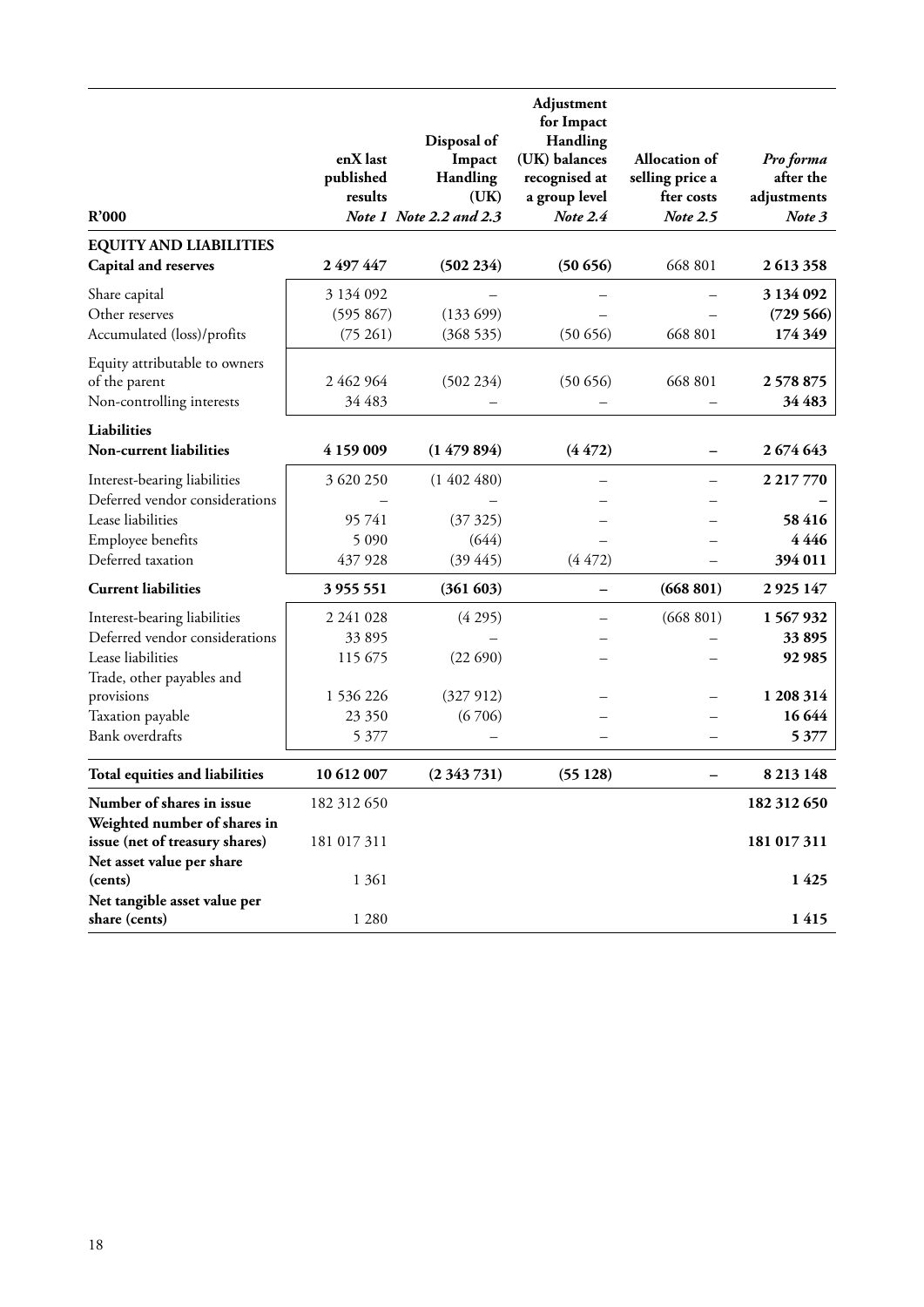### **Notes and assumptions**

- 1. Extracted without adjustment from the audited condensed consolidated financial statements of enX for the year ended 31 August 2020.
- 2. The figures in the "*Pro forma* after the adjustments" column above reflect the *pro forma* effects on the "enX last published results" column resulting from the implementation of the transaction after taking into account the following transaction assumptions:
	- 2.1 The transaction is assumed to have been implemented on 31 August 2020 for the net asset value per share and net tangible value per share purposes.
	- 2.2 The Impact Handling (UK) figures have been extracted from the audited accounts of Impact Handling (UK) for the year ended 31 August 2020.
	- 2.3 These numbers have been adjusted to exclude the stated capital as this is consolidated out at a group level and therefore cannot be deducted from the group numbers.
	- 2.4 The adjustment for the Impact Handling (UK) balances at a group level takes into account the disposal of the goodwill and intangible assets (and the deferred tax relating to the intangibles) that arose on the acquisition of Impact Handling (UK) which have been disposed of as part of the transaction.
	- 2.5 The net price associated with the transaction is R668.8 million, being the Transaction Value (''**TV**''). This has been reduced by the costs associated with the transaction amounting to R3.7 million. These once-off costs include the estimated costs of preparing and distributing this circular, holding the general meeting and implementing the transaction, including the fees payable to the professional advisors as well as any costs as categorised in the transaction agreement. An amount of R29.9 million has been included in respect of exit bonusses payable to management. It has been assumed that net cash received has been applied to reduce the current group debt. The GBP to ZAR exchange rate used equals 22.66 Rands per 1 GBP. The net proceeds applied to reduce the current debt (as assumed) is reconciled as follows:

|                                                       | R'000   |
|-------------------------------------------------------|---------|
| Gross proceeds (TV)                                   | 702 460 |
| Transaction costs                                     | (3746)  |
| Exit bonuses to be paid from proceeds (including tax) | (29913) |
| Net proceeds                                          | 668 801 |

2.6 The maximum net price associated with the transaction is R709.0 million, being the maximum TV. This value includes the profit after tax of Impact Handling (UK) from 1 September 2020 to the closing date up to a maximum value of GBP2 million (R45.3 million). This has been reduced by the costs associated with the transaction amounting to R3.7 million These once-off costs include the estimated costs of preparing and distributing this circular, holding the general meeting and implementing the transaction, including the fees payable to the professional advisors as well as any costs as categorised in the transaction agreement. An amount of R35.1 million has been included in respect of exit bonusses payable to management. It has been assumed that net cash received has been applied to reduce the current group debt. The GBP to ZAR exchange rate used equals 22.66 Rands per 1 Pound.

The net proceeds applied to reduce the current debt (as assumed) is reconciled as follows:

|                                                       | R'000   |
|-------------------------------------------------------|---------|
| Gross proceeds (TV)                                   | 702 460 |
| Maximum PAT adjustment                                | 45 320  |
| Transaction costs                                     | (3746)  |
| Exit bonuses to be paid from proceeds (including tax) | (35070) |
| Net proceeds                                          | 708 964 |

This maximum TV will result in a net asset value per share of 1 447 cents and tangible net asset value per share of 1 437 cents.

- 3. The *pro forma* financial information under note 3 (after the adjustments described in notes 2.2 to 2.5) represents the statement of financial position of enX after the implementation of the transaction.
- 4. There are no other post-balance sheet events which require adjustment to the *pro forma* statement of financial position.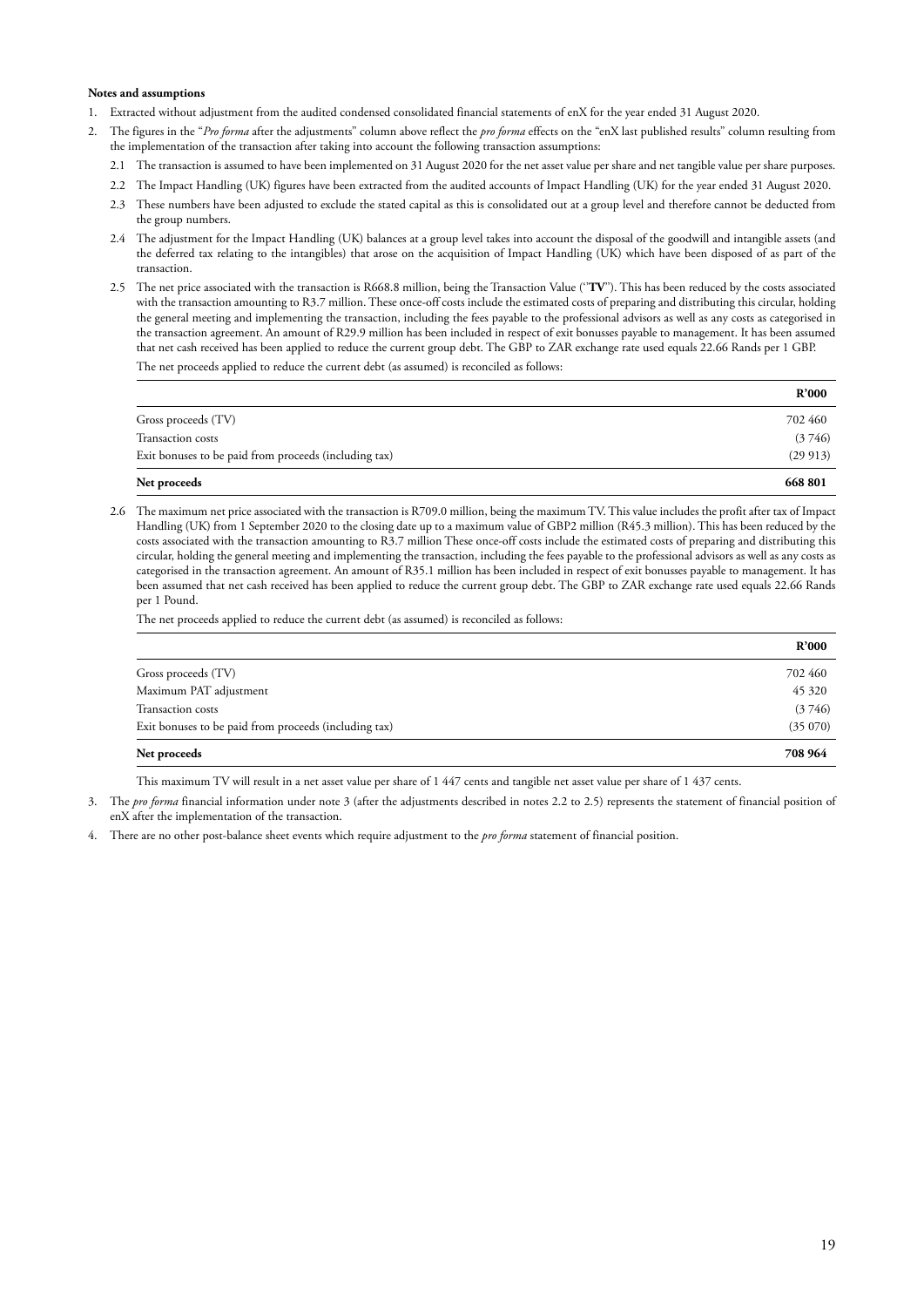# **enX Group Limited**

*Pro forma* Statement of profit or loss and other comprehensive income for the year ended 31 August 2020

| R'000                                                           | enX last<br>published<br>results<br>Note 1 | Disposal of<br>Impact<br>Handling<br>(UK)<br><b>Note 2.2</b> | Once-off<br>net gain on<br>disposal of<br>Impact<br>Handling<br>(UK) | Transaction<br>costs<br>Note 2.5 Note 2.6 and 2.7 | Pro forma<br>after the<br>adjustments<br>Note 3 |
|-----------------------------------------------------------------|--------------------------------------------|--------------------------------------------------------------|----------------------------------------------------------------------|---------------------------------------------------|-------------------------------------------------|
| Revenue                                                         | 7 206 109                                  | (1448496)                                                    |                                                                      |                                                   | 5757613                                         |
| Net operating expenses                                          | (5411346)                                  | 1 044 958                                                    |                                                                      |                                                   | (436638)                                        |
| Profit from operations before                                   |                                            |                                                              |                                                                      |                                                   |                                                 |
| depreciation and amortisation                                   | 1794763                                    | (403538)                                                     |                                                                      |                                                   | 1 391 225                                       |
| Depreciation and amortisation<br>Profit/(loss) on disposal of   | (1429536)                                  | 313 144                                                      |                                                                      |                                                   | (1116392)                                       |
| property, plant and equipment<br>Share-based payment (expense)/ | 6410                                       | (3538)                                                       |                                                                      |                                                   | 2872                                            |
| credit                                                          | (2547)                                     | (438)                                                        |                                                                      |                                                   | (2985)                                          |
| Foreign exchange gains/(losses)                                 | 12 660                                     | 2850                                                         |                                                                      |                                                   | 15510                                           |
| <b>Operating profit</b><br>Impairment of goodwill and           | 381750                                     | (91520)                                                      |                                                                      |                                                   | 290 230                                         |
| intangible assets<br>Adjustment on deferred vendor              | (543080)                                   |                                                              |                                                                      |                                                   | (543080)                                        |
| loan<br>Income/(expenses) on sale of the                        | (30688)                                    |                                                              |                                                                      |                                                   | (30688)                                         |
| Impact business                                                 |                                            |                                                              | 115 911                                                              | (33659)                                           | 82 25 2                                         |
| (Loss)/profit before interest                                   |                                            |                                                              |                                                                      |                                                   |                                                 |
| and taxation                                                    | (192018)                                   | (91520)                                                      | 115911                                                               | (33659)                                           | (201 286)                                       |
| Net finance costs                                               | (409 352)                                  | 40 044                                                       |                                                                      | 49 826                                            | (319 482)                                       |
| Interest received                                               | 13 9 45                                    |                                                              |                                                                      |                                                   | 13945                                           |
| Interest expense                                                | (423 297)                                  | 40 044                                                       |                                                                      | 49 826                                            | (333 427)                                       |
| Share of profits from associate                                 | 11711                                      |                                                              |                                                                      |                                                   | 11711                                           |
| (Loss)/profit before taxation                                   | (589 659)                                  | (51 476)                                                     | 115 911                                                              | 16 167                                            | (509 057)                                       |
| Taxation                                                        | 76729                                      | 10 420                                                       |                                                                      | (13951)                                           | 73 198                                          |
| (Loss)/profit after taxation                                    | (512930)                                   | (41056)                                                      | 115911                                                               | 2 2 1 6                                           | (435 860)                                       |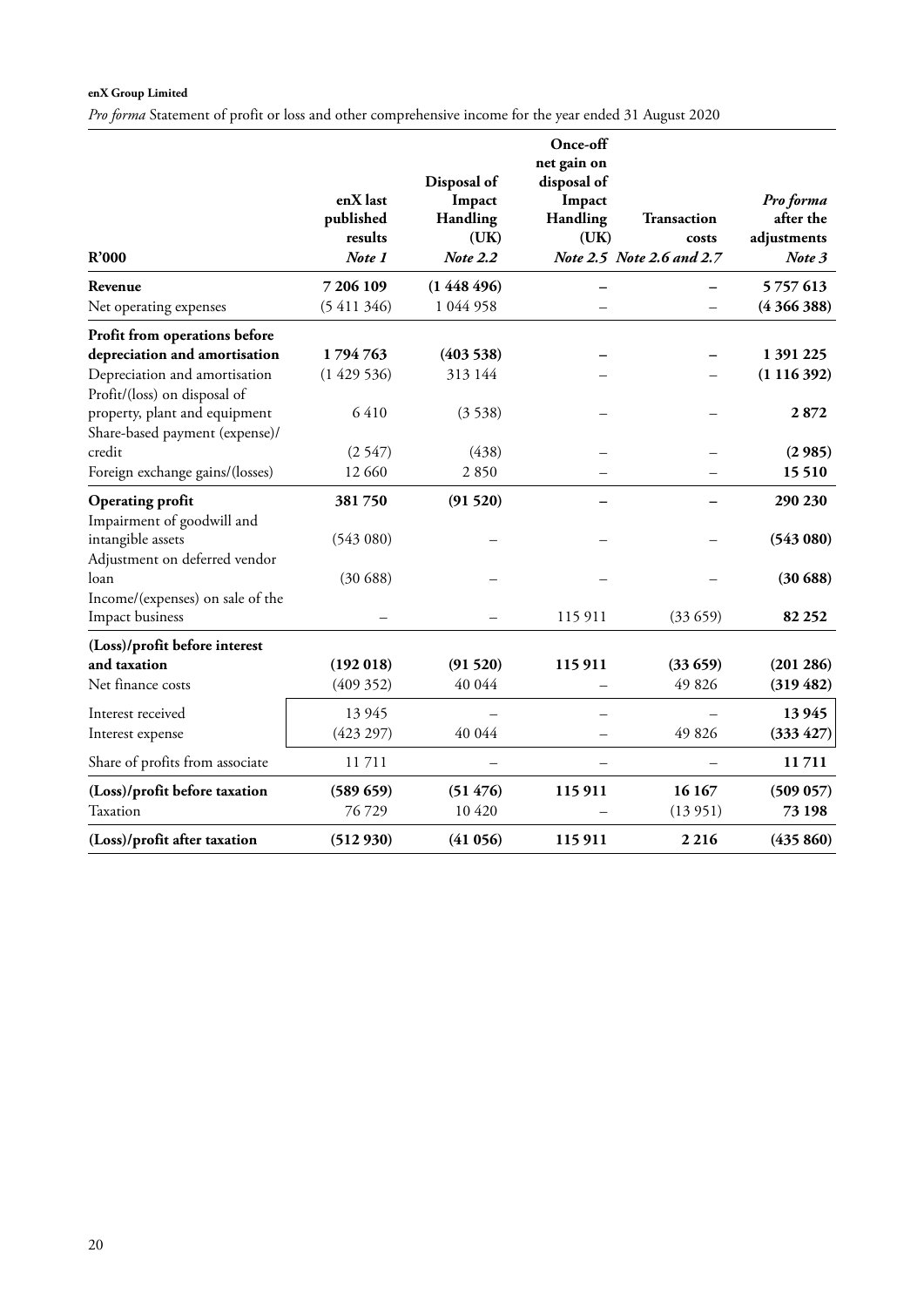| R'000                                                                                                                                                                                                   | enX last<br>published<br>results<br>Note 1 | Disposal of<br>Impact<br>Handling<br>(UK)<br><b>Note 2.2</b> | Once-off<br>net gain on<br>disposal of<br>Impact<br>Handling<br>(UK) | <b>Transaction</b><br>costs<br>Note 2.5 Note 2.6 and 2.7 | Pro forma<br>after the<br>adjustments<br>Note 3 |
|---------------------------------------------------------------------------------------------------------------------------------------------------------------------------------------------------------|--------------------------------------------|--------------------------------------------------------------|----------------------------------------------------------------------|----------------------------------------------------------|-------------------------------------------------|
| Attributable to:                                                                                                                                                                                        |                                            |                                                              |                                                                      |                                                          |                                                 |
| Equity holders of the parent<br>Non-controlling interests                                                                                                                                               | $(512\,469)$<br>(461)                      | (41056)                                                      | 115 911                                                              | 2 2 1 6                                                  | (435 399)<br>(461)                              |
| Net (loss)/profit after taxation                                                                                                                                                                        | (512930)                                   | (41056)                                                      | 115911                                                               | 2 2 1 6                                                  | (435 860)                                       |
| Other comprehensive (loss)/income<br>net of taxation:<br>(Loss)/profit after taxation<br>Items that may be reclassified<br>subsequently to profit or loss:<br>- Foreign currency translation<br>reserve | (512930)<br>102 941                        | (41056)<br>(89778)                                           | 115 911                                                              | 2 2 1 6                                                  | (435 860)<br>13 163                             |
|                                                                                                                                                                                                         |                                            |                                                              |                                                                      |                                                          |                                                 |
| Total comprehensive (loss)/<br>income                                                                                                                                                                   | (409989)                                   | (130 834)                                                    | 115911                                                               | 2 2 1 6                                                  | (422697)                                        |
| Attributable to:<br>Equity holders of the parent<br>Non-controlling interests                                                                                                                           | (409528)<br>(461)                          | (130 834)                                                    | 115 911                                                              | 2 2 1 6                                                  | (422 236)<br>(461)                              |
| Total comprehensive (loss)/<br>income                                                                                                                                                                   | (409989)                                   | (130 834)                                                    | 115 911                                                              | 2 2 1 6                                                  | (422697)                                        |
| Basic loss/(earnings) per share<br>(cents)<br>Diluted loss/(earnings) per<br>share (cents)**                                                                                                            | (283.1)<br>(283.1)                         |                                                              |                                                                      |                                                          | (240.5)<br>(240.5)                              |
| Headline loss/(earnings) per<br>share (cents)                                                                                                                                                           | (20.1)                                     |                                                              |                                                                      |                                                          | 22.46                                           |
| Number of shares in issue<br>Weighted number of shares in<br>issue (net of treasury shares)<br><b>Headline earnings</b>                                                                                 | 182 312 650<br>181 017 311                 |                                                              |                                                                      |                                                          | 182 312 650<br>181 017 311                      |
| reconciliation<br>Net profit after taxation<br>attributable to equity holders of<br>the parent                                                                                                          | (512 469)                                  | (41056)                                                      | 115 911                                                              | 2 2 1 6                                                  | (435 399)                                       |
| Adjusted for:<br>Profit on disposal of property,<br>plant and equipment                                                                                                                                 | (6410)                                     |                                                              |                                                                      |                                                          | (6410)                                          |
| Impairment of goodwill,<br>intangible assets and property<br>Taxation effect on adjustments                                                                                                             | 544 111<br>(61 642)                        |                                                              |                                                                      |                                                          | 544 111<br>(61 642)                             |
| Headline earnings attributable<br>to ordinary shareholders                                                                                                                                              | (36 410)                                   | (41056)                                                      | 115911                                                               | 2 2 1 6                                                  | 40 660                                          |

\*\*The dilutionary instruments in issue have an anti-dilutionary effect in the current year.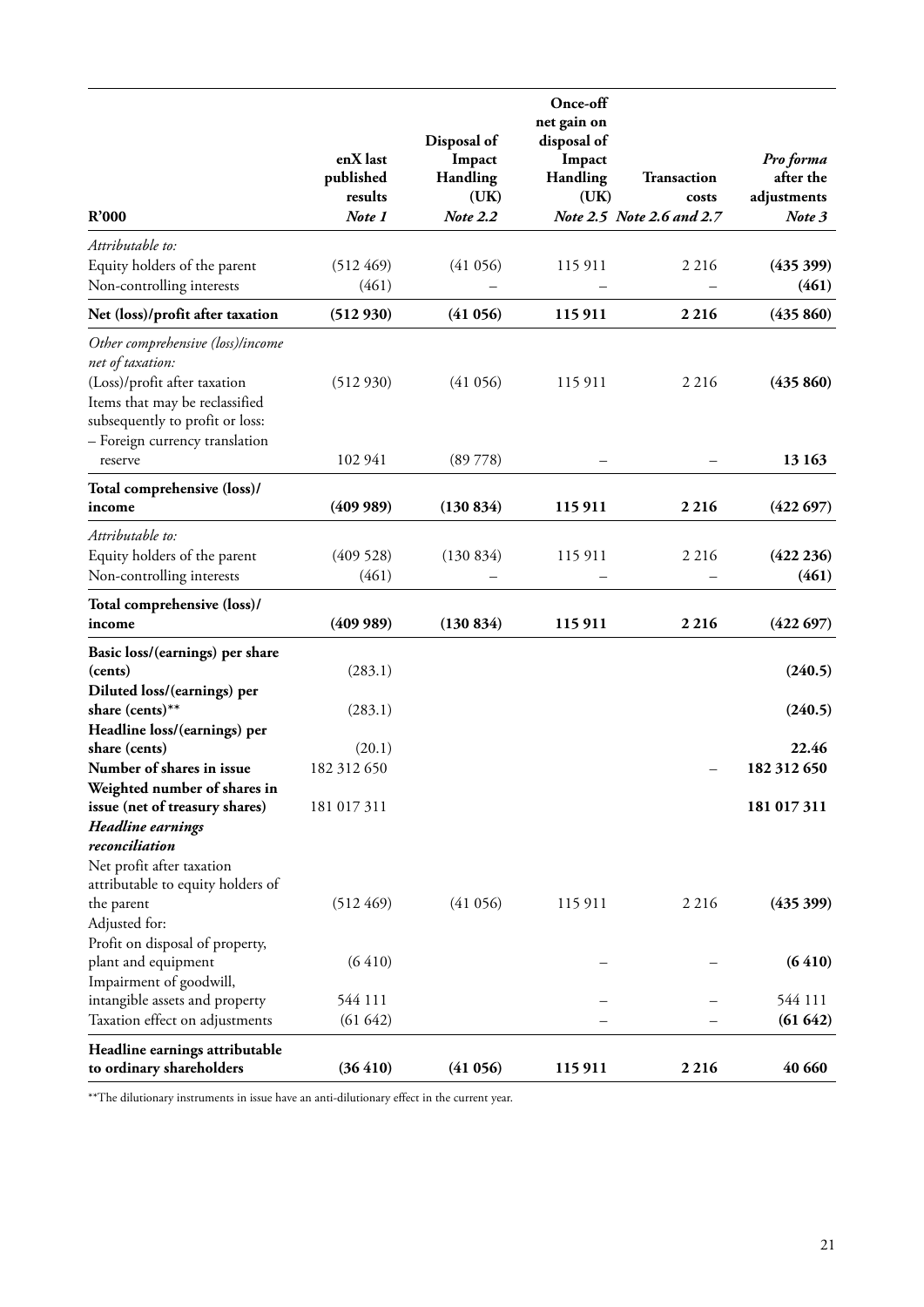### **Notes and assumptions**

- 1. Extracted without adjustment from the audited condensed consolidated financial statements of enX for the year ended 31 August 2020.
- 2. The figures in the "*Pro forma* after the adjustments" column above reflect the *pro forma* effects on the "enX last published results" column resulting from the implementation of the transaction after taking into account the following transaction assumptions:
	- 2.1 The transaction is assumed to have been implemented on 1 September 2019 for earnings per share, diluted earnings per share, headline earning per share and diluted headline earning per share and adjusted headline earnings per share purposes.
	- 2.2 The Impact Handling (UK) figures have been extracted from the audited accounts of Impact Handling (UK) for the year ended 31 August 2020.
	- 2.3 The proceeds of the transaction as at 1 September 2019 are R668.8 million. This is seen to have been received on 1 September 2019 as though the transaction was implemented on this day.
	- 2.4 The net proceeds receivable in respect of the disposal of Impact Handling (UK) is an amount equal to R668.8 million on 31 August 2020. This has been reduced by the costs associated with the transaction amounting to R3.7 million. These once-off costs include the estimated costs of preparing and distributing this circular, holding the general meeting and implementing the transaction, including the fees payable to the professional advisors. In addition, a further R29.9 million has been provided for exit bonusses paid to senior management. It has been assumed that the net cash received has been applied to reduce the current group debt.
	- 2.5 The once-off net gain on the sale of the Impact Handling (UK) business is R115.9 million. This gain is based on the proceeds received of R668.8 million less the net asset value of Impact Handling (UK) as at 31 August 2020, being R552.9 million, including the goodwill and intangibles at a group level of R50.7 million.
	- 2.6 The once-off costs associated with the transaction amount to R3.7 million. These costs include the estimated costs of preparing and distributing this circular, holding the general meeting and implementing the transaction, including the fees payable to the professional advisors associated with the transaction.
	- 2.7 The net cash received of R668.8 million has been applied to reduce the current group debt. This resulted in an interest saving for the 12 months ended 31 August 2020 of R49.8 million at an average interest rate of 7.25%. This adjustment will have a continuing impact.
	- 2.8 The maximum one-off net gain on the sale of the Impact Handling (UK) business is R159.8 million. This gain is based on the maximum proceeds receivable of R712.7 million, being the maximum net price associated with the transaction including the profit after tax of Impact Handling (UK) from 1 September 2020 to the closing date up to a maximum value of GBP2 million (R45.3 million), less the net asset value of Impact Handling (UK) as at 31 August 2020 being R552.9 million, including the goodwill and intangibles at a group level of R50.7 million.
	- 2.9 Should the maximum net cash received of R712.7 million be applied to reduce the current group debt, this would result in an interest saving for the 12 months ended 31 August 2020 of R53.1 million at an average interest rate of 7.25%. This adjustment will have continuing impact.
	- 2.10 The maximum TV will result in a basic loss per share of 215 cents and a headline earnings per share of 48 cents.
	- 2.11 The GBP to ZAR exchange rate used equals 22.66 Rands per 1 GBP.
- 3. The *pro forma* financial information under note 3 (after the adjustments described in notes 2.2 to 2.7 and 2.11) represents the condensed consolidated statement of profit or loss and other comprehensive income of enX after the implementation of the transaction.
- 4. There are no other subsequent events that require adjustments to the *pro forma* financial information.
- 5. All adjustments are of a continuing nature unless otherwise indicated.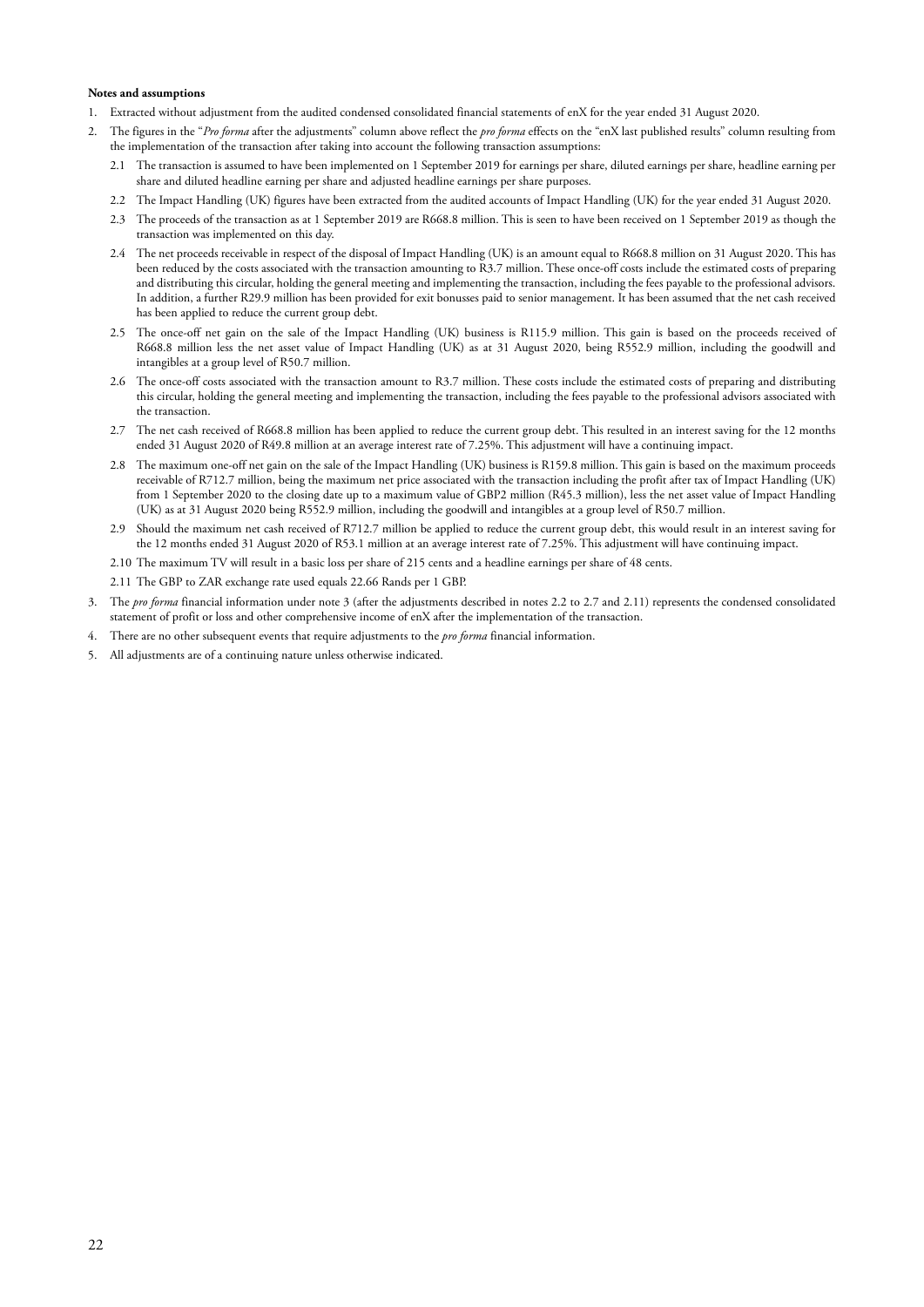# **INDEPENDENT REPORTING ACCOUNTANT'S ASSURANCE REPORT ON THE COMPILATION OF THE** *PRO FORMA* **FINANCIAL INFORMATION**

### **The Directors**

enX Group Limited 11 Gross Street Tunney Industrial Estate Elandsfontein 1600

Dear Sirs/Mesdames

# **REPORT ON THE ASSURANCE ENGAGEMENT ON THE COMPILATION OF** *PRO FORMA* **FINANCIAL INFORMATION INCLUDED IN A CIRCULAR**

We have completed our assurance engagement to report on the compilation of *pro forma* financial information of enX Group Limited ("the Group") by the directors. The *pro forma* financial information, as set out in paragraph 7 and **Annexure 1** of the circular ("the circular"), to be dated on or about 3 May 2021, consists of *pro forma* consolidated statement of profit or loss and the *pro forma* consolidated statement of financial position and related notes. The *pro forma* financial information has been compiled on the basis of the applicable criteria specified in the JSE Limited ("JSE") Listings Requirements.

The *pro forma* financial information has been compiled by the directors to illustrate the impact of the corporate action or event, described in paragraph 3 of the circular, on the Group's financial position as at 31 August 2020, and the Group's financial performance for the period then ended, as if the corporate action or event had taken place at 1 September 2019 and for the period then ended. As part of this process, information about the Group's financial position and financial performance has been extracted by the directors from the Group's financial statements for the period ended 31 August 2020, on which an auditor's report was issued on 23 November 2020 and contained an unqualified audit opinion.

### *Directors' responsibility for the pro forma financial information*

The directors are responsible for compiling the *pro forma* financial information on the basis of the applicable criteria specified in the JSE Listings Requirements and described in paragraph 7 and **Annexure 1** of the circular.

### *Our independence and quality control*

We have complied with the independence and other ethical requirements of the Code of Professional Conduct for Registered Auditors issued by the Independent Regulatory Board for Auditors (IRBA Code), which is founded on fundamental principles of integrity, objectivity, professional competence and due care, confidentiality and professional behaviour. The IRBA Code is consistent with the International Ethics Standards Board for Accountants Code of Ethics for Professional Accountants (Parts A and B).

The firm applies the International Standard on Quality Control 1, Quality Control for Firms that Perform Audits and Reviews of Financial Statements, and Other Assurance and Related Services Engagements and accordingly maintains a comprehensive system of quality control including documented policies and procedures regarding compliance with ethical requirements, professional standards and applicable legal and regulatory requirements.

### *Reporting accountant's responsibility*

Our responsibility is to express an opinion about whether the *pro forma* financial information has been compiled, in all material respects, by the directors on the basis specified in the JSE Listings Requirements based on our procedures performed.

We conducted our engagement in accordance with the International Standard on Assurance Engagements (ISAE) 3420, Assurance Engagements to Report on the Compilation of *Pro Forma* Financial Information Included in a Prospectus which is applicable to an engagement of this nature. This standard requires that we comply with ethical requirements and plan and perform our procedures to obtain reasonable assurance about whether the *pro forma* financial information has been compiled, in all material respects, on the basis specified in the JSE Listings Requirements.

For purposes of this engagement, we are not responsible for updating or reissuing any reports or opinions on any historical financial information used in compiling the *pro forma* financial information, nor have we, in the course of this engagement, performed an audit or review of the financial information used in compiling the *pro forma* financial information.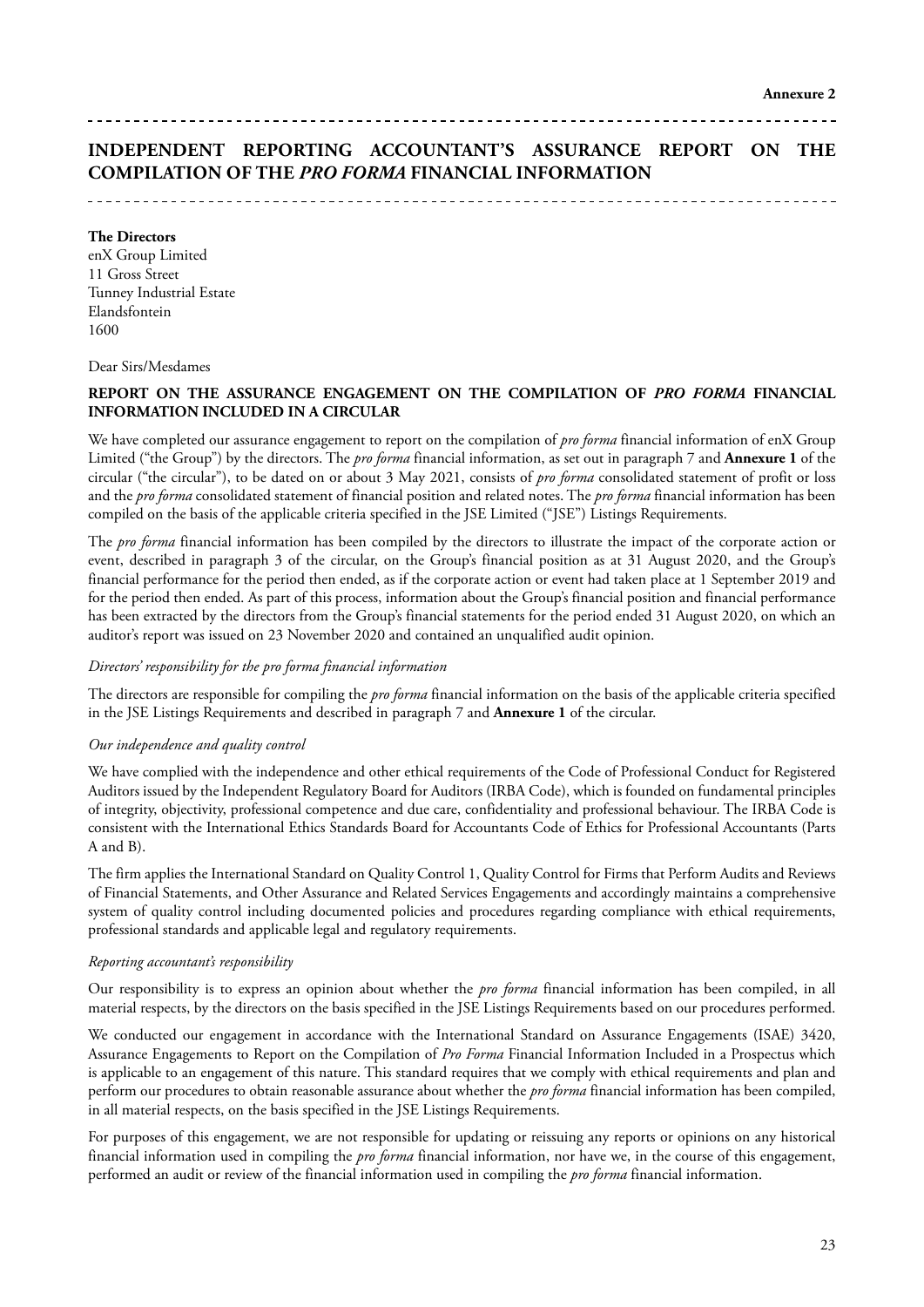The purpose of *pro forma* financial information included in a prospectus is solely to illustrate the impact of a significant corporate action or event on unadjusted financial information of the entity as if the corporate action or event had occurred or had been undertaken at an earlier date selected for purposes of the illustration, we do not provide any assurance that the actual outcome of the event or transaction at 31 August 2020 would have been as presented.

A reasonable assurance engagement to report on whether the *pro forma* financial information has been compiled, in all material respects, on the basis of the applicable criteria involves performing procedures to assess whether the applicable criteria used in the compilation of the *pro forma* financial information provides a reasonable basis for presenting the significant effects directly attributable to the corporate action or event, and to obtain sufficient appropriate evidence about whether:

- the related *pro forma* adjustments give appropriate effect to those criteria; and
- the *pro forma* financial information reflects the proper application of those adjustments to the unadjusted financial information.

Our procedures selected depend on our judgement, having regard to our understanding of the nature of the company, the corporate action or event in respect of which the *pro forma* financial information has been compiled, and other relevant engagement circumstances.

Our engagement also involves evaluating the overall presentation of the *pro forma* financial information.

We believe that the evidence we have obtained is sufficient and appropriate to provide a basis for our opinion.

### *Opinion*

In our opinion, the *pro forma* financial information has been compiled, in all material respects, on the basis of the applicable criteria specified by the JSE Listings Requirements and described in paragraph 7 and **Annexure 1** of the circular.

**Deloitte & Touche** Registered Auditor Per: Tumellano Lavhengwa Partner

*22 April 2021*

Deloitte & Touche, Registered Auditors, 5 Magwa Crescent Waterfall City Waterfall (Private Bag X6, Gallo Manor, 2052)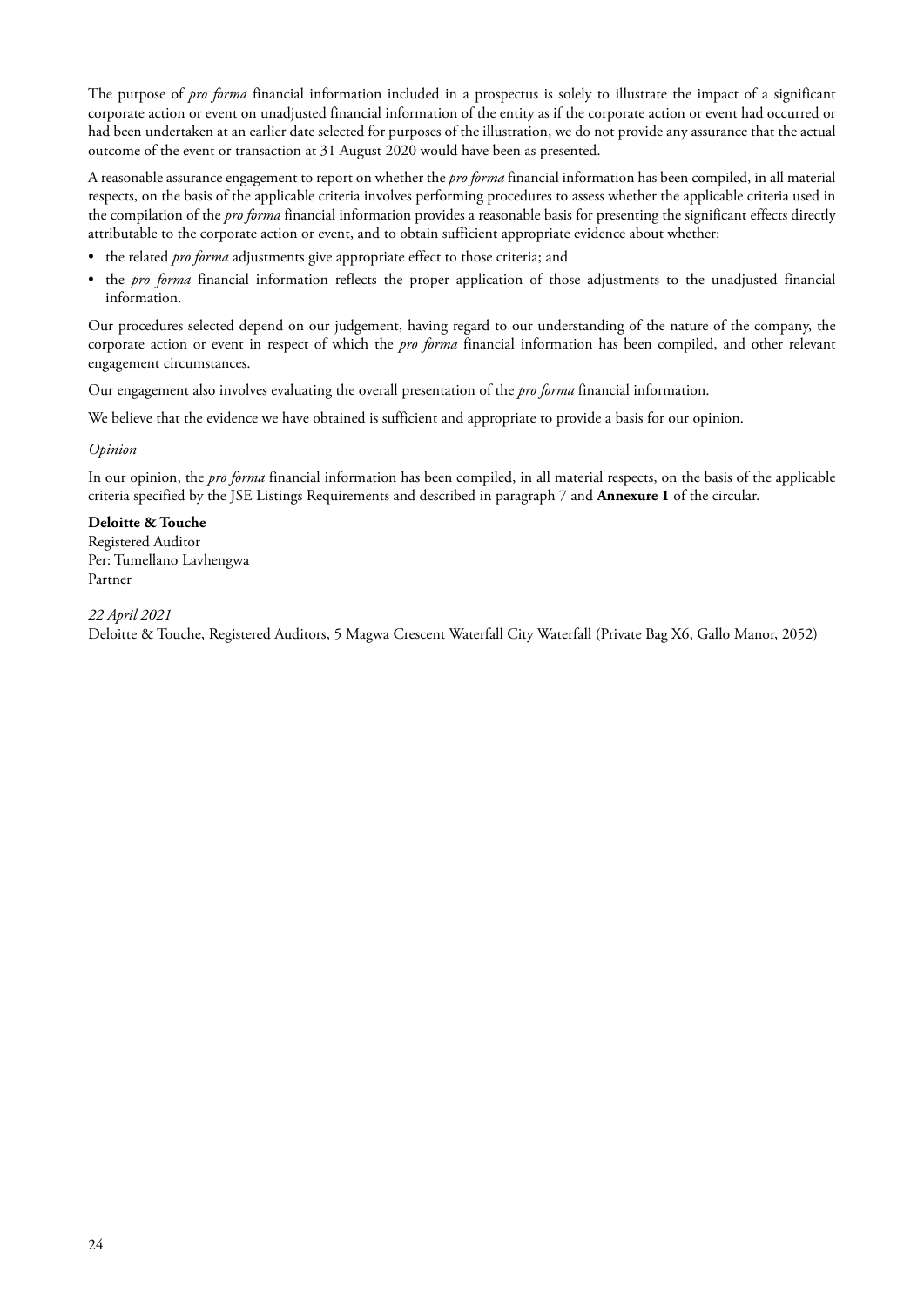# **INDEPENDENT REPORTING ACCOUNTANT'S REPORT ON THE HISTORICAL FINANCIAL INFORMATION OF IMPACT HANDLING (UK)**

### **The Directors**

enX Group Limited 11 Gross Street Tunney Industrial Estate Elandsfontein 1600

Dear Sirs/Mesdames

### **INDEPENDENT REPORTING ACCOUNTANT'S REPORT ON THE CONSOLIDATED HISTORICAL FINANCIAL INFORMATION INCLUDED IN THE CIRCULAR**

### **Introduction**

We have:

- audited the consolidated historical financial information of Impact Fork Trucks LLC ("the Company") in respect of the year ended 31 August 2020 included by reference in paragraphs 8 and 22 of the circular dated on or about 3 May 2021 ("the Circular"); and
- we have reviewed the consolidated historical financial information of the Company in respect of the years ended 31 August 2018 and 31 August 2019 included by reference in terms of paragraphs 8 and 22 of the Circular.

### **Consolidated historical financial information for the year ended 31 August 2020**

### *Opinion*

The consolidated historical financial information in respect of the year ended 31 August 2020 included by reference in paragraphs 8 and 22 of the Circular comprises the statement of financial position as at 31 August 2020, and the statements of comprehensive income, changes in equity and cash flows for the years then ended, and the notes to the consolidated historical financial information, including a summary of significant accounting policies.

In our opinion, the consolidated historical financial information presents fairly, in all material respects, the statement of financial position of the Company as at 31 August 2020, and its statements of comprehensive income, changes in equity and cash flows for the year then ended in accordance with International Financial Reporting Standards and the JSE Listings Requirements.

### *Basis for opinion*

We conducted our audit in accordance with International Standards on Auditing (ISAs). Our responsibilities under those standards are further described in the Auditor's Responsibilities for the Audit of the Consolidated Financial Statements section of our report. We are independent of the group in accordance with the Independent Regulatory Board for Auditors' Code of Professional Conduct for Registered Auditors (IRBA Code) and other independence requirements applicable to performing audits of financial statements in South Africa. We have fulfilled our other ethical responsibilities in accordance with the IRBA Code and in accordance with other ethical requirements applicable to performing audits in South Africa. The IRBA Code is consistent with the corresponding sections of the International Ethics Standards Board for Accountants' International Code of Ethics for Professional Accountants (including International Independence Standards). We believe that the audit evidence we have obtained is sufficient and appropriate to provide a basis for our opinion.

### *Directors' responsibility for the consolidated historical financial information*

The Company's directors are responsible for the preparation and fair presentation of the consolidated historical financial information for the year ended 31 August 2020 in accordance International Financial Reporting Standards and the JSE Listings Requirements, and for such internal control as the directors determine is necessary to enable the preparation of consolidated historical financial information that is free from material misstatement, whether due to fraud or error.

In preparing the consolidated historical financial information, the directors are responsible for assessing the Company's ability to continue as a going concern, disclosing, as applicable, matters related to going concern and using the going-concern basis of accounting unless the directors either intend to liquidate the Company or to cease operations, or have no realistic alternative but to do so.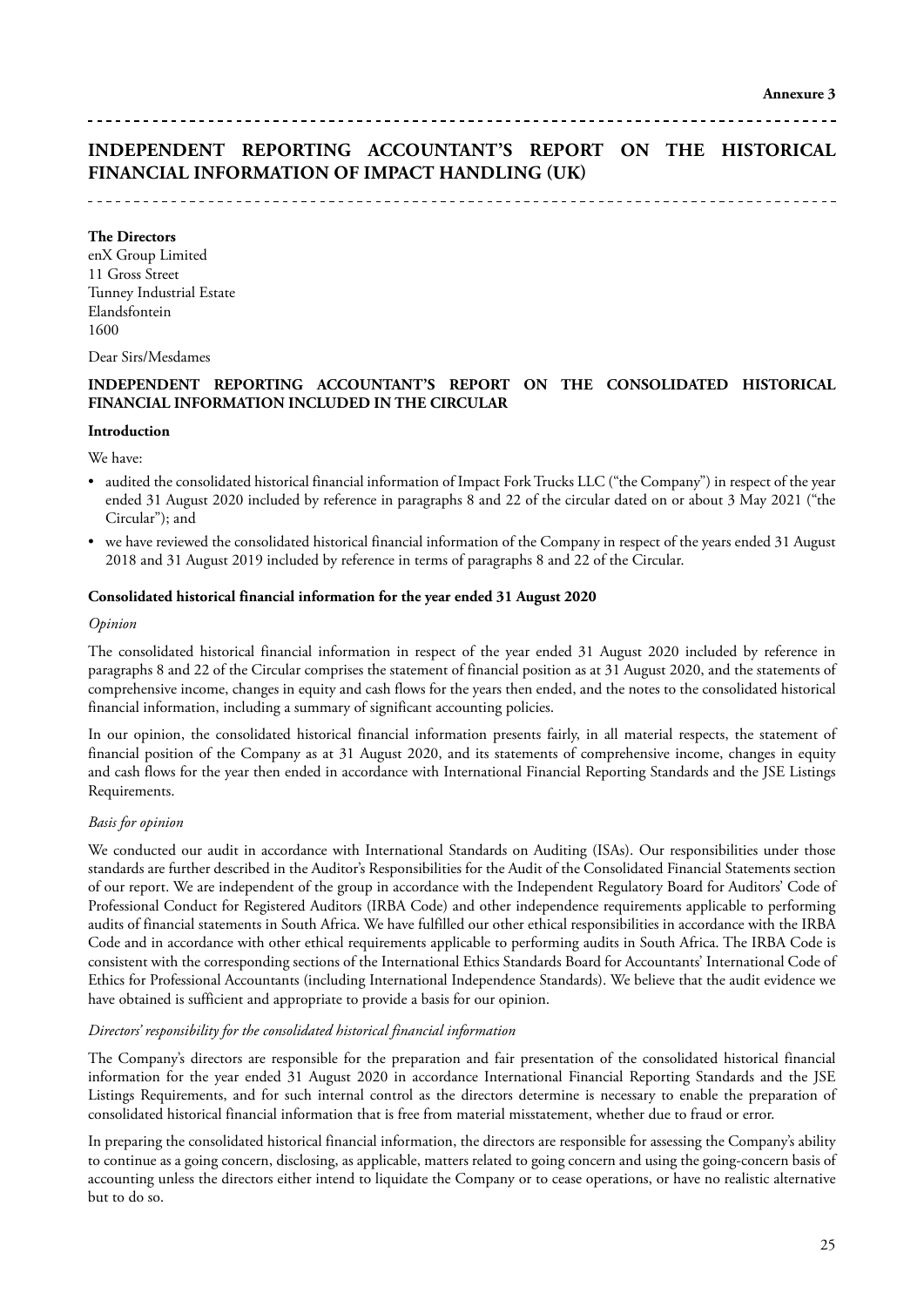### *Auditor's responsibilities for the audit of consolidated historical financial information for the year ended 31 August 2020*

Our objectives are to obtain reasonable assurance about whether the consolidated historical financial information for the year ended 31 August 2020 as a whole are free from material misstatement, whether due to fraud or error, and to issue an auditor's report that includes our opinion. Reasonable assurance is a high level of assurance, but is not a guarantee that an audit conducted in accordance with ISAs will always detect a material misstatement when it exists. Misstatements can arise from fraud or error and are considered material if, individually or in the aggregate, they could reasonably be expected to influence the economic decisions of users taken on the basis of the consolidated historical financial information.

As part of an audit in accordance with ISAs, we exercise professional judgement and maintain professional scepticism throughout the audit. We also:

- Identify and assess the risks of material misstatement of the consolidated historical financial information, whether due to fraud or error, design and perform audit procedures responsive to those risks, and obtain audit evidence that is sufficient and appropriate to provide a basis for our opinion. The risk of not detecting a material misstatement resulting from fraud is higher than for one resulting from error, as fraud may involve collusion, forgery, intentional omissions, misrepresentations, or the override of internal control.
- Obtain an understanding of internal control relevant to the audit in order to design audit procedures that are appropriate in the circumstances, but not for the purpose of expressing an opinion on the effectiveness of the Company's internal control.
- Evaluate the appropriateness of accounting policies used and the reasonableness of accounting estimates and related disclosures made by the directors.
- Conclude on the appropriateness of the directors' use of the going-concern basis of accounting and based on the audit evidence obtained, whether a material uncertainty exists related to events or conditions that may cast significant doubt on the Company's ability to continue as a going concern. If we conclude that a material uncertainty exists, we are required to draw attention in our auditor's report to the related disclosures in the consolidated historical financial information or, if such disclosures are inadequate, to modify our opinion. Our conclusions are based on the audit evidence obtained up to the date of our auditor's report. However, future events or conditions may cause the Company to cease to continue as a going concern.
- Obtain sufficient appropriate audit evidence regarding the financial information of the entities activities within the Company to express an opinion on the consolidated historical financial information. We are responsible for the direction, supervision and performance of the Company's audit. We remain solely responsible for our audit opinion.
- Evaluate the overall presentation, structure and content of the consolidated historical financial information, including the disclosures, and whether the consolidated historical financial information represents the underlying transactions and events in a manner that achieves fair presentation.

We communicate with the directors regarding, among other matters, the planned scope and timing of the audit and significant audit findings, including any significant deficiencies in internal control that we identify during our audit.

We also provide the directors with a statement that we have complied with relevant ethical requirements regarding independence, and to communicate with them all relationships and other matters that may reasonably be thought to bear on our independence, and where applicable, related safeguards.

From the matters communicated with the directors, we determine those matters that were of most significance in the audit of the consolidated historical financial information of the current period and are therefore the key audit matters. We describe these matters in our auditor's report unless law or regulation precludes public disclosure about the matter or when, in extremely rare circumstances, we determine that a matter should not be communicated in our report because the adverse consequences of doing so would reasonably be expected to outweigh the public interest benefits of such communication.

### **Consolidated historical financial information for the years ended 31 August 2018 and 31 August 2019**

We have reviewed the consolidated historical financial information of the Company in respect of the years ended 31 August 2018 and 31 August 2019 included by reference in paragraphs 8 and 22 of the Circular, comprising the statement of financial position, and the statements of comprehensive income, changes in equity and cash flows, including a summary of significant accounting policies and selected explanatory notes.

### *Directors' responsibility for the consolidated historical financial information*

The directors are responsible for the preparation and fair presentation of the historical financial information in accordance with International Financial Reporting Standards and the JSE Listings Requirements, and for such internal control as the directors determine is necessary to enable the preparation of the consolidated historical financial information that is free from material misstatement, whether due to fraud or error.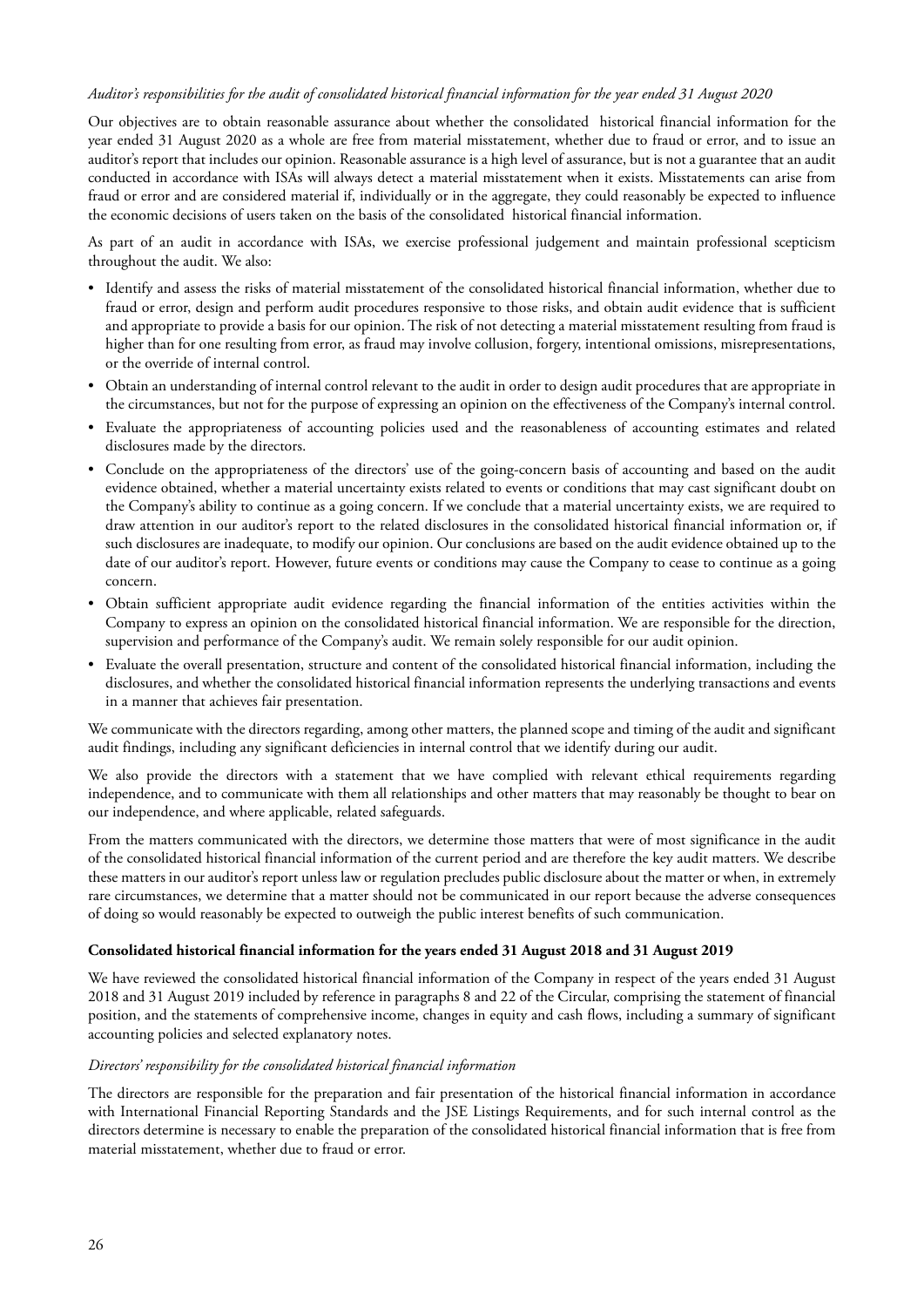## *Auditor's responsibility for the reviews of the consolidated historical financial information for the years ended 31 August 2018 and 31 August 2019*

Our responsibility is to express conclusions on the consolidated historical financial information for the years ended 31 August 2018 and 31 August 2019. We conducted our review in accordance with International Standard on Review Engagements (ISRE) 2410, Review of Interim Financial Information Performed by the Independent Auditor of the Entity (ISRE 2410), which applies to a review of the consolidated historical financial information performed by the independent auditor of the entity. ISRE 2410 requires us to conclude whether anything has come to our attention that causes us to believe that the historical financial information is not prepared, in all material respects, in accordance with International Financial Reporting Standards and the JSE Listings Requirements. This standard also requires us to comply with relevant ethical requirements.

A review of the consolidated historical financial information in accordance with ISRE 2410 is a limited assurance engagement. We perform procedures, primarily consisting of making inquiries of the directors and others within the entity, as appropriate, and applying analytical procedures, and evaluate the evidence obtained.

The procedures performed in a review are substantially less than and differ in nature from those performed in an audit conducted in accordance with International Standards on Auditing. Accordingly, we do not express an audit opinion on the consolidated historical financial information.

### *Conclusion on the consolidated historical financial information*

Based on our review, nothing has come to our attention that causes us to believe that the consolidated historical financial information of the Company for the years ended 31 August 2018 and 31 August 2019 do not present fairly, in all material respects, the financial position of the Company as at 31 August 2018 and 31 August 2019, and its financial performance and cash flows for the years then ended, in accordance with the International Financial Reporting Standards and the JSE Listings Requirements.

### **Purpose of the report**

The purpose of our report is for the disposal of the Company and is not to be used for any other purpose.

**Deloitte & Touche** Registered Auditor Per: Tumellano Lavhengwa Partner

### *22 April 2021*

Deloitte & Touche, Registered Auditors, 5 Magwa Crescent Waterfall City Waterfall (Private Bag X6, Gallo Manor, 2052)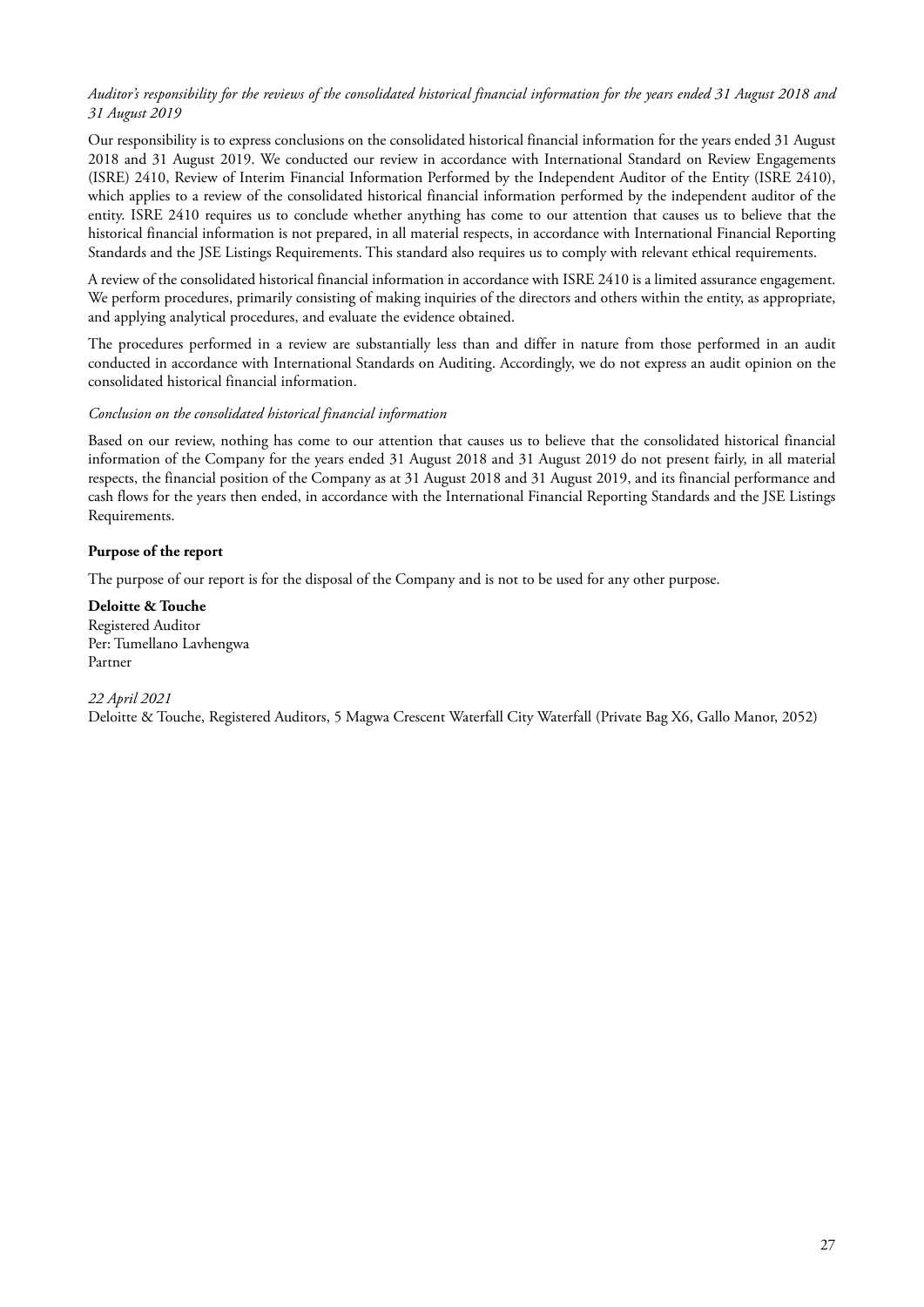# **MATERIAL CONTRACTS**

In addition to the transaction agreement, the salient features of which are set out in paragraph 3 of the circular the loan agreements described in **Annexure 5**, the following are details of material contracts, being (i) contracts entered into otherwise than in the ordinary course of business, within the two years prior to the date of this circular or at any time containing an obligation or settlement that is or may be material to the company or its subsidiaries at the last practicable date; and (ii) contracts that are otherwise considered material by the company.

### 1. **EXIT BONUS AGREEMENT**

- 1.1 On 8 December 2020, enX Leasing Investments, a wholly-owned subsidiary of the Company, concluded an exit bonus agreement (the "**Exit Bonus Agreement**") with Impact Handling (UK) in relation to certain employees of Impact Handling (UK), being Terry Kendrew, Robin Harris and Steve Shakespeare (collectively, the "**employees**") in terms of which the employees shall be entitled to certain monies (the "**bonus**") in the event of a sale of more than 75% of the equity share capital of Impact Handling (UK) in one or a series of connected transactions (a "**sale**").
- 1.2 In the event of a sale, the employees shall be entitled to a bonus payable by Impact Handling (UK) equal to the proportion of the aggregate sale price as set out in the table below:

| Proceeds                                                                        | Percentage |
|---------------------------------------------------------------------------------|------------|
| For all proceeds up to and including £22 000 000                                | 3%         |
| For all proceeds from and including £22 000 001 up to and including £30 000 000 | 5%         |
| For all proceeds from and including $£30000001$                                 | 10%        |

- 1.3 The bonus shall be paid by Impact Handling (UK) to the employees on the completion of a sale in the following proportions:
	- 1.3.1 Terry Kendrew, 40%;
	- 1.3.2 Robin Harris, 40%; and
	- 1.3.3 Steve Shakespeare, 20%.
- 1.4 enX Leasing Investments guarantees Impact Handling (UK)'s obligation to pay the bonus to the employees in terms of the Exit Bonus Agreement.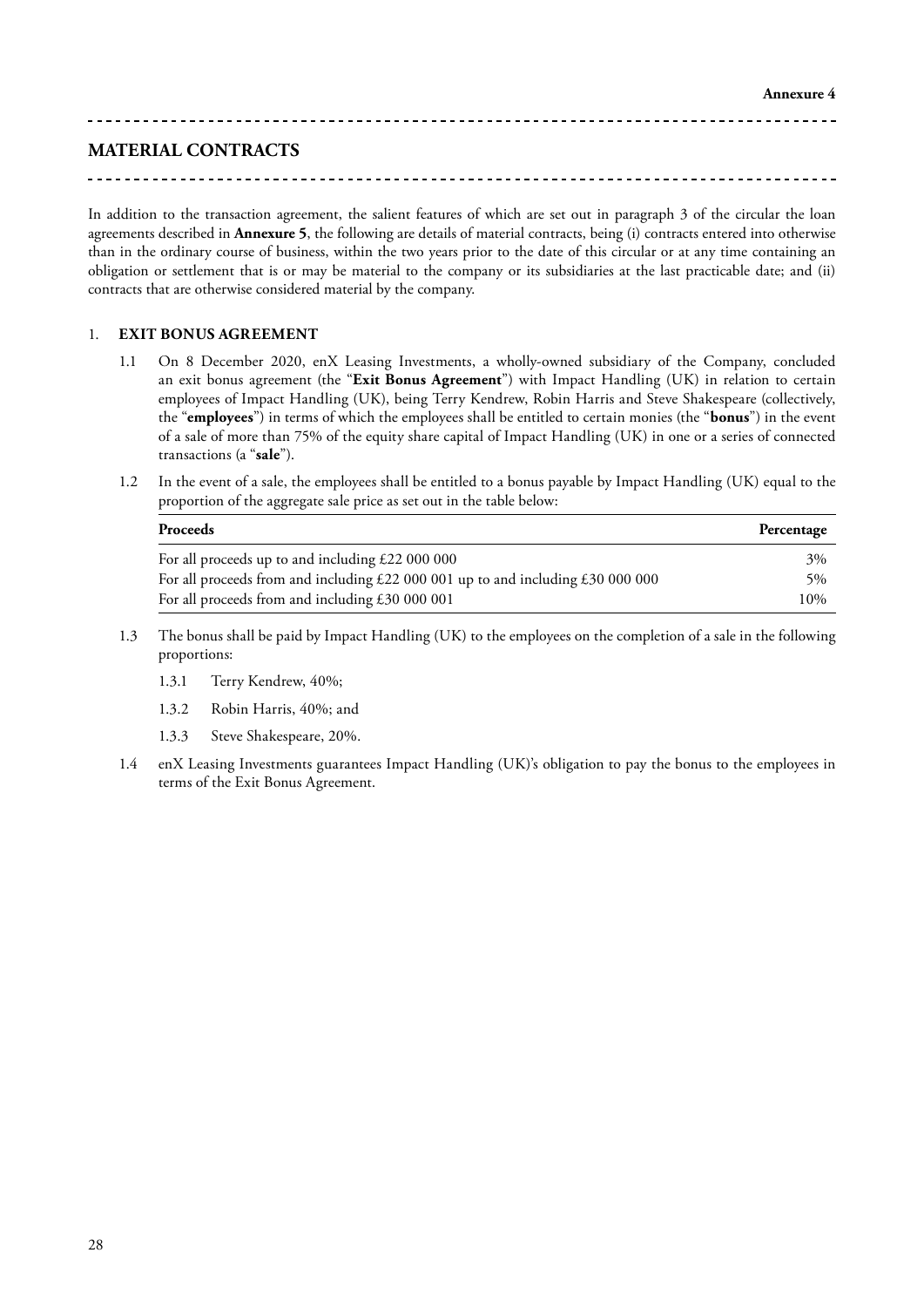|                                                                                       |                                                                                              |                                                                  |                                    | Calculated value   |                                                                                                                                                | Financial covenant ratio                                                                                                                                                                                                                                                                                                                                                                                                                                                                                                                                                                                                                                                                                                                                                                                                           |
|---------------------------------------------------------------------------------------|----------------------------------------------------------------------------------------------|------------------------------------------------------------------|------------------------------------|--------------------|------------------------------------------------------------------------------------------------------------------------------------------------|------------------------------------------------------------------------------------------------------------------------------------------------------------------------------------------------------------------------------------------------------------------------------------------------------------------------------------------------------------------------------------------------------------------------------------------------------------------------------------------------------------------------------------------------------------------------------------------------------------------------------------------------------------------------------------------------------------------------------------------------------------------------------------------------------------------------------------|
|                                                                                       |                                                                                              |                                                                  |                                    |                    |                                                                                                                                                |                                                                                                                                                                                                                                                                                                                                                                                                                                                                                                                                                                                                                                                                                                                                                                                                                                    |
|                                                                                       |                                                                                              |                                                                  |                                    |                    |                                                                                                                                                | <b>EFML Financial Covenants</b>                                                                                                                                                                                                                                                                                                                                                                                                                                                                                                                                                                                                                                                                                                                                                                                                    |
|                                                                                       |                                                                                              |                                                                  |                                    |                    |                                                                                                                                                | Weighted average margin.<br>$\overline{c}$                                                                                                                                                                                                                                                                                                                                                                                                                                                                                                                                                                                                                                                                                                                                                                                         |
|                                                                                       |                                                                                              |                                                                  |                                    |                    |                                                                                                                                                |                                                                                                                                                                                                                                                                                                                                                                                                                                                                                                                                                                                                                                                                                                                                                                                                                                    |
|                                                                                       |                                                                                              |                                                                  |                                    |                    |                                                                                                                                                | Notes<br>$\overline{a}$                                                                                                                                                                                                                                                                                                                                                                                                                                                                                                                                                                                                                                                                                                                                                                                                            |
| 799 680 000                                                                           |                                                                                              |                                                                  | $\mathbf{Q}$                       |                    |                                                                                                                                                | Total                                                                                                                                                                                                                                                                                                                                                                                                                                                                                                                                                                                                                                                                                                                                                                                                                              |
|                                                                                       |                                                                                              |                                                                  |                                    |                    |                                                                                                                                                |                                                                                                                                                                                                                                                                                                                                                                                                                                                                                                                                                                                                                                                                                                                                                                                                                                    |
|                                                                                       |                                                                                              |                                                                  |                                    |                    | <b>RMB/SBSA</b>                                                                                                                                |                                                                                                                                                                                                                                                                                                                                                                                                                                                                                                                                                                                                                                                                                                                                                                                                                                    |
|                                                                                       |                                                                                              |                                                                  | 850 000 000<br>400 000 000         |                    |                                                                                                                                                |                                                                                                                                                                                                                                                                                                                                                                                                                                                                                                                                                                                                                                                                                                                                                                                                                                    |
|                                                                                       |                                                                                              |                                                                  |                                    | 2 years<br>3 years | <b>RMB/SBSA/HSBC</b><br>ABSA/Nedbank/                                                                                                          |                                                                                                                                                                                                                                                                                                                                                                                                                                                                                                                                                                                                                                                                                                                                                                                                                                    |
| 850 000 000 17 December 2020 16 December 2024<br>7.7338                               | 4,16                                                                                         | 3m Jibar                                                         |                                    |                    | ABSA/ Nedbank/                                                                                                                                 | employed to fund EFML's<br>assets, primarily its fleet<br>lease book                                                                                                                                                                                                                                                                                                                                                                                                                                                                                                                                                                                                                                                                                                                                                               |
|                                                                                       |                                                                                              | Base rate                                                        | $\circ$<br>850 000 00              | 4 years            | ABSA/Nedbank/<br><b>RMB/SBSA</b>                                                                                                               | notes, which funding was<br>Refinance of bank loans<br>and debt capital market                                                                                                                                                                                                                                                                                                                                                                                                                                                                                                                                                                                                                                                                                                                                                     |
| Interest                                                                              | Margin                                                                                       |                                                                  | Facility<br>(R)                    | Original<br>term   | Counterparty                                                                                                                                   | Details as to how loan<br>arose                                                                                                                                                                                                                                                                                                                                                                                                                                                                                                                                                                                                                                                                                                                                                                                                    |
|                                                                                       |                                                                                              |                                                                  |                                    |                    |                                                                                                                                                |                                                                                                                                                                                                                                                                                                                                                                                                                                                                                                                                                                                                                                                                                                                                                                                                                                    |
|                                                                                       | Management and Logistics ("EFMI") lenders1:                                                  |                                                                  |                                    |                    |                                                                                                                                                | Amounts owing by enX Corporation Limited to the Eqstra Fleet<br>following the implementation of the transaction:                                                                                                                                                                                                                                                                                                                                                                                                                                                                                                                                                                                                                                                                                                                   |
| 60 000 000 17 December 2020 16 December 2024<br>19 680 000 17 December 2020 Evergreen | 850 000 000 17 December 2020 16 December 2024 Bullet payment on<br>7.1338<br>6.9825<br>7.392 | Required covenant level<br>rate<br>2,50<br>2,00<br>$-0.0233^{2}$ | 3m Jibar<br>$Im/3m$ Jibar<br>Prime | 200 000 000        | As at 28 February 2021 (the "relevant testing date"), EMFL's financial ratios were at the levels set out below:<br>230000000<br>90 days notice | Corporation Limited, Equra NH Equipment Proprietary Limited, GPS Tracking Solutions Proprietary Limited, Eqstra Pleet Services Proprietary Limited, Omatemba Fleet Services Proprietary Ltd (Namibia), Amasondo Fleet<br>The amounts due to the EFML lenders are secured primarily by guarantees, counter-indemnities, pledges and cessions over receivables and bank accounts and general notarial bonds over moveable assets granted by enX<br>Services Proprietary Limited and enX Fleet Management Botswana Proprietary Ltd (Botswana). Eqstra Investment Holdings Proprietary Limited is a guarantor of the facilities and enX Group Limited has provided a limited<br>recourse causa guarantee in respect of the shares that it owns in Eqstra Investment Holdings Proprietary Limited.<br>ABSA/ Nedbank/<br><b>RMB/SBSA</b> |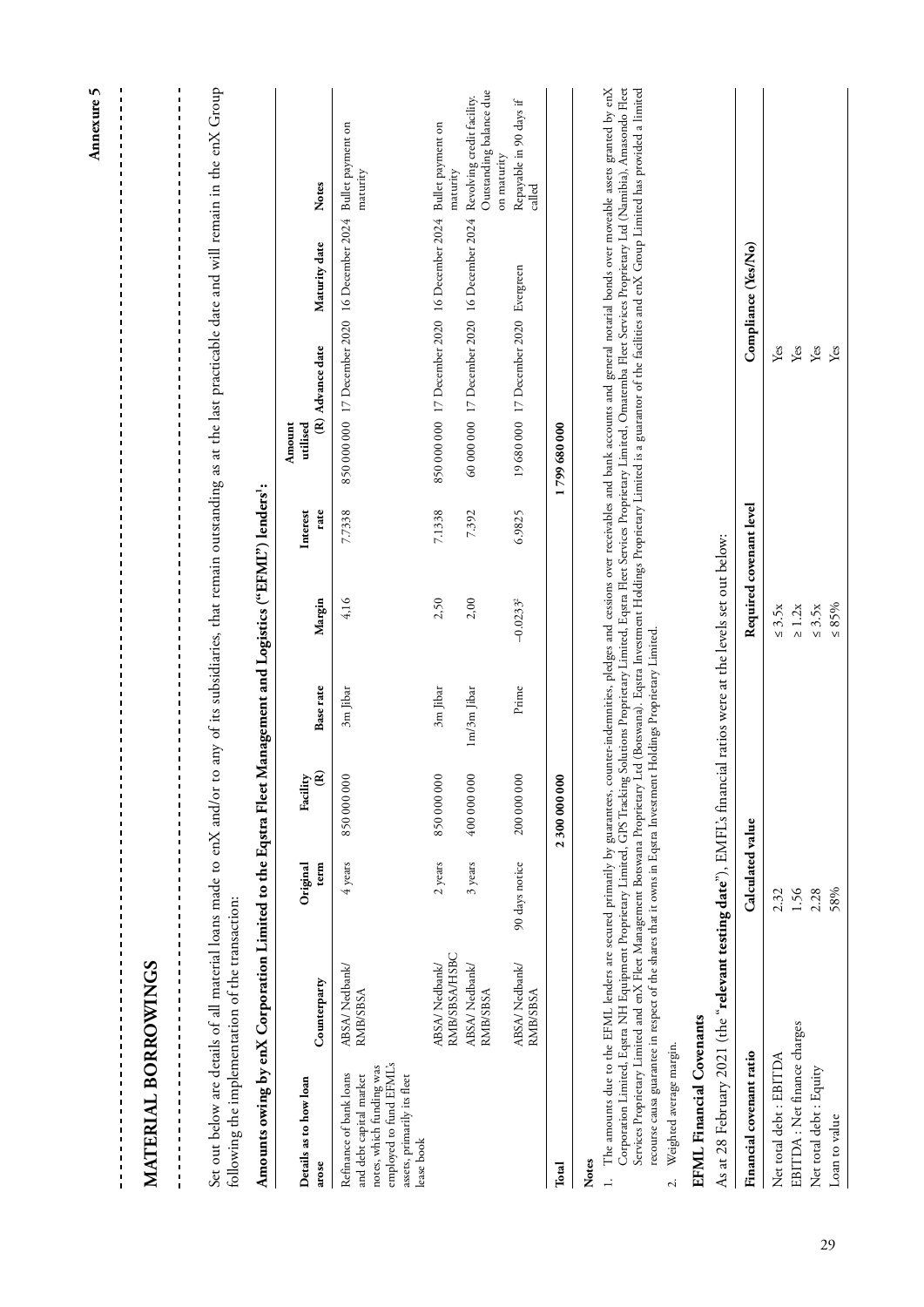| Amounts owing by Saficon Industrial Equipment ("SIE") to the SIE lenders':                                                                       |                                  |                 |                                      |                                    |                    |                |                                                                    |                     |                                        |
|--------------------------------------------------------------------------------------------------------------------------------------------------|----------------------------------|-----------------|--------------------------------------|------------------------------------|--------------------|----------------|--------------------------------------------------------------------|---------------------|----------------------------------------|
| Details as to how loan                                                                                                                           |                                  | Original        | Facility                             |                                    |                    | Interest       | Amount<br>utilised                                                 |                     |                                        |
| Refinance of bank loans<br>arose                                                                                                                 | Investec/Sanlam/<br>Counterparty | 5 years<br>term | $\widehat{\mathbf{g}}$<br>1585000000 | Prime<br>Base rate                 | (0.125%)<br>Margin | 6.875%<br>rate | 1507 155 822 17 December 2020 17 December 2025<br>(R) Advance date | Maturity date       | Outstanding balance due at<br>Notes    |
| notes which funding which<br>SIE's assets, primarily its<br>inventory and fleet lease<br>and debt capital market<br>was employed to fund<br>book | Sanlam Investment<br>Management  |                 |                                      |                                    |                    |                |                                                                    |                     | maturity                               |
|                                                                                                                                                  | Investec                         | Call notice     | 400 000 000                          | Prime                              | $(0.75\%)$         | 6.25%          | 345 201 764 17 December 2020 Evergreen                             |                     | Outstanding balance due at<br>maturity |
|                                                                                                                                                  | Investec                         | Call notice     | 100 000 000                          | Prime                              | $(0.75\%)^2$       | $6.25\%^{2}$   | - 17 December 2020 Evergreen                                       |                     | Outstanding balance due at<br>maturity |
| Total                                                                                                                                            |                                  |                 | 2 085 000 000                        |                                    |                    |                | 852357586                                                          |                     |                                        |
| As at the relevant testing date, EIE's financial ratios were at the levels<br><b>EIE</b> Financial Covenants<br>Financial covenant ratio         |                                  |                 |                                      | Calculated value<br>set out below: |                    |                | Required covenant level                                            | Compliance (Yes/No) |                                        |
| % of non-performing long term lease book vs. total long term lease book                                                                          |                                  |                 |                                      | 0%                                 |                    |                | $<10\%$                                                            | Yes                 |                                        |
| Utilised portion of short-term assets                                                                                                            |                                  |                 |                                      | 85.5%                              |                    |                | $\geq 75\%$                                                        | Yes                 |                                        |
| Suspended fleet                                                                                                                                  |                                  |                 |                                      | R17 145 098                        |                    |                | $\leq$ R150 000 000                                                | Yes                 |                                        |
| Blended weighted residual value                                                                                                                  |                                  |                 |                                      | 27%                                |                    |                | $\leq 35\%$                                                        | Yes                 |                                        |
| Credit loss ratio                                                                                                                                |                                  |                 |                                      | 0%                                 |                    |                | $\leq 2.5\%$                                                       | Yes                 |                                        |
| Interest cover ratio                                                                                                                             |                                  |                 |                                      | 4.09x                              |                    |                | $>$ $\frac{3x}{2}$                                                 | Yes                 |                                        |
| Amounts owing by enX Trading Investments Proprietary Limited ("enX Trading"):                                                                    |                                  |                 |                                      |                                    |                    |                | Amount                                                             |                     |                                        |
| Details as to how loan                                                                                                                           |                                  | Original        | Facility                             |                                    |                    | Interest       | utilised                                                           |                     |                                        |
| arose                                                                                                                                            | Counterparty                     | term            | E                                    | Base rate                          | Margin             | rate           | (R) Advance date                                                   | Maturity date       | Notes                                  |

Pledge and cession of enX Group Limited's shares in enX Trading and enX's Trading shares in Centlube, WAG, Austro, New Way Power, Power 02 and AGL. 5. Pledge and cession of enX Group Limited's shares in enX Trading and enX's Trading shares in Centlube, WAG, Austro, New Way Power, Power 02 and AGL. 4. Cession in security of the South African bank accounts of Centlube, WAG, Austro, New Way Power, Power 02 and AGL. 4. Cession in security of the South African bank accounts of Centlube, WAG, Austro, New Way Power, Power 02 and AGL. 6. Unlimited corporate guarantee from enX Group Limited. 6. Unlimited corporate guarantee from enX Group Limited.

**arose Counterparty**

arose

Finance Trading businesses SBSA/RMB

Counterparty

**(R) Base rate Margin**

Margin 3.5

Finance Trading businesses SBSA/RMB 18 months 45 000 000 1m/3m JIBAR 3.5 6.833 45 000 000 31 August 2017 31 August 2022 Bullet loan

45 000 000 1m/3m JIBAR

18 months

Finance Trading businesses SBSA/RMB Call 150 000 000 Prime – 7,0% 53 541 581 31 August 2017 N/A

 $\overline{d}$ 

Finance Trading businesses SBSA/RMB

Prime

**Notes**

Total

The amounts due to RMB and SBSA are secured by:

The amounts due to RMB and SBSA are secured by:

1. Cession in security over the book debts of the Centlube, WAG, Austro, New Way Power, Power 02 and AGL.

1. Cession in security over the book debts of the Centlube, WAG, Austro, New Way Power, Power 02 and AGL.

2. Cession in security of the domestic debtor cover policies held by WAG and AGL.

2. Cession in security of the domestic debtor cover policies held by WAG and AGL.

3. General notarial bond over the movable assets of Centlube, WAG, Austro, New Way Power, Power 02 and AGL.

 $\ddot{\delta}$ .

General notarial bond over the movable assets of Centlube, WAG, Austro, New Way Power, Power 02 and AGL.

6.833

**(R) Advance date Maturity date Notes**

(R) Advance date

Repayable in 365 days Repayable in 365 days<br>if called

Bullet loan Notes

31 August 2022 Maturity date

N/A

7,0%

 $\overline{1}$ 

98 541 581

5.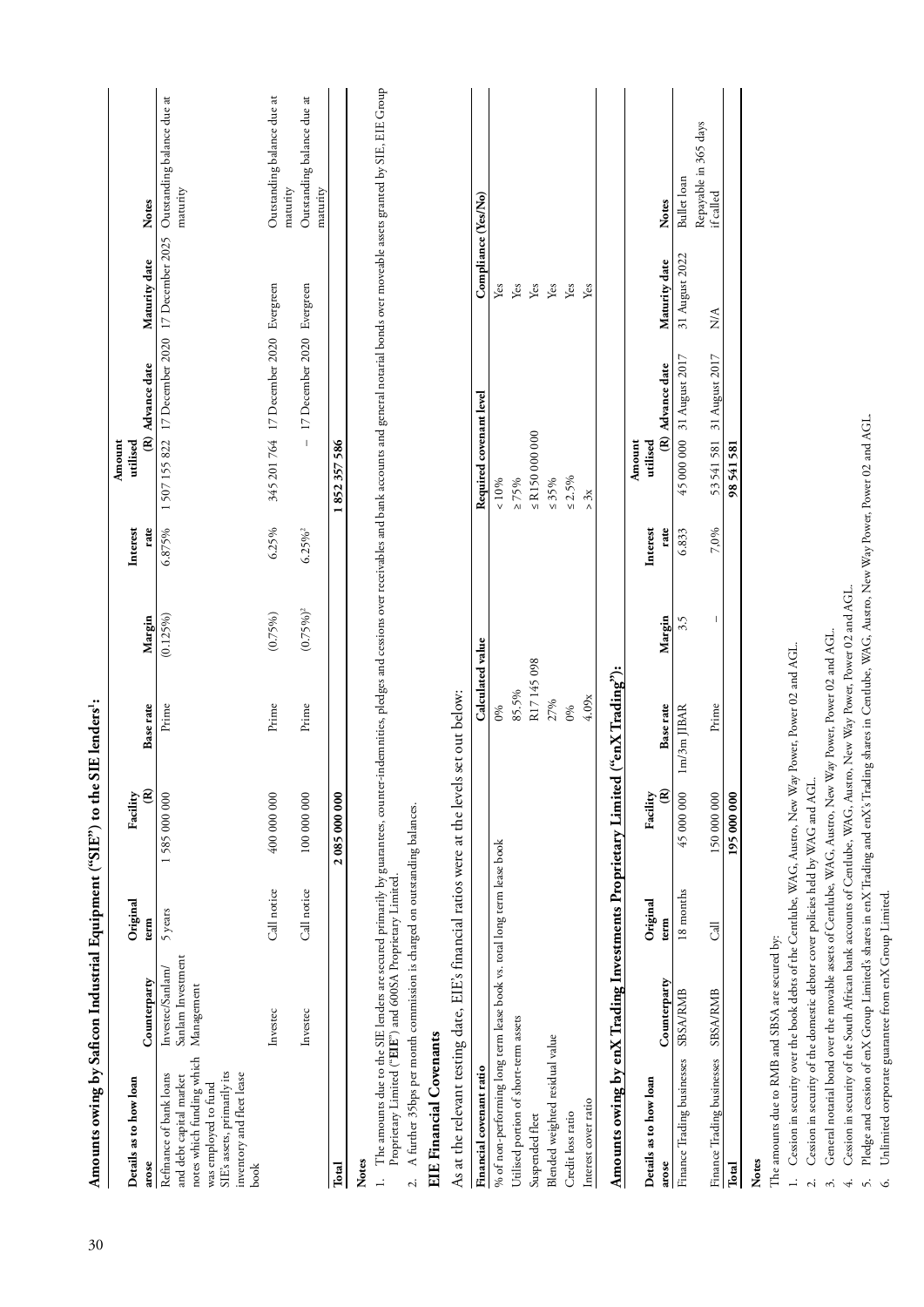| As at the relevant testing date, enX Trading's financial ratios were at the levels set out below:            |                                                            |                               |                                               |               |                         |                                                                                                                                                                                                                            |                     |                     |
|--------------------------------------------------------------------------------------------------------------|------------------------------------------------------------|-------------------------------|-----------------------------------------------|---------------|-------------------------|----------------------------------------------------------------------------------------------------------------------------------------------------------------------------------------------------------------------------|---------------------|---------------------|
| Financial covenant ratio                                                                                     | Calculated value                                           |                               |                                               |               | Required covenant level |                                                                                                                                                                                                                            | Compliance (Yes/No) |                     |
| Net total debt: EBITDA                                                                                       | $N/A - No$ debt <sup>1</sup>                               |                               |                                               | < 2x          |                         | Yes                                                                                                                                                                                                                        |                     |                     |
| Net interest cover ratio                                                                                     | 6.19x                                                      |                               |                                               | $>$ 3.5 $x$   |                         | Yes                                                                                                                                                                                                                        |                     |                     |
| Security cover ratio                                                                                         | $N/A - No$ debt <sup>1</sup>                               |                               |                                               | $>1.67x$      |                         | Yes                                                                                                                                                                                                                        |                     |                     |
| Eligible receivables: GSTBF                                                                                  | 8.56x                                                      |                               |                                               | $> 2x$        |                         | Yes                                                                                                                                                                                                                        |                     |                     |
| Note                                                                                                         |                                                            |                               |                                               |               |                         |                                                                                                                                                                                                                            |                     |                     |
| enX Trading had no net total debt exposure at the relevant testing date and as such                          |                                                            |                               | these credit metrics could not be calculated. |               |                         |                                                                                                                                                                                                                            |                     |                     |
| Set out below are details of all material loans made to Impact Handlin<br>implementation of the transaction: |                                                            |                               |                                               |               |                         | ag (UK), that remain outstanding as at the last practicable date and will be assumed by the purchaser following the                                                                                                        |                     |                     |
| Amounts owing by Impact Handling (UK)!:                                                                      |                                                            |                               |                                               |               |                         |                                                                                                                                                                                                                            |                     |                     |
|                                                                                                              |                                                            |                               |                                               |               |                         | Amount                                                                                                                                                                                                                     |                     |                     |
| Details as to how loan<br>arose                                                                              | Original<br>term<br>Counterparty                           | g<br>Facility                 | Base rate                                     | Margin        | Interest rate           | (R) Advance date<br>utilised                                                                                                                                                                                               | Maturity date       | Notes               |
| HSBC<br>Finance UK leasing<br>business                                                                       | extend by a<br>option to<br>$3$ years +                    | further 2 years 1 442 413 000 | <b>BOE</b> base rate                          | 2.25%         | 2.35%                   | 1148778925 14 August 2020                                                                                                                                                                                                  | 13 August 2023      | Asset based finance |
| HSBC<br>Finance UK leasing<br>business                                                                       | further 2 years<br>extend by a<br>option to<br>$3$ years + | 206 059 000                   | <b>BOE</b> base rate                          | 1.75%         | 1.85%                   | 13 August 2020<br>$\mathbf{I}$                                                                                                                                                                                             | 12 August 2023      | Invoice factoring   |
| HSBC<br>Finance UK leasing<br>business                                                                       | 1 year                                                     | 20 605 900                    | <b>BOE</b> base rate                          | 2.75          | 2.85%                   | 1 August 2020                                                                                                                                                                                                              | 31 July 2021        | Overdraft facility  |
| Total                                                                                                        |                                                            | 1669 077 900                  |                                               |               |                         | 1148778925                                                                                                                                                                                                                 |                     |                     |
| Notes                                                                                                        |                                                            |                               |                                               |               |                         |                                                                                                                                                                                                                            |                     |                     |
|                                                                                                              |                                                            |                               |                                               |               |                         | The amounts due to the HSBC are secured by the leased fleet and inventory of fork trucks, rental agreements, receivables, bank accounts, certain land and buildings and shares in and guarantes from subsidiary companies. |                     |                     |
| All loans are GBP denominated and shown in ZAR and are translated at a rate of GBP:ZAR of 20.6059.           |                                                            |                               |                                               |               |                         |                                                                                                                                                                                                                            |                     |                     |
| Impact Handling (UK) Financial Covenants                                                                     |                                                            |                               |                                               |               |                         |                                                                                                                                                                                                                            |                     |                     |
| As at the relevant testing date, Impact Handling (UK)'s financial ratios were at the levels set out below:   |                                                            |                               |                                               |               |                         |                                                                                                                                                                                                                            |                     |                     |
| Financial covenant ratio                                                                                     | Calculated value                                           |                               |                                               |               | Required covenant level |                                                                                                                                                                                                                            | Compliance (Yes/No) |                     |
| Net tangible assets                                                                                          | £21 177 559                                                |                               |                                               | > £9500000    |                         | Yes                                                                                                                                                                                                                        |                     |                     |
| Gross borrowings: EBITDA                                                                                     | 3.5x                                                       |                               |                                               | $\leq 4.5x$   |                         | ${\rm Yes}$                                                                                                                                                                                                                |                     |                     |
| EBITDA: Gross financing costs                                                                                | 9.29x                                                      |                               |                                               | $\geq 4.5x$   |                         | $\ensuremath{\mathrm{Yes}}$                                                                                                                                                                                                |                     |                     |
| Rental fleet value cover                                                                                     | 89.0%                                                      |                               |                                               | $\leq 90.0\%$ |                         | Yes                                                                                                                                                                                                                        |                     |                     |

**enX Trading Financial Covenants**

enX Trading Financial Covenants

There are no conversion or redemption rights applicable to any of the above borrowings.

There are no conversion or redemption rights applicable to any of the above borrowings.

The material loans made to enX and/or to any of its subsidiaries as set out above will remain outstanding following implementation of the transaction.

The material loans made to enX and/or to any of its subsidiaries as set out above will remain outstanding following implementation of the transaction.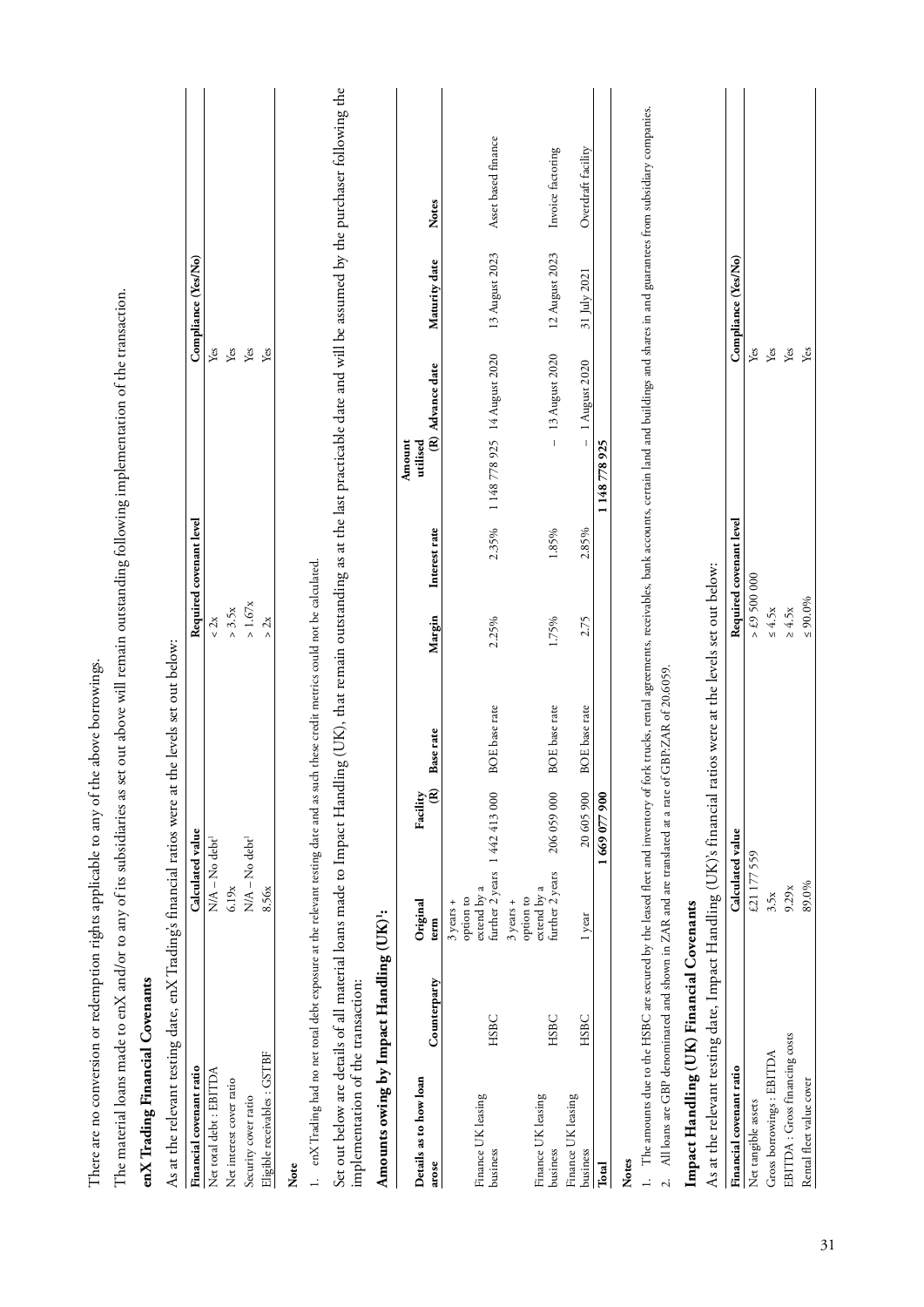

# **enX Group Limited**

(Incorporated in the Republic of South Africa) (Registration number 2001/029771/06) JSE share code: ENX ISIN: ZAE000222253 ("**enX**" or the "**Company**")

# **NOTICE OF GENERAL MEETING OF SHAREHOLDERS**

Where appropriate and applicable, the terms defined in the circular to which this notice of general meeting is attached bear the same meanings in this notice of general meeting and, in particular, in the resolutions set out below.

Notice is hereby given that a general meeting of enX shareholders will be held at 10:30 on Tuesday, 1 June 2021 at 9th Floor, Katherine Towers, 1 Park Lane, Wierda Valley, Sandton, 2196, for the purpose of considering and, if deemed fit, passing with or without modification, the resolutions set out below.

Shareholders are referred to the circular, which sets out the information and explanatory material that they may require in order to determine whether to participate in the general meeting and vote on the resolutions set out below.

### **Salient dates and times**

|                                                                                                                                                                                                                                                                                      | 2021             |
|--------------------------------------------------------------------------------------------------------------------------------------------------------------------------------------------------------------------------------------------------------------------------------------|------------------|
| Record date to receive the circular and notice of general meeting                                                                                                                                                                                                                    | Friday, 23 April |
| Last day to trade on the JSE in order to be eligible to participate in and vote at the general meeting                                                                                                                                                                               | Tuesday, 18 May  |
| Voting record date                                                                                                                                                                                                                                                                   | Friday, 21 May   |
| Last day to lodge forms of proxy (green) for the general meeting with the transfer secretaries, by 10:30<br>(forms of proxy not lodged with the transfer secretaries in time may be handed to the chairperson of<br>the general meeting immediately before the commencement thereof) | Friday, 28 May   |
| General meeting held at 10:30                                                                                                                                                                                                                                                        | Tuesday, 1 June  |
| Results of the general meeting released on SENS                                                                                                                                                                                                                                      | Tuesday, 1 June  |

### **Notes:**

- 1. All dates and times in this circular are local dates and times in South Africa and are subject to change. Any changes will be released on SENS.
- 2. enX shareholders are referred to page 2 of this circular for information on the action required to be taken by them.
- 3. enX shareholders should note that as transactions in shares are settled in the electronic settlement system used by Strate, settlement of trades takes place three business days after such trades. Therefore, enX shareholders who acquire enX shares after close of trade on Tuesday, 18 May 2021 will not be eligible to vote at the general meeting.
- 4. No dematerialisation and rematerialisation of enX shares may take place between Wednesday, 19 May 2021 and Friday, 21 May 2021, both days inclusive.

# **ORDINARY RESOLUTION 1: DISPOSAL OF IMPACT HANDLING (UK)**

"Resolved in terms of paragraph 9.20 of the JSE Listings Requirements that the disposal, as detailed in Part I of the circular, by enX Leasing Investments (as the seller) and the Company (as the parent) of Impact Handling (UK) to the purchaser for the disposal consideration pursuant to the implementation of the transaction agreement, be and is hereby authorised."

In order for ordinary resolution 1 to be adopted, the support of more than 50% of the voting rights exercised on the resolution by shareholders, present in person or by proxy at the general meeting, is required. Only shareholders reflected on the register as such on the voting record date are entitled to vote on ordinary resolution 1.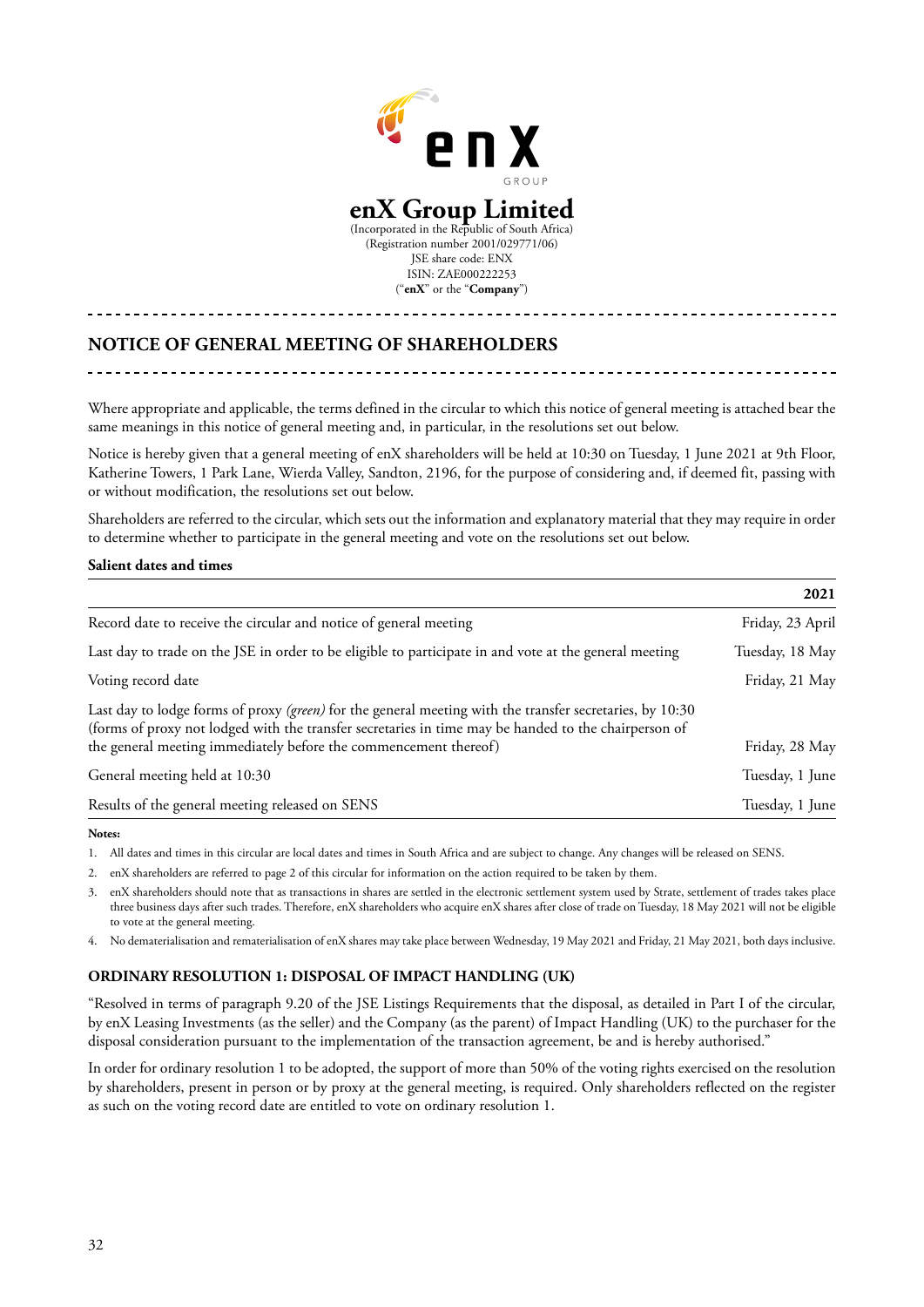### **SPECIAL RESOLUTION 1: PROVISION OF FINANCIAL ASSISTANCE TO THE PURCHASER**

"Resolved that, to the extent required by section 44 of the Companies Act, the board of directors of the Company may, subject to compliance with the requirements of the Company's memorandum of incorporation and the Companies Act, each as presently constituted and as amended from time to time, authorise the Company to provide financial assistance, as defined in the Companies Act, to the purchaser for the purpose of, or in connection with, the transaction in accordance with the transaction agreement.

At the time of providing the financial assistance, as defined in the Companies Act, to the purchaser pursuant the terms and conditions of the transaction agreement, the board of directors of the Company shall satisfy itself that immediately after providing the financial assistance, the Company would satisfy the solvency and liquidity test, as set out in section 4 of the Companies Act, and the terms under which the financial assistance is given are fair and reasonable to the Company."

In order for special resolution 1 to be adopted, the support of at least 75% of the total number of votes exercised on the resolution by shareholders, present in person or by proxy, is required to pass this resolution.

### **Reasons for the special resolution**

enX would like the ability to provide financial assistance (within the meaning attributed to that term in section 44 of the Companies Act), to the purchaser in accordance with the provisions of the transaction agreement, as detailed in the circular of which this notice forms part, entered into by the Company, the seller and the purchaser.

Further information in respect of the transaction and the purchaser is set out in the circular of which this notice forms part.

# **ORDINARY RESOLUTION 2: AUTHORITY TO GIVE EFFECT TO RESOLUTIONS**

"Resolved that any director or the company secretary of enX be and is hereby authorised to do all such things and sign all such documents required to give effect to the resolutions passed at the general meeting."

In order for ordinary resolution 2 to be adopted, the support of more than 50% of the voting rights exercised on the resolution by shareholders, present in person or by proxy at the general meeting, is required. Only shareholders reflected on the register as such on the voting record date are entitled to vote on ordinary resolution 2.

# **VOTING AND QUORUM**

The quorum requirement for the general meeting to begin or for a matter to be considered at the general meeting is at least three enX shareholders present in person or represented by proxy. In addition:

- the general meeting may not begin until sufficient persons are present in person or represented by proxy to exercise, in aggregate, at least 25% of the voting rights that are entitled to be exercised in respect of at least one matter to be decided at the general meeting; and
- a matter to be decided at the general meeting may not begin to be considered unless sufficient persons are present in person or represented by proxy to exercise, in aggregate, at least 25% of all of the voting rights that are entitled to be exercised in respect of that matter at the time the matter is called on the agenda.

Every shareholder present in person or represented by proxy and entitled to exercise voting rights at the general meeting shall be entitled to vote on a show of hands, irrespective of the number of voting rights that shareholder would otherwise be entitled to exercise. On a poll, any person who is present at the general meeting, whether as a shareholder or as proxy for a shareholder, has the number of votes determined in accordance with the voting rights associated with the shares held by that shareholder.

# **SHAREHOLDERS**

### **General instructions**

Shareholders who are entitled to attend, speak and vote at the general meeting are encouraged to do so.

### **Electronic participation**

The Company has made provision for enX shareholders or their proxies to participate electronically in the general meeting by way of telephone conferencing. Should you wish to participate in the general meeting by telephone conference call, you, or your proxy, should advise the Company as such by no later than 10:30 on Friday, 28 May 2021 by submitting by email to the company secretary at enx@acorim.co.za relevant contact details, including an email address, cellular number and landline as well as full details of your title to enX shares and proof of identity, in the form of copies of identity documents and share certificates (in the case of certificated shares) or written confirmation from your CSDP confirming your title to the dematerialised shares (in the case of dematerialised shares). Upon receipt of the required information, you will be provided with a secure code and instructions to access the electronic communication during the general meeting. Shareholders should note that access to the electronic communication will be at the expense of the enX shareholders who wish to utilise the facility.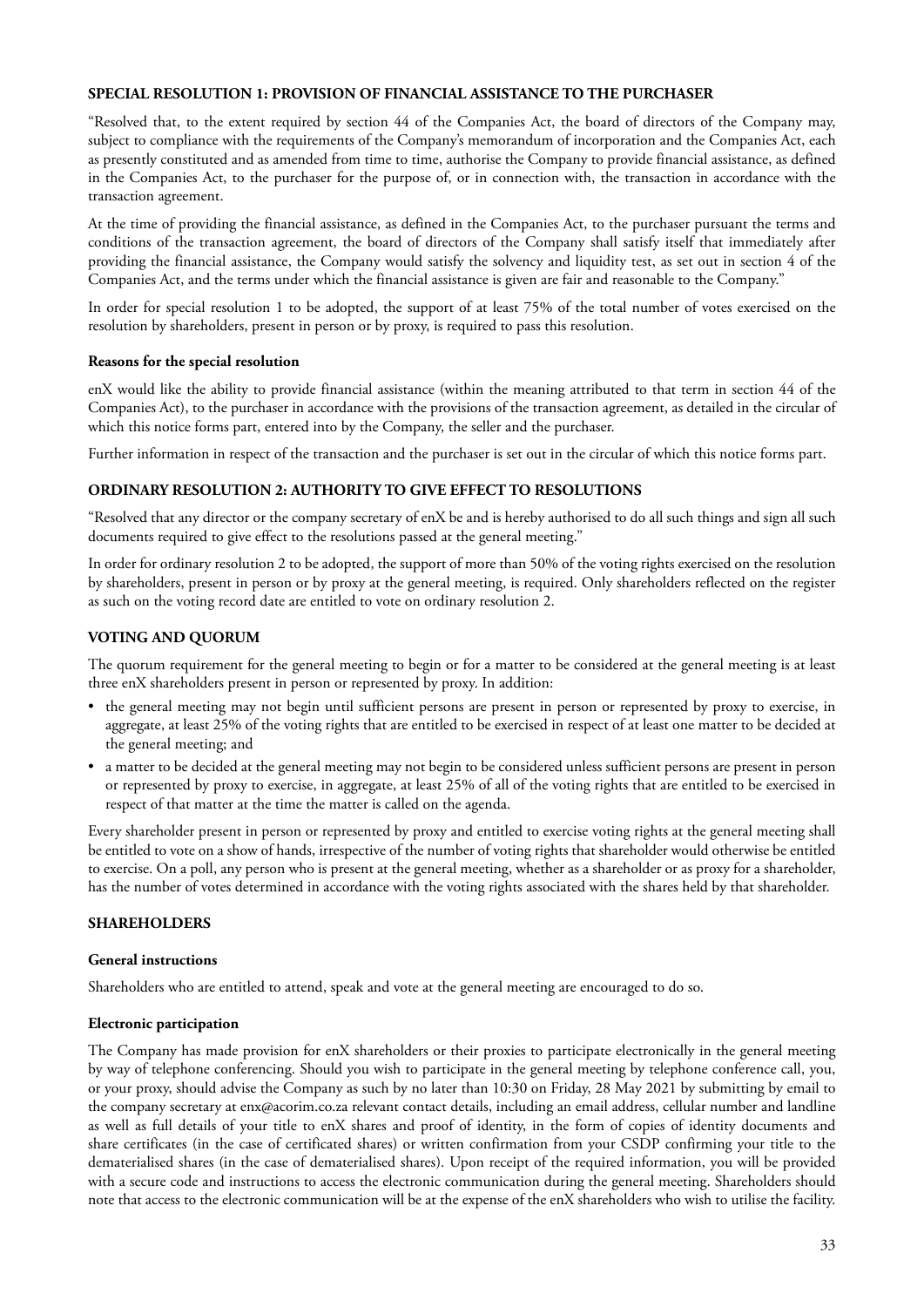enX shareholders and their appointed proxies attending by conference call will not be able to cast their votes at the general meeting through this medium. Accordingly, enX shareholders making use of the electronic participation facility are requested to either complete the form of proxy *(green)* (in the case of certificated shareholders and dematerialised shareholders who have elected own-name registration) or contact their CSDP or broker (in the case of dematerialised shareholders who have not elected own-name registration), in both instances, as set out above.

In light of the guidance from the South African Government regarding the need for social distancing, as a result of the COVID-19 pandemic, shareholders are encouraged to make use of proxies for purposes of voting at the general meeting.

In the event of a future regulations or directives or preventative measures relating to COVID-19, shareholders or their proxies may be prevented from attending the general meeting in person. In such circumstances, enX may determine, by way of notice to shareholders published on SENS and in the South African press by no later than 10 (ten) business days prior to the general meeting, that the general meeting will take place entirely by electronic means and/or that shareholders or their proxies will be entitled to vote electronically, which notice will include details and instructions of such arrangement.

### **Proxies and authority for representatives to act**

The attached form of proxy *(green)* is only to be completed by:

- certificated shareholders; or
- own-name dematerialised shareholders,

who cannot attend the general meeting but wish to be represented thereat.

All other beneficial owners who have dematerialised their shares through a CSDP or broker, without own-name registration, and who wish to attend the general meeting, must instruct their CSDP or broker to provide them with the necessary letter of representation, or they must provide the CSDP or broker with their voting instructions in terms of the relevant custody agreement entered into between them and the CSDP or broker. These shareholders must not use a form of proxy.

Forms of proxy are requested to be delivered to the transfer secretaries, Computershare Investor Services Proprietary Limited at Rosebank Towers, 15 Biermann Avenue, Rosebank, 2196, or posted to Private Bag X9000, Saxonwold, 2132, or faxed to +27 11 688 5238, or emailed to proxy@computershare.co.za, so as to arrive no later than 10:30 on Friday, 28 May 2021. Forms of proxy not lodged with the transfer secretaries in time may be handed to the chairperson of the general meeting immediately before the commencement thereof. Any shareholder who completes and lodges a form of proxy will nevertheless be entitled to attend, speak and vote in person at the general meeting should the shareholder decide to do so.

A company that is a shareholder, wishing to attend and participate at the general meeting should ensure that a resolution authorising a representative to so attend and participate at the general meeting on its behalf, is passed by its directors.

### **enX does not accept responsibility and will not be held liable for any failure on the part of the CSDP or broker of a dematerialised enX shareholder to notify such shareholder of the general meeting of or any business to be conducted thereat.**

# **GENERAL NOTES**

- 1. Shareholders who are companies or other bodies corporate may, by resolution of its directors or other governing body, authorise any person to act as its representative at the general meeting.
- 2. The chairperson of the general meeting will be making a demand that all resolutions put to the vote shall be decided by way of a poll.

### **By order of the board**

**enX Group Limited** 3 May 2021

### **Registered office**

11 Gross Street Tunney Industrial Estate Isando, 1401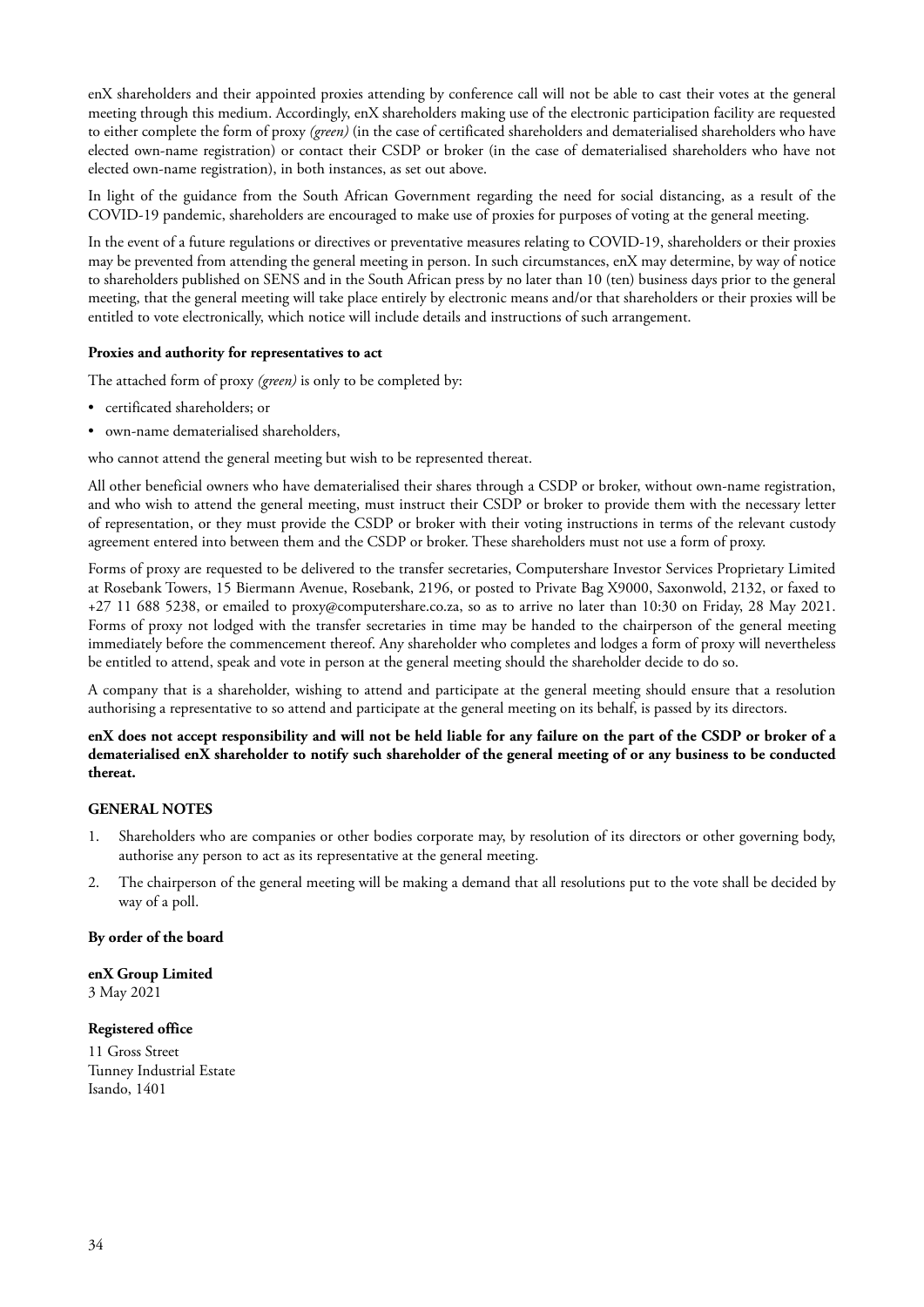

# **enX Group Limited**

(Incorporated in the Republic of South Africa) (Registration number 2001/029771/06) JSE share code: ENX ISIN: ZAE000222253 ("**enX**" or the "**Company**")

# **FORM OF PROXY**

Where appropriate and applicable, the terms defined in the circular to which this form of proxy is attached bear the same meanings in this form of proxy. **THIS FORM OF PROXY IS ONLY FOR USE BY:**

- certificated shareholders; and
- own-name dematerialised shareholders.

For completion by the aforesaid registered shareholders who are unable to attend the general meeting to be held at 10:30 on Tuesday, 1 June 2021 at 9th Floor, Katherine Towers, 1 Park Lane, Wierda Valley, Sandton, 2196.

If you are a dematerialised shareholder, other than with own-name registration, do not use this form. Dematerialised shareholders, other than with own-name registration, should provide instructions to their appointed CSDP or broker in the form as stipulated in the agreement entered into between the shareholder and the CSDP or broker.

### I/We (FULL NAMES IN BLOCK LETTERS PLEASE)

| Email address          |                            |
|------------------------|----------------------------|
| Telephone number       | Cellphone number           |
| of (address)           |                            |
| being the holder(s) of | enX shares hereby appoint: |
| 1.                     | or failing him/her         |
| 2.                     | of failing him/her         |

3. the chairperson of the general meeting

as my/our proxy to attend and speak and to vote for me/us and on my/our behalf at the general meeting of shareholders and at any adjournment or postponement thereof, for the purpose of considering and, if deemed fit, passing, with or without modification, the resolutions to be proposed at the general meeting, and to vote on the resolutions in respect of the shares registered in my/our name(s).

Please indicate with an "X" in the appropriate spaces below how you wish your votes to be cast. Unless this is done the proxy will vote as he/she thinks fit.

|                                                                          |               | Number of votes |          |
|--------------------------------------------------------------------------|---------------|-----------------|----------|
|                                                                          | *In favour of | *Against        | *Abstain |
| Ordinary resolution 1: Disposal of Impact Handling (UK) to the purchaser |               |                 |          |
| Special resolution 1: Provision of financial assistance to the purchaser |               |                 |          |
| Ordinary resolution 2: Authority to give effect to resolutions           |               |                 |          |
| $\circ$ $\cdots$ $\cdots$ $\cdots$ $\cdots$ $\cdots$ $\cdots$ $\cdots$   |               |                 |          |

*One vote per enX share held by shareholders, recorded in the registers on the voting record date*

Unless otherwise instructed my proxy may vote or abstain from voting as he/she thinks fit.

| Signed this                       | day of | 2021 |
|-----------------------------------|--------|------|
| Signature                         |        |      |
| Assisted by me (where applicable) |        |      |
|                                   |        |      |

(State capacity and full name)

A shareholder entitled to attend and vote at the general meeting is entitled to appoint a proxy to attend, vote and speak in his/her stead. A proxy need not be a shareholder of enX. Each shareholder is entitled to appoint one or more proxies to attend, speak and, on a poll, vote in place of that shareholder at the general meeting.

Forms of proxy are requested to be delivered to the transfer secretaries, Computershare Investor Services Proprietary Limited at Rosebank Towers, 15 Biermann Avenue, Rosebank, 2196, or posted to Private Bag X9000, Saxonwold, 2132, or faxed to +27 11 688 5238, or emailed to proxy@computershare.co.za, so as to arrive no later than 10:30 on Friday, 28 May 2021. Any shareholder who completes and lodges a form of proxy will nevertheless be entitled to attend, speak and vote in person at the general meeting should the shareholder decide to do so.

### **Please read notes on the reverse side hereof**